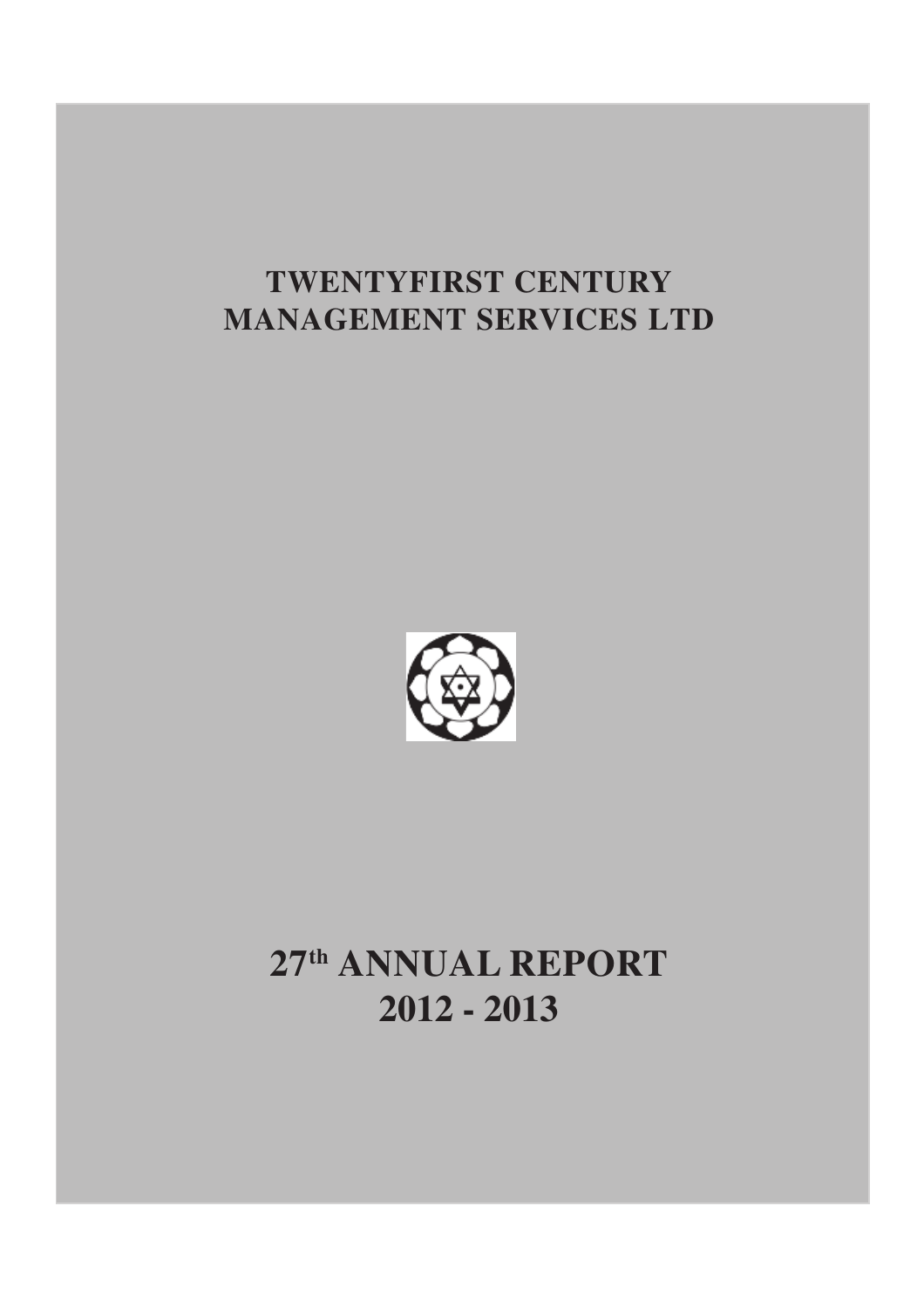

# **BOARD OF DIRECTORS**

Mr. SUNDAR IYER Non - Executive Chairman

Mr. CHANDRAMOULI Managing Director (RESIGNED w.e.f 31.05.2013)

Mr. IYER VISHWANATH Independent Director

Mr. S. HARIHARAN Independent Director

Mr. KRISHNAN MUTHUKUMAR **Director** (APPOINTED w.e.f 06.02.2013)

# **COMPANY SECRETARY**

Mr. A. V. M. SUNDARAM

# **AUDITORS**

M/s. M. B. LADHA & COMPANY Chartered Accountants Mumbai

# **BANKERS**

ICICI BANK LIMITED HDFC BANK LTD

#### **REGISTERED OFFICE**

No. 158, 1st Floor, Eldams Road, Alwarpet, Chennai - 600 018.

# **CORPORATE OFFICE**

1st Floor, Grease House, Zakaria Bundar Road, SEWREE, Mumbai - 400 015.

# **SHARE TRANSFER AGENTS**

LINK INTIME INDIA PVT. LTD., C13, Pannalal Silk Mills Compound, LBS Marg, Bhandup (W), Mumbai - 400 078. Phone: (022) 25963838 Fax: (022) 25946969

# **Contents**

| Notice To Shareholders                  |     |
|-----------------------------------------|-----|
| Director's Report                       | 7   |
| <b>Auditor's Report</b>                 | 22  |
| <b>Balance Sheet</b>                    | 26  |
| Profit & Loss Account                   | 27  |
| <b>Schedules</b>                        | 28  |
| <b>Cash flow Statement</b>              | 39  |
| <b>Consolidated Financial Statement</b> | 4 I |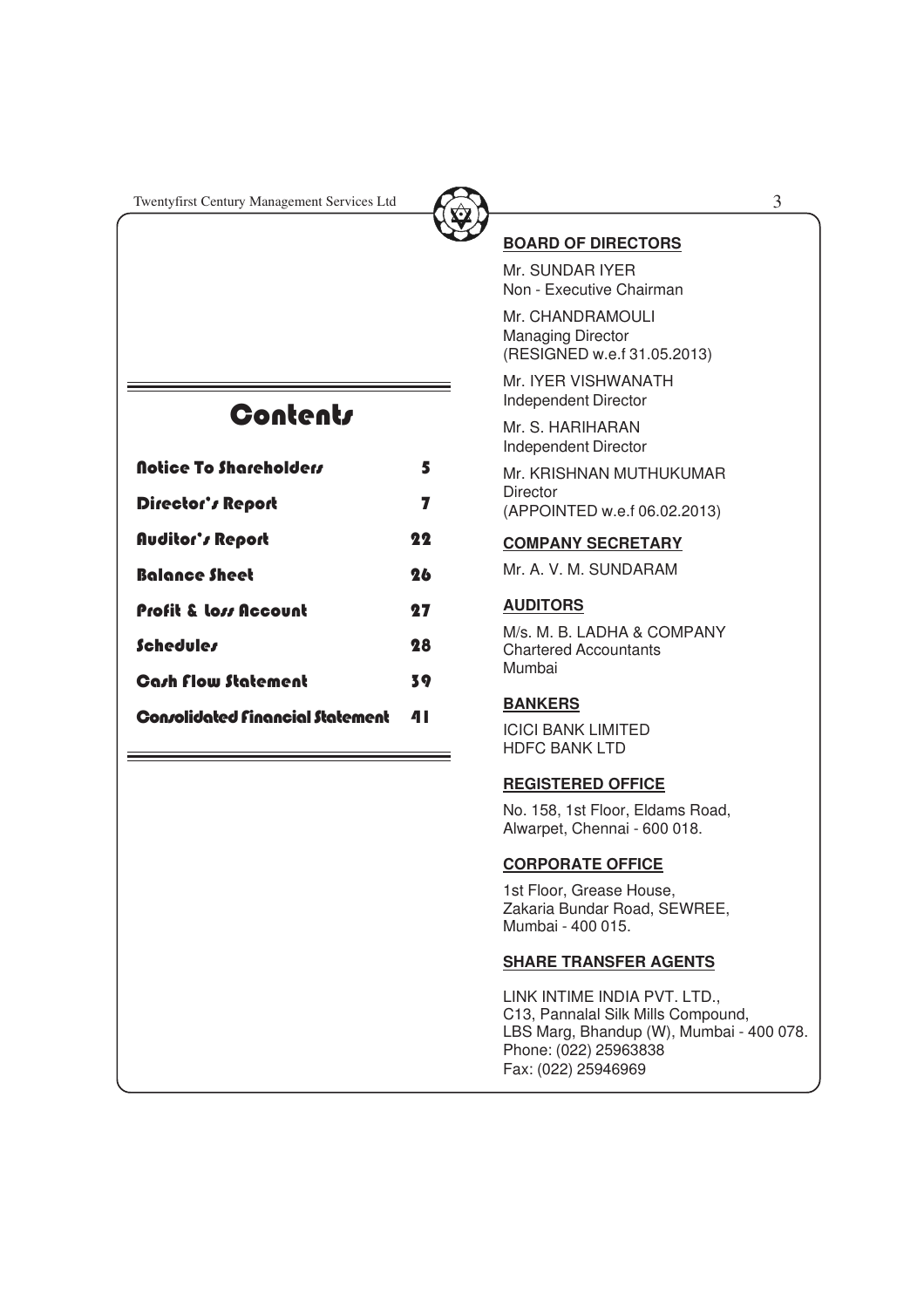Twentyfirst Century Management Services Ltd  $\sqrt{2\Delta}$  5



#### **NOTICE OF THE ANNUAL GENERAL MEETING**

Notice is hereby given that the 27<sup>th</sup> Annual General Meeting of the Company will be held on Monday, 30<sup>th</sup> December, 2013 at 11.30 a.m. at Asha Nivas, No. 9, Rutland Gate 5th Street, Chennai - 600 006 to transact the following business.

#### **ORDINARY BUSINESS**

- 1. To receive, consider and adopt the audited Balance Sheet as at 31<sup>°</sup> March, 2013 and the Statement of profit & loss account for the year ended on that date together with the reports of the Board of Directors and Auditors thereon.
- 2. To appoint Mr. Sundar Iyer, who retires at the ensuing General Meeting and being eligible, offers himself for reappointment.
- 3. To appoint Mr. Iyer Vishwanath, who retires at the ensuing General Meeting and being eligible, offers himself for reappointment.
- 4. To consider and if thought fit to pass with or without modification(s), the following resolution as an Ordinary Resolution.

"RESOLVED THAT subject to the provisions of Section 225 and other applicable provisions, if any, of the Companies Act 1956, M/s.LAKHANI & LAKHANI, Chartered Accountants, be and are hereby appointed as Auditors of the Company to hold office from the conclusion of this Annual General Meeting up to the conclusion of the next Annual General Meeting in place of the retiring Auditors, M/s. M. B. Ladha & Company, Chartered Accountants, to audit the accounts of the Company for the financial year 2013-14 at a remuneration to be fixed by the Board of Directors on the recommendation of the Audit Committee of Directors."

#### By Order of the Board

Place: Mumbai A. V. M. SUNDARAM Date : 4.12. 2013 Company Secretary

#### **NOTES:**

- a) **A MEMBER ENTITLED TO ATTEND AND VOTE, AT THE MEETING IS ENTITLED TO APPOINT A PROXY TO ATTEND AND VOTE INSTEAD OF HIMSELF AND THE PROXY NEED NOT BE A MEMBER OF THE COMPANY.**
- b) The instrument appointing proxy, in order to be effective must be deposited at the registered office of the company not less than 48 hours before the commencement of the 27<sup>th</sup> annual general meeting of the company.
- c) Corporate Members intending to send their authorised representatives to attend the Meeting are requested to send a duly certified copy of Board Resolution on the letterhead of the Company, signed by one of the Directors or Company Secretary or any other authorized signatory and / or duly notarized Power of Attorney, authorizing their representatives to attend and vote on their behalf at the Meeting.
- d) The Register of Members and Share Transfer books of the Company will remain closed from 25<sup>th</sup> December, 2013 to 30<sup>th</sup> December, 2013 (both days inclusive).
- e) The Members / Proxies are requested to bring their copy of Annual Report and duly filled Attendence Slips for attending the Meeting.
- f) Members holding shares in physical form are requested to immediately notify change in their address, if any, to the Registrar and Share Transfer Agents, Link Intime India Private Limited, C - 13, Pannalal Silk Mills Compound, L. B. S. Marg, Bhandup (West), Mumbai - 400 078, quoting their Folio Number(s).
- g) Members desirous of obtaining any information concerning the accounts of the Company are requested to address their queries to the Company Secretary at least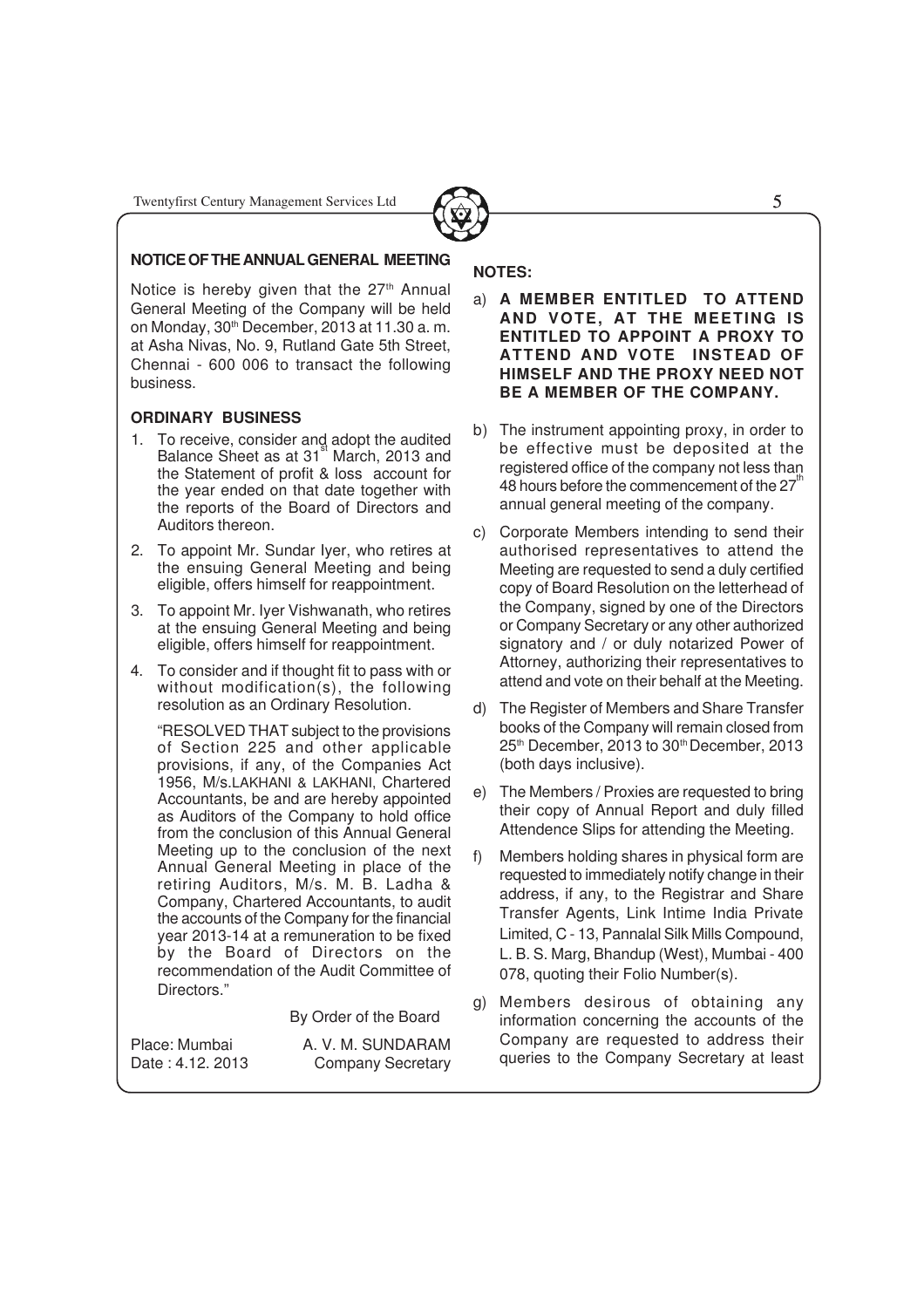

seven days in advance of the Meeting so that the information required can be readily made available at the Meeting.

- h) All documents referred to in the accompanying Notice are available for inspection at the Registered Office of the Company during anytime between 1000 Hours to 1200 Hours on all days except Saturdays, Sundays and Public holidays, up to the date of Annual General Meeting.
- i) Profile of directors seeking re-appointment as stipulated in terms of Clause 49 of the listing agreement with the stock exchanges is provided in the report on corporate governance, which forms an integral part of this annual report.

By Order of the Board

Place: Mumbai A. V. M. SUNDARAM Date : 4.12.2013 Company Secretary

Item No. 4

**Note on appointment of M/s. LAKHANI & LAKHANI Chartered Accountants, as Statutory Auditors of the Company.**

M/s. M. B. Ladha & Company, Chartered Accountants have expressed their inability to continue as Statutory Auditors for the financial year ending 31st March 2014 due to their prior commitment and have requested the Board of Directors of our company to consider their inability to be Statutory Auditors for the year ending 31st March 2014.

The Audit Committee felt that it would be appropriate to accept their request and to appoint M/s. LAKHANI & LAKHANI Chartered Accountants. Based on the recommendation of the Audit Committee, the Board of Directors, has at its meeting held on 4th December 2013 recommended the appointment of M/s. LAKHANI & LAKHANI Chartered Accountants as statutory auditors of the Company for the financial year 2013-14 in place of M/s. M. B. Ladha & Company, Chartered Accountants.

The Company has received special notice of a resolution from a Member of the Company, in terms of the applicable provisions of the Act, signifying his intention to propose the appointment of M/s. LAKHANI & LAKHANI Chartered Accountants as the statutory auditors of the Company from the conclusion of this AGM till the conclusion of the next AGM of the Company.

M/s. LAKHANI & LAKHANI Chartered Accountants has expressed its willingness to act as Statutory Auditors of the Company, if appointed, and have further confirmed that the said appointment would be in conformity with the provisions of Section 224(1B) of the Act.

The Members' approval is being sought for the appointment of M/s. LAKHANI & LAKHANI Chartered Accountants as the Statutory Auditors and to authorise the Board of Directors, on the recommendation of the Audit Committee, to determine the remuneration payable to them.

None of the Directors is concerned or interested in this resolution.

Your Directors recommend the resolution for your approval.

**Important Communication to Members** The Ministry of Corporate Affairs has taken a "Green Initiative in the Corporate Governance" by allowing paperless compliances by the companies through electronic mode. The Companies are now permitted to send various notices / documents including annual reports to its Members through electronic mode to their registered e-mail address. To support this initiative of the Government, the Members are requested to notify their e-mail address, including any change thereof, to their DPs (for shares held in dematerialised form) or to the RTA (for shares in physical form) of the Company viz., Link Intime India Pvt. Limited in order to enable the Company to send all the future notices and documents.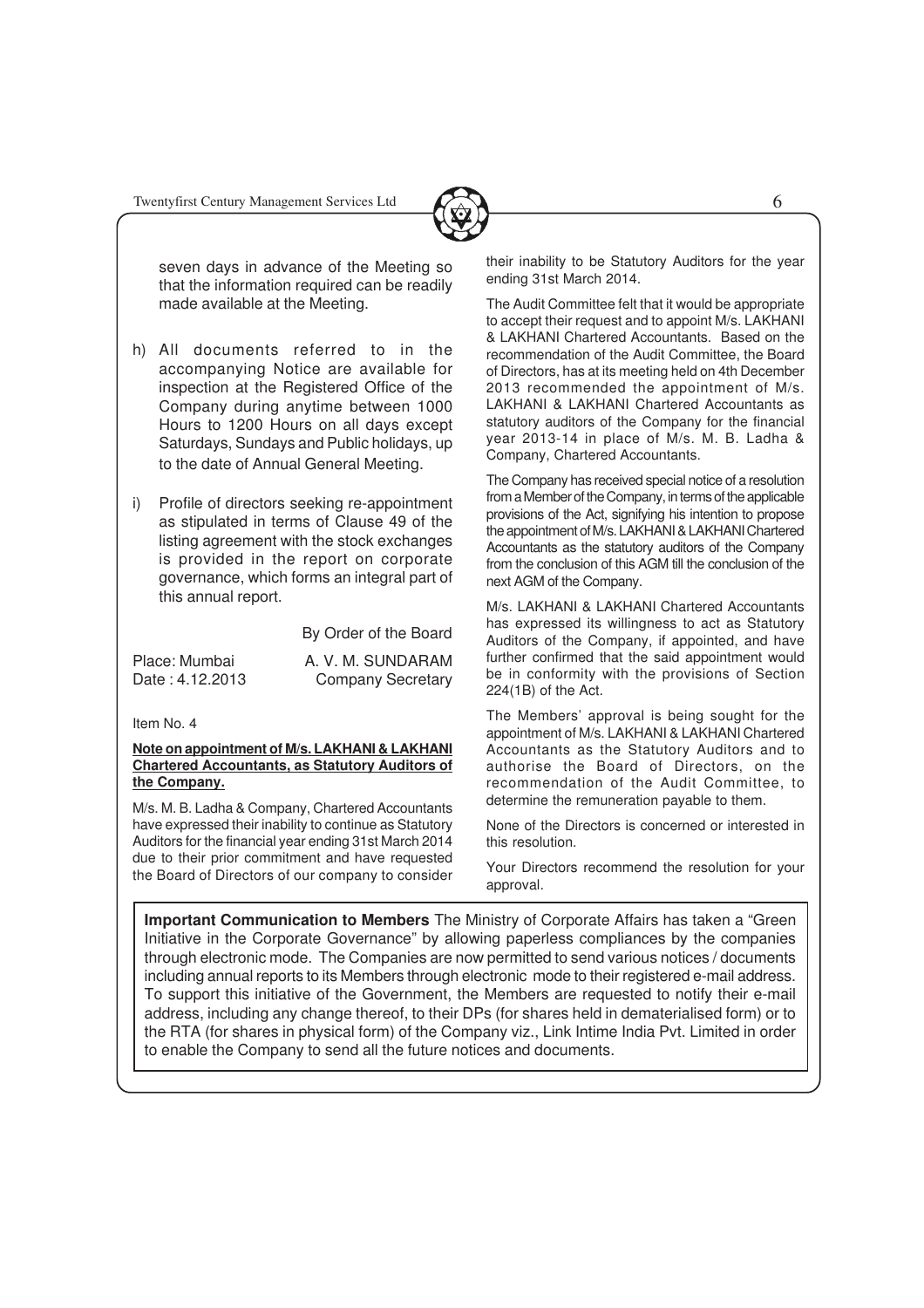Twentyfirst Century Management Services Ltd  $\sim$   $\sim$   $\sim$   $\sim$   $\sim$  7



# t**DIRECTORS' REPORT**

#### Dear Shareholders

Your Directors have pleasure in presenting the 27<sup>th</sup>ANNUAL REPORT of your company together with the Auditor's Report for the year ended 31st March 2013.

#### **FINANCIAL HIGHLIGHTS**

The Financial Results for the year ended 31<sup>st</sup> March 2013.

Rupees in Lacs

|                                                | <b>INUPULIS III LULS</b> |            |  |
|------------------------------------------------|--------------------------|------------|--|
|                                                | 31/03/2013               | 31/03/2012 |  |
| Profit / (Loss) from capital market operations | 5.32                     | (447.99)   |  |
| Other Income                                   | 7.06                     | 28.23      |  |
| Profit / (Loss) before Depreciation & Tax      | (45.96)                  | (746.40)   |  |
| Interest                                       | 0.00                     | 0.00       |  |
| Depreciation                                   | 14.65                    | 19.71      |  |
| Profit / (Loss) before tax                     | (60.61)                  | (766.11)   |  |
| Provision for tax                              | 0.00                     | 0.00       |  |
| Less: Deferred tax liability (asset)           | (1.48)                   | (2.52)     |  |
| Profit / (Loss) after tax                      | (59.13)                  | (763.59)   |  |
| Excess provisions written back                 | 199.40                   | 0.00       |  |
| Balance b/f from previous year                 | 216.41                   | 216.41     |  |
| Surplus / (Deficit) carried to Balance Sheet   | 140.27                   | (763.59)   |  |

#### **BUSINESS & PERFORMANCE**

During the year under review, the Company has incurred a loss of Rs.59.13 Lacs, against the net loss of Rs.763.59 Lacs,in the last financial year. Our company had shifted the focus on core business of investments. Further the decreasing volume of business income namely broking income by subsidiary company - Twentyfirst Century Shares and Securities Limited (due to reduction in number of clients of capital market segment) was a concern. This has made the Board of Directors to rethink on the composition of business and accordingly it was decided to wind up the business of Institutional Broking with effect from 1st July 2013. Further the expenditure on account of personnel and administration expenses have also been reduced considerably.

#### **DIVIDEND**

In the absence of profit during the year, directors regret their inability to recommend dividend for the financial year 2012-13.

# **FUTURE PROSPECTS**

The global environment is likely to continue to be an area of concern, although conditions have improved since the beginning of the last financial year. Growth is likely to improve in the second half of 2013-14.

Since our company is directly related to Equity Market we hope that the sentiment in the market will improve and our company will have an opportunity to increase the market operations in improving the profitability of the company.

#### **CORPORATE GOVERNANCE**

Pursuant to Clause 49 of the Listing Agreement with the Stock Exchanges, a separate section titled "Corporate Governance" has been annexed to this Annual Report.

#### **DEPOSITS**

Your company has not accepted any deposits from the public during the year under review. There are no outstanding deposits as on  $31<sup>s</sup>$ March 2013.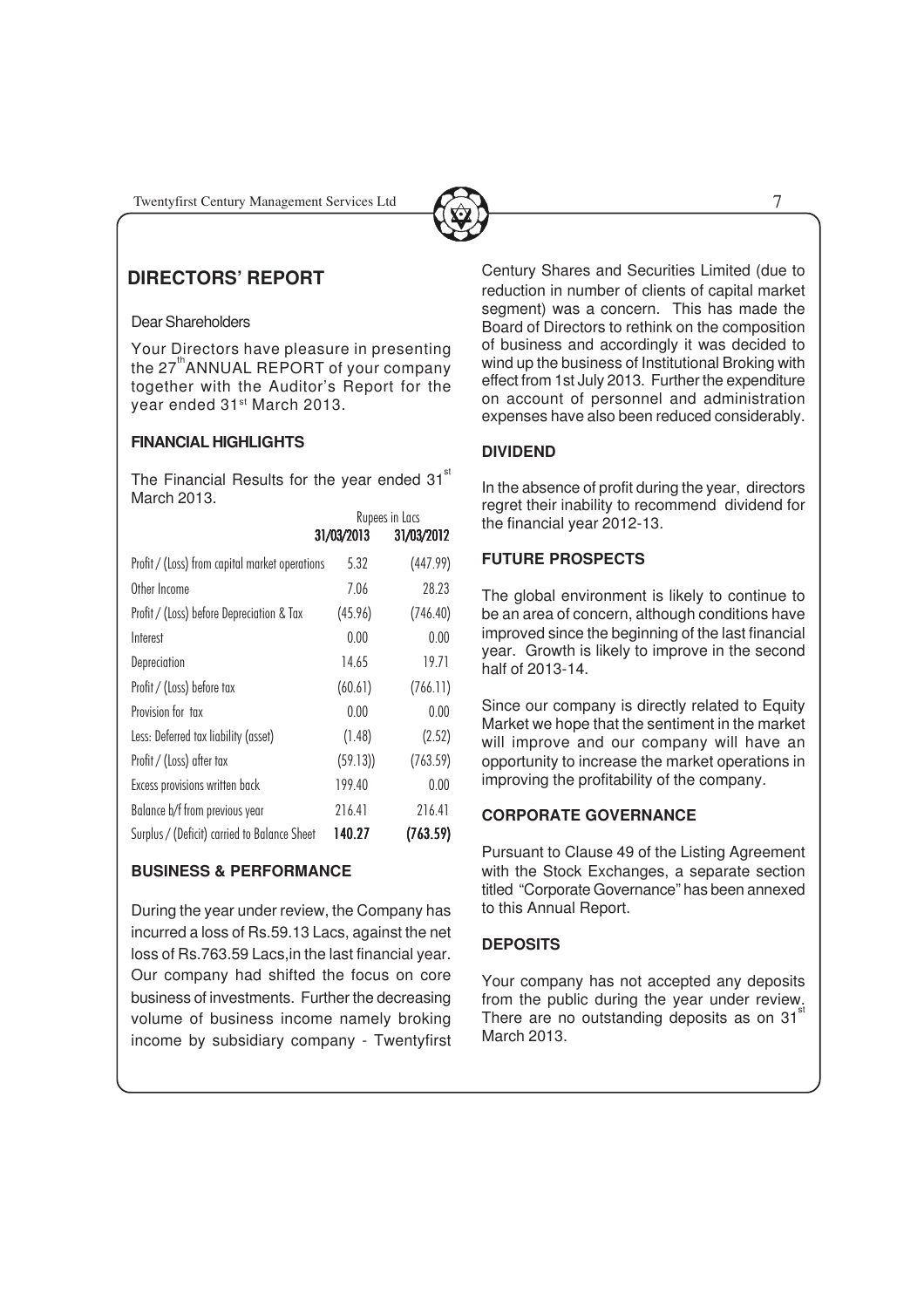Twentyfirst Century Management Services Ltd  $\sim$  8



#### **PARTICULARS OF EMPLOYEES**

The Company has no employees, who are in receipt of remuneration, requiring disclosure under Section 217(2A) of the Companies Act, 1956.

# **AUDITORS**

M.B. Ladha & Company, Chartered Accountants, Auditors of the company retire at the ensuing Annual General Meeting and have expressed their inability to consider reappointment.

Auditors of the company in their report made an observation that, the company has no internal audit department, commensurate with the size of the company and nature of its business. Also they have made comment on non provision of gratuity in the accounts in the event of any employee leaving services by reason of death or incapability.

Regarding internal audit system, management is of the opinion that (as the company does not have volume of transaction - other than investments in Equities - which are directly under supervision of the Chairman) the decision to have the internal audit system be deferred and can be considered later.

Regarding non provision of gratuity, the management opines that, gratuity for the period of services rendered by the employees, is being paid to the employees leaving services by reason of resignation, and due to death or incapability, to the legal heirs of the deceased or to the employee disabled and accounted for on cash basis. Hence no provision is made in the books of the company.

# **DIRECTORS**

Mr. Sundar Iyer and Mr. Iyer Viswanath, Directors of the company shall retire by rotation at the ensuing Annual General Meeting and being eligible offer themselves for re - appointment.

As stipulated in terms of Clause 49 of the listing agreement with the stock exchanges, the brief resume of Mr. Sundar Iyer and Mr. Iyer Vishwanath, is provided in the report on corporate governance, which forms an integral part of this annual report.

Mr. Chandramouli, Managing Director of the company has submitted his resignation as a Director and Managing Director on 29th May 2013 for personal reasons. Our Board accepted his resignation with effect from 31st May 2013 and has decided to appoint a suitable person in due course.

**PARTICULARS AS REQUIRED UNDER SECTION 217 (1) (e) OF THE COMPANIES ACT, 1956 READ WITH THE COMPANIES (DISCLOSURE OF PARTICULRS IN THE REPORT OF BOARD OF DIRECTORS) RULES, 1988.**

# **Conservation of Energy**

The Company had taken steps to conserve the use of energy in its office, consequent to which energy consumption has been minimized. No additional Proposals/Investments were made to conserve energy. Since the company has not carried on industrial activites, disclosures regarding impact of measures on cost of production of goods, total energy consumption, etc., are not applicable.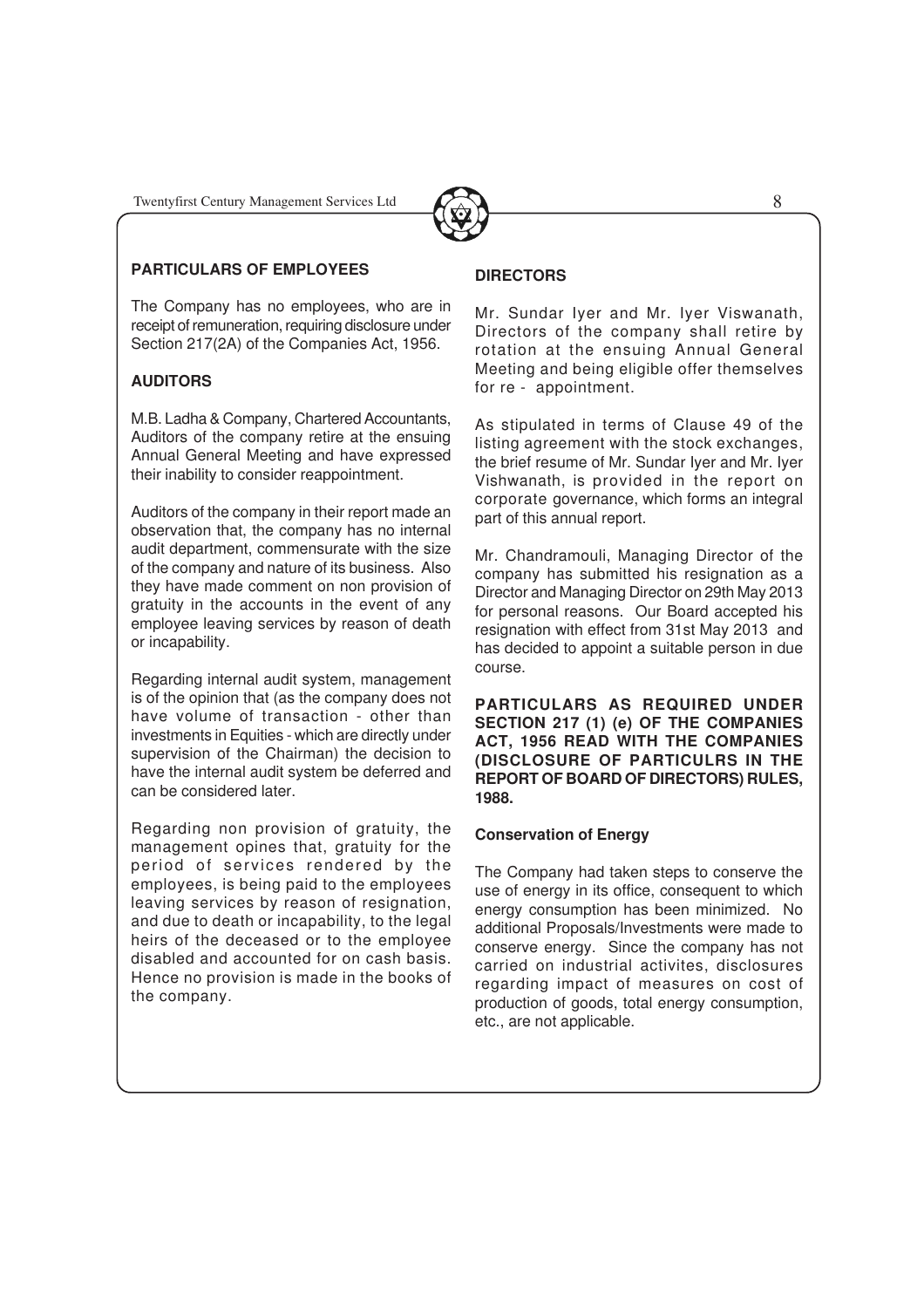

#### **Technology Absorption**

Company's business does not require any technology absorption and hence no reporting is required to be furnished under this heading.

# **Foreign Exchange Inflow & Outflow**

Foreign Exchange inflow and outflow during the year is Nil.

#### **SUBSIDIARY COMPANY**

The Company has a subsidiary TWENTYFIRST CENTURY SHARES & SECURITIES LIMITED. The Company is not attaching copies of the balance sheet and profit and loss account, reports of Board of Directors and Auditors thereon, in respect of the subsidiary as required under Section 212(1) of the Companies Act, 1956 ("the Act") to its accounts as per the dispensation available pursuant to the directions issued by the Ministry of Corporate Affairs vide general circular no. 2/2011. However, as required under the aforesaid circular and pursuant to Clause 32 of the Listing Agreement, the consolidated financial statement of the Company duly audited by the statutory auditors forms part of this Annual Report. The Company shall make available, the annual accounts and related information of its subsidiary, to those shareholders who wish to have the copies of the same. Further, these documents shall be available for inspection by a shareholder at the registered office of the Company as well as its subsidiary on any working day, except Saturdays, between 11.00 a.m. and 3.00 p.m.

# **DIRECTORS RESPONSIBILITY STATEMENT**

Pursuant to Section 217 (2AA) of the Companies (Amendment) Act, 2000 the Directors confirm that:

- In the preparation of the annual accounts, the applicable accounting standards have been followed along with proper explanation relating to material departures;
- Appropriate accounting principles have been selected and applied consistently and have made judgements and estimates that are reasonable and prudent so as to give a true and fair view of the state of affairs of the Company as at 31st March, 2013 and of the profit or loss of the Company for the year ended on that date.
- Proper and sufficient care has been taken for the maintenance of adequate accounting records in accordance with the provisions of the Companies Act, 1956 for safeguarding the assets of the Company and for preventing and detecting fraud and other irregularities.
- The annual accounts have been prepared on a going concern basis.

# **ACKNOWLEDGEMENTS**

The Board of Directors would like to thank all employees of the Company as also Company's shareholders, auditors, customers and bankers for their continued support.

For and on behalf of the Board

| Place: Mumbai   | SUNDAR IYER |
|-----------------|-------------|
| Date: 30.5.2013 | CHAIRMAN    |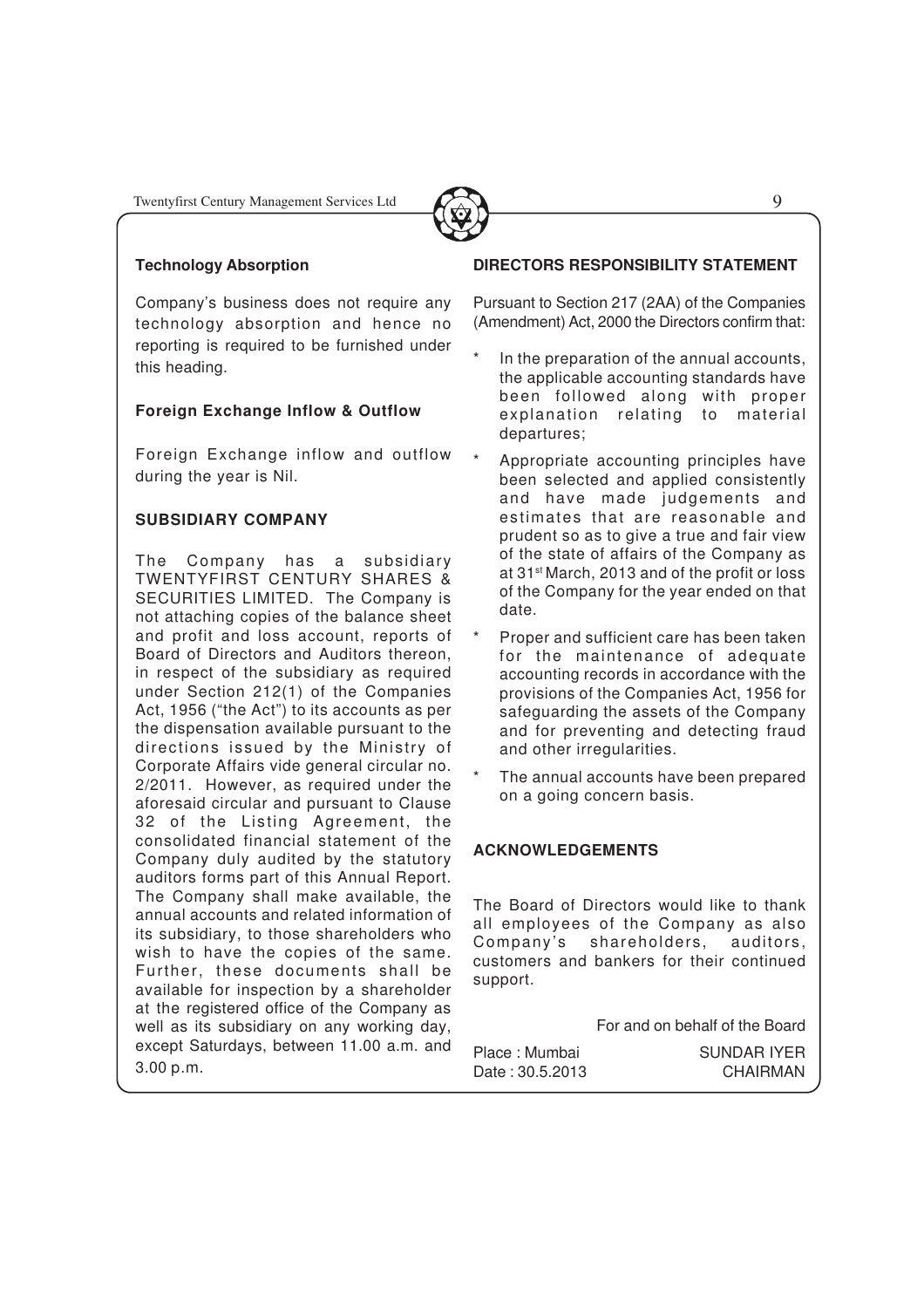

# **MANAGEMENT DISCUSSION AND ANALYSIS**

#### **GLOBAL ENVIRONMENT**

After a weak 2011, global prospects improved in 2012 especially in the latter half of the year as activity stabilised in advanced economics while the emerging market and developing economies saw renewed vigour supported by policy stimulus. This pickup followed the slowdown in the first half of 2012, which was manifested in industrial production and global trade. Investment in major economies dipped while consumption varied with sluggishness in many advanced economies constrained by high unemployment and buoyancy in many emerging and developing markets with labour continuing to perform well. However, since mid 2012 strong actions by European policymakers and the avoidance of the "fiscal cliff" in US helped to improve confidence and financial conditions. Japan adopted more expansionary macroeconomic policies in response to a larger-than-expected slowdown. In the meantime, emerging markets also eased policy supporting internal demand.

Financial markets have driven this reacceleration in activity, though markets may have moved ahead of the real economy. Fiscal consolidation was broadly on expected lines in 2012. In advanced economies, general government deficits as a percent of Gross Domestic Product (GDP) were brought down below 6% in 2012, despite weak activity. However, debt-to-GDP ratios continued to rise. In emerging markets, deficit ratios rose modestly in response to weaker activity, while debt ratios fell. Inflationary expectations remain well anchored with no excess demand pressures in the major advanced economies and inflation rates broadly under control in emergin markets. According to the International Monetary Fund (IMF), global inflation has fallen to about 3.25% from 3.75% in early 2012, and it is projected to stay around these levels through 2014. Food and fuel supply developments will help contain upward pressure on prices of major commodities despite the expected reacceleration in global activity. In advanced economies, inflation will ease though Japan should come out of deflation on the back of Bank of Japan's new quantitative and qualitative easing framework to support a steady acceleration of inflation. Inflationary pressures are expected to remain contained in emerging markets, supported by the recent slowdown and lower food and energy prices. However in certain pockets, inflationary pressures are still fairly high, spurred by food prices in some cases. The IMF in its World Economic Outlook expects world economy to grow at 3.25% in 2013 and 4% in 2014. Growth is likely to be led by emerging and developing economies again, which are seen growing at 5.3% in 2013 and 5.7% in 2014. Advanced economies are expected to grow only by 1.2% in 2013 and 2.2% in 2014. However, divergences in the pace of growth exist. In the euro area, balance sheet repair and still tight credit conditions will continue to weigh on growth prospects, whereas underlying conditions in the United States are more supportive of a recovery, even with the sequester inducing a larger-thanexpected fiscal consolidation. In many developing economies, activity has already picked up following the sharper-thanexpected slowdown in the middle of 2012. The short-term risk picture has improved as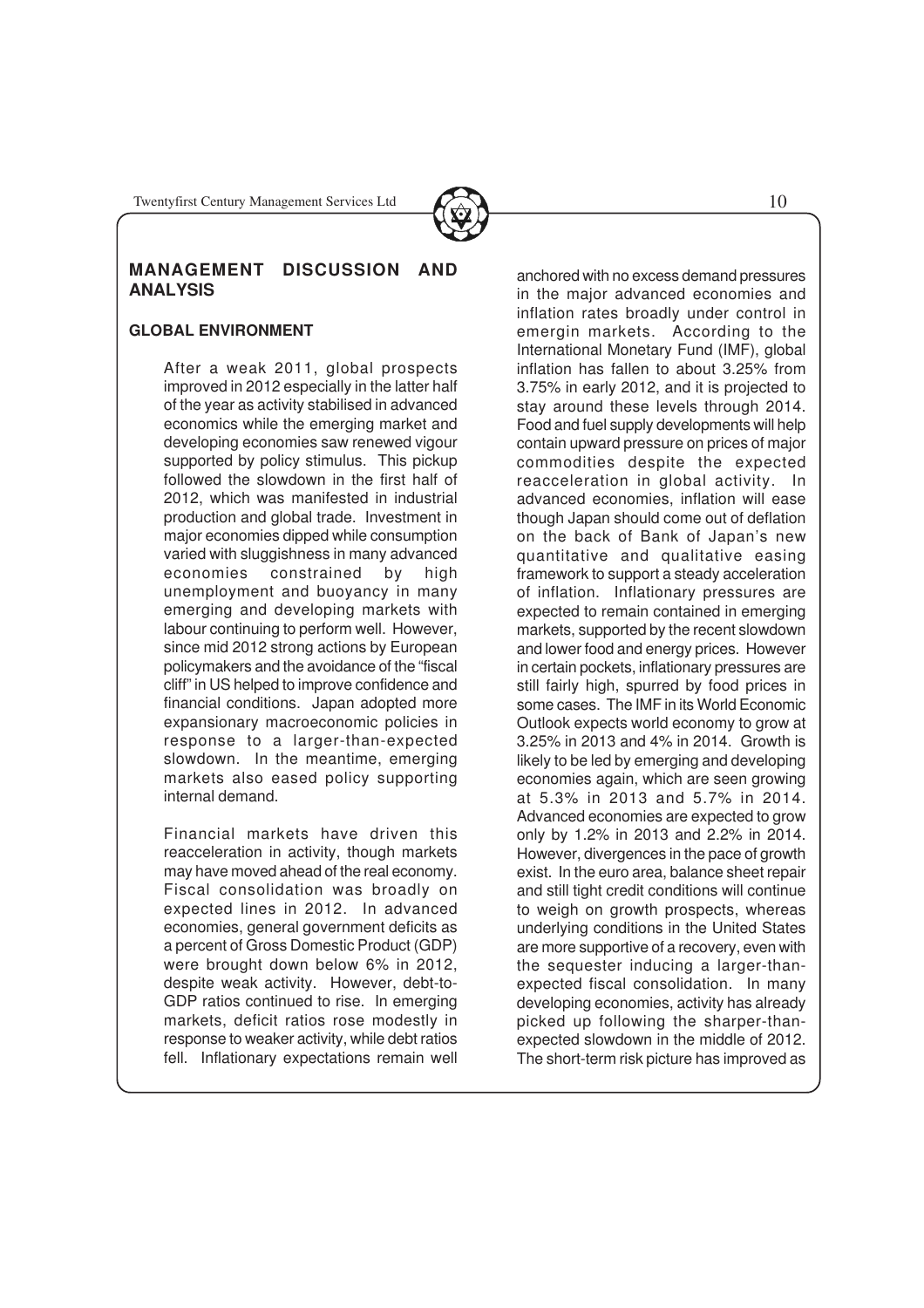

policy action has lowered some immediate risks especially those relating to the breakup of the euro area and an economic contraction resulting from the U.S. fiscal cliff. In addition, risks for a hard landing in key emerging economies have abated. Stock markets of advanced nations had strong returns for FY 2013, closing the year close to their highs. The Dow Jones Industrial Average closed the year on a high of 14,579 after touching a low of 12,101 during FY 2013, up to 10.34% YoY. Japan's Nikkei 225 rose 22.95% YoY, touching a high 12,636 and a low of 8,296 during FY 2013. UK's FTSE 100 Index rose 11.15% YoY, touching a high of 6,529 and a low of 5,260 during FY 2013. India's BSE Sensex touched a high of 20,104 and a low of 15,948 during FY 2012, closing at 18,836 on March 31, 2013, up 8.23% YoY and Nifty touched a high of 6,082 and a low of 4,836 during FY 2012, closing at 5,683 on March 31, 2013, up 7.31% YoY.

# **INDIAN ECONOMY**

 The Indian economy witnesses a sharper than expected slowdown in FY 2013. After GDP growth averaging 8.5% for the period FY 2005-2011, growth decelerated to 6.2% in FY 2012. However the worst was not over, with FY 2013 first quarter GDP growth slowing down to 5.5%, and falling below 5% for the first time since March 2009 to 4.5% in third quarter of FY 2013. For the full year, official advance estimates indicate growth to be a decade low of 5.0%. The slowdown has been across all components. Disappointing monsoon season dragged agriculture growth down with sector growth at 1.7% for the first three quarters compared to 3.6% in FY 2012. Services sector which held up in FY 2012 has slowed down

sharply in FY 2013, with growth at 6.7% in the first three quarters compared to 8.2% in FY 2012. Industrial sector growth continues to be lackluster with growth in the first three quarters averaging at 3.2% vis-a-vis 3.5% for FY 2012. Manufacturing sector grew at 1.2%, while mining grew only 0.1% despite favourable base (-1.4% in FY 2012). The index of industrial production indicates only a modest pickup in manufacturing in the fourth quarter of FY 2013. The eight item core sector (which includes coal, steel, cement, natural gas, refinery production, electricity, fertilisers and crude oil) with a 37.8% weightage in the Index of Industrial Production (IIP) continues to be a drag on the economy with cumulative growth of 2.6% up to February 2013 compared to 5.0% in FY 2012. As per the use-based classification of Industrial production, cumulative growth in the consumer segment was only at 2.5% up to February 2013 compared to 4.4% in FY 2012 with consumer durables growth at 2.7%, similar to FY 2012, but there was a sharper slowdown in non-durables, growing 2.3% vs 5.9% in FY 2012. Investment demand was weak with capital goods segment under the IIP contracting by 7.6% in FY 2013 compared to a contraction of 4% in FY 2012. Fiscal balance improved with Government's fiscal deficit falling to 5.2% of GDP in FY 2013 from 5.8% of GDP in FY 2012, this was marginally higher than the budgeted 5.1% FY 2013 deficit slippage curtailed to 10bps on account of savings through plan expenditure cuts (+90bps) despite weaker revenue receipts (-63bps) and higher non plan expenditure (-32bps) on larger than expected subsidy burden. The fiscal situation is budgeted to improve in FY 2014 to 4.8% of GDP. However, it is important to note that fiscal consolidation as envisaged is subject to risks; especially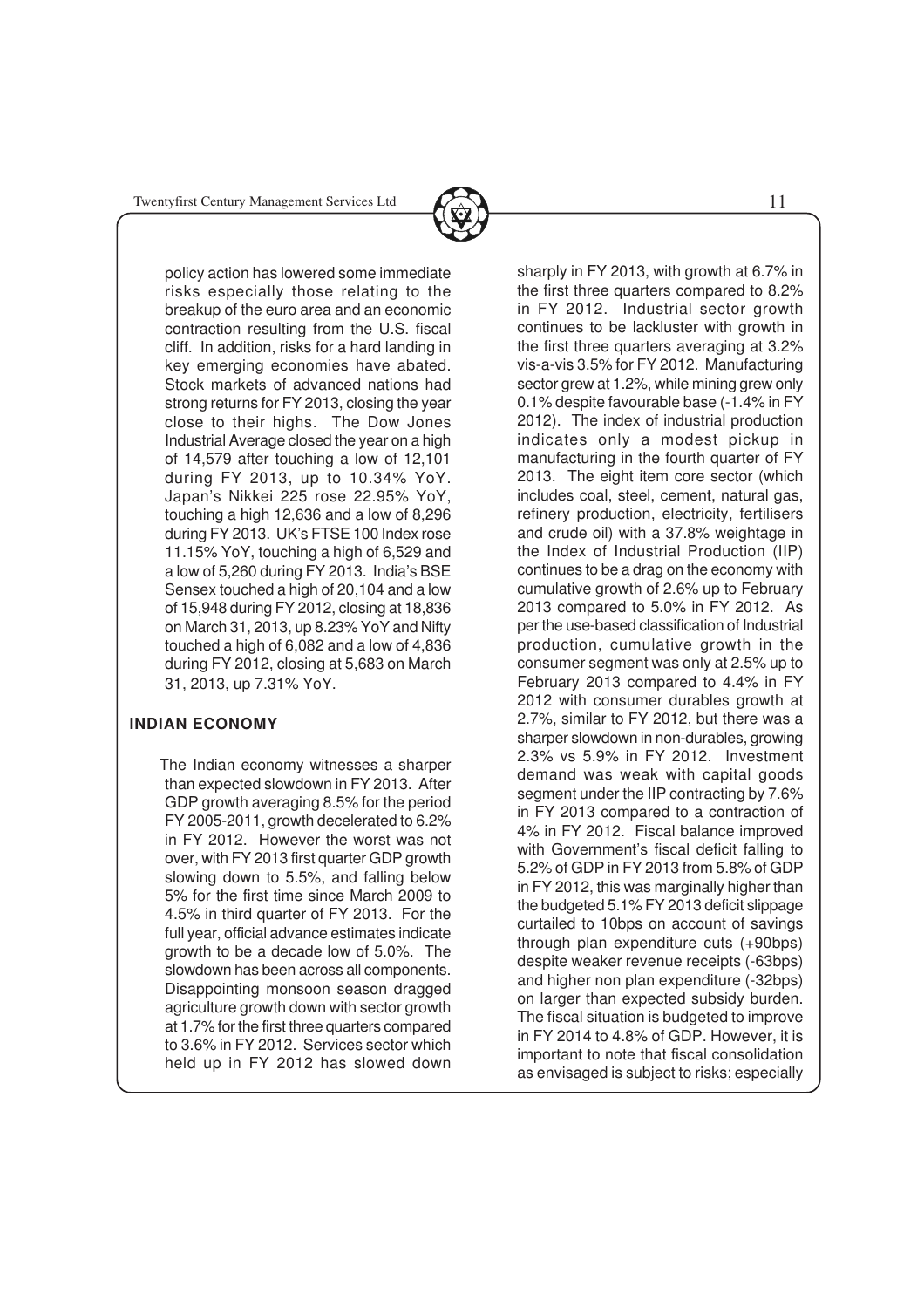with respect to lower tax revenues if the economy does not grow on expected lines. The bigger pressure point for India in FY 2013 was the sharp widening of current account deficit and its emergence as a significant policy concern. According to Reserve Bank of India's (RBI) official data, Current Account Deficit (CAD) for the first three quarters of FY 2013 was around US\$ 72.5 billion. CAD as a proportion of GDP has widened from - 1.3% in fourth quarter of FY 2011 to - 6.7% in the third quarter of FY 2013. Full year data on merchandise trade shows export growth falling by 1.76% to US\$ 300 billion, while imports held up, growing 0.44% to US\$491 billion. Oil imports continue to be the biggest driver for imports, growing 9.2% in FY 2013 to touch US\$169 billion. Despite the high CAD, Balance of Payment deficit for the first three quarters of FY 2013 was US\$ 0.3 billion, compared to a deficit of US\$12.8 billion in FY 2012, as reforms initiated by the government from September 2012 coupled with a being global environment led to a surge in portfolio inflows in FY 2013 (US\$ 25 billion). The exchange rate was relatively stable averaging '54.23 per US\$ after touching an all-time low of '57.2 per US\$ on June 24, 2012. Foreign exchange reserves were US\$ 292.6 billion at the end of March 2013. FY 2014 is likely to be a year when the economy recovers from a lower base. However, with agriculture growth contingent on a normal monsoon and government spending expected to slow down on account of fiscal consolidation, sustainable recovery hinges on improvement in investment cycle. Reforms are essential both for a revival of the investment cycle and financing of our high deficits.

#### **INFLATION**

FY 2013 saw diverging trends emerging from inflation indices. Wholesale Price Index moderated over the course of the year, averaging 7.35% in FY 2013 compared to 8.8% in FY 2012. Core inflation moderation was even sharper, averaging 4.8% in FY 2013 compared to 7.2% in FY 2012. This was despite increases in administered prices coupled with increases in freight rates, service and excise taxes indicating weak pricing power. However, retail price acceleration continued unabated with Consumer Price Index averaging 10% in FY 2013. Latest data shows that wage pressures remain. RBI expects the headline inflation to be range-bound around current levels over FY 2014 as (a) sectoral demand-supply imbalances remain, and (b) the ongoing correction in administered prices coupled with its second-round effects plays out on inflation. Also, the risk of elevated food prices stemming from Minimum Support Price increases and the wedge between wholesale and retail inflation are having adverse implications for inflationary expectations. External balances remain high notwithstanding the likely improvement in fourth quarter of FY 2013 over an expected sharp deterioration in third quarter of FY 2013. Given the above macro setup, RBI's guidance emphasises limited headroom on further policy easing.

#### **MONETARY CONDITIONS**

After raising the policy rate by 375 basis points during March 2010- October 2011, with inflation moderating and growth slowing down sharply, the RBI eased policy rates by 100 bps in FY 2013, cutting the repo rate by 50bps in April 2012 and further 25bps each in January 2013 and March 2013. The RBI also cut Cash Reserve Ratio (CRR) and Statutory Liquidity Ratio (SLR) by 75bps and 100bps in FY 2013 to ease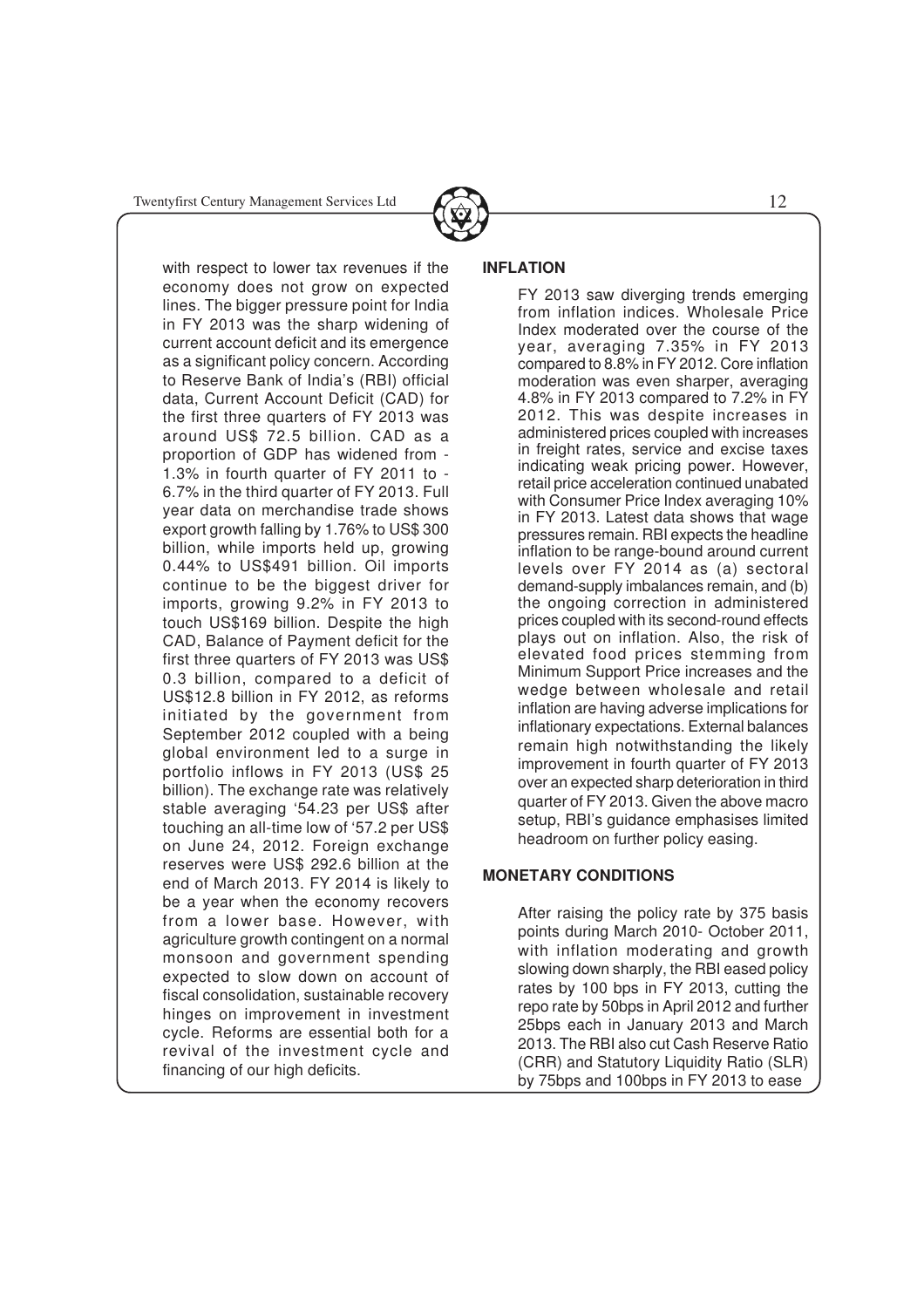liquidity tightness. However, liquidity conditions remained in a deficit mode throughout FY 2013 preventing the transmission of rate cuts. This deficit was largely structural caused by the divergence between deposits mobilised and credit extended by commercial banks. During FY 2013, RBI injected primary liquidity through OMO purchases, aggregating around '1.5trn, and '0.5trn through CRR cuts. Broad money (M3) growth fell sharply to 12.4% which could be attributed to strained external balances of India. As on March 31, 2013, CRR was at 4%, SLR at 23%, repo rate at 7.5%, reverse repo at 6.5% and MSF/bank rate at 8.5%.

# **CAPITAL MARKETS**

#### **SECONDARY EQUITY MARKET**

With the government initiating reforms towards the end of 2012 coupled with improvement in global sentiment, sentiment improved domestically. Indian markets were also affected with the Foreign Institutional Investors (FIIs) inflows. FIIs invested US \$31 billion in the Indian markets including debt instruments during FY 2013, up 64% from US\$19 billion in FY 2012. The total market capitalisation of the companies listed on BSE Limited (BSE) and National Stock Exchange of India Limited (NSE) as on March 31, 2013, stood at '6,387,887 Crore and '6,239,035 Crore respectively as compared to '6,214,941 Crore and '6,096,518 Crore as on March 31, 2012. The average daily turnover on the cash segment of BSE and NSE further dropped to '2,195 Crore and '10,833 Crore during FY 2013 as compared to '2,681 Crore and '11,289 Crore respectively during FY 2012. However, there was a marginal

improvement in the volumes on the derivatives segment of NSE where the average daily turnover increased to '126,639 Crore during FY 2013 as compared to '125,903 Crore during FY 2012. Whereas the volumes of derivatives segment on BSE increased substantially from '3,247 Crore in FY 2012 to '28,769 Crore in FY 2013.

| Average            | Daily | 2012-13  | 2011-12  |
|--------------------|-------|----------|----------|
| Turnover           |       |          |          |
| (in crore)         |       |          |          |
| Cash               |       |          |          |
| <b>BSE</b>         |       | 2,195    | 2,681    |
| <b>NSE</b>         |       | 10,833   | 11,289   |
| <b>Derivatives</b> |       |          |          |
| <b>BSE</b>         |       | 28,769   | 3,247    |
| <b>NSE</b>         |       | 1,26,639 | 1,25,903 |
|                    |       |          |          |

#### **PRIMARY MARKETS**

The capital raising activity remained subdued during the year as in the previous year. The Initial/Follow-on Public Offer (IPO/ FPO) market witnessed 33 IPOs of equity for a total amount of '6,529 Crore and 11 Debt issuances raising '15,386 Crore in FY 2012-13 as against 35 IPO/ FPO of equity aggregating '10,482 Crore and 20 Debt issuances aggregating '35,611 Crore in FY 2011-12. The corporates preferred to raise funds through qualified institutional placement raising '15,996 Crore from 45 issuances in FY 2012-13 as against '2,163 Crore from 16 isuances in FY 2011-12. The corporates also raised '8,945 Crore through Rights Issues in FY 2012-13 as against '2,375 Crore in FY 2011-12.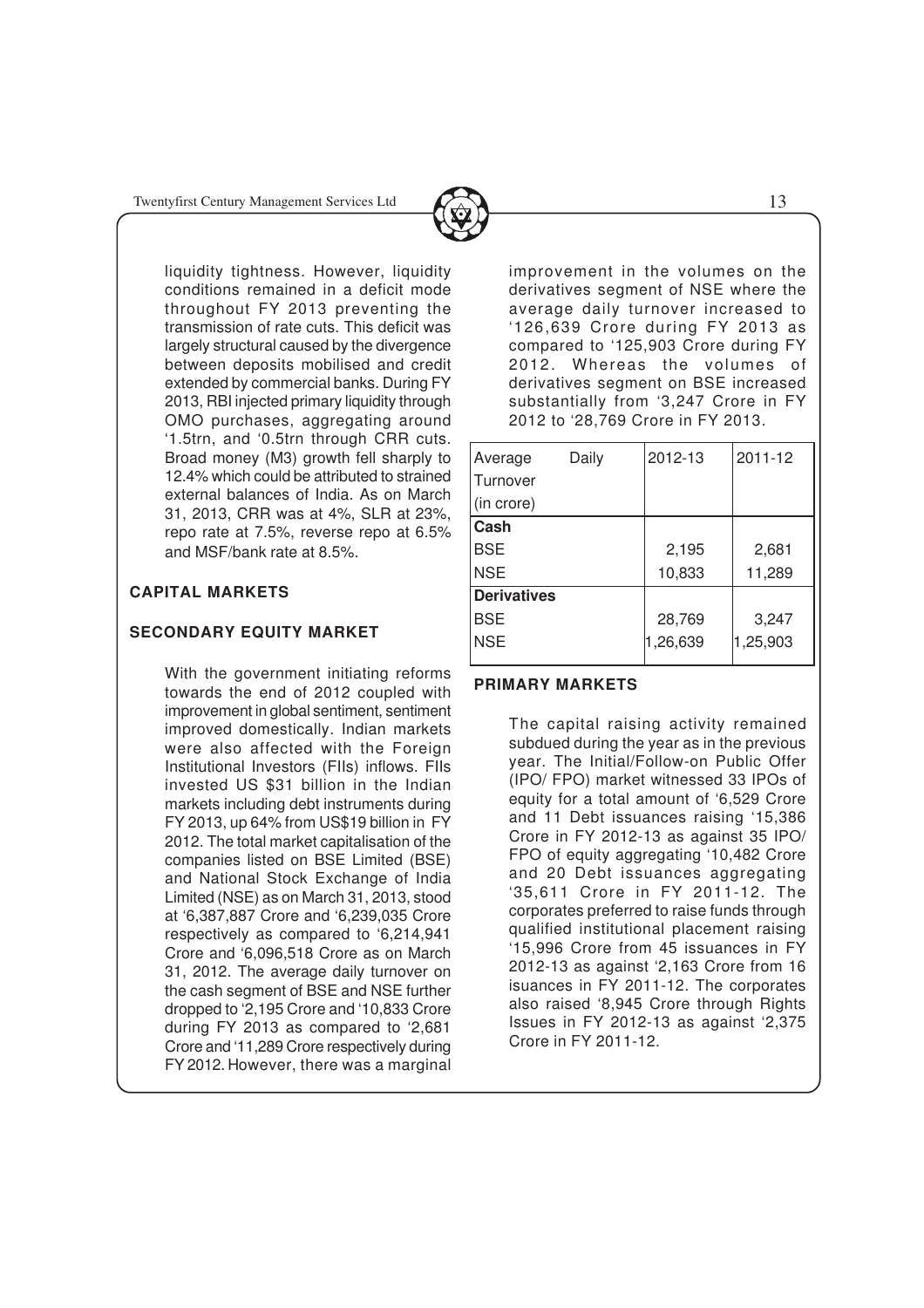

#### **Opportunities and Threats**

#### **Opportunities**

- Economy is growing at healthy rate leading to investment/capital requirement.
- Growing Financial Services industry's share of wallet for disposable income.
- Huge market opportunity for wealth management service providers as Indian wealth management business is transforming from mere wealth safeguarding to growing wealth.
- Regulatory reforms would aid greater participation by all class of investors.
- Leveraging technology to enable best practices and processes.
- Corporates looking at consolidation/ acquisitions/ restructuring opens out opportunities for the corporate advisory business.

# **Threats**

- Rising inflationary expectations on account of increase in fuel prices and supply concerns.
- Cautiously optimistic approach due to global slowdown .
- Increased intensity of competition from local and global players.

# **Our Business Streams and Outlook:**

Your company is an Investment Company and the standalone operations have two critical elements:

- (i) Build on a sound portfolio with deeper analysis and a constant churning of the same to adapt to the changing dynamics of the prevalent Indian Capital Market.
- (ii)Your company continues to rely heavily on capital market operations, which accounts for bulk of the consolidated revenues. As such, the performance and results of your company have a direct correlation to the conditions prevailing in the Indian capital market.
- (iii)We recognize the fact the retail investors are still hesitant and averse to investment in the capital market. Based on our past experience we have decided to withdraw the broking services offered by our subsidiary Twentyfirst Century Shares and Securities Limited and to surrender the Trading Membership of National Stock Exchange of India Limited.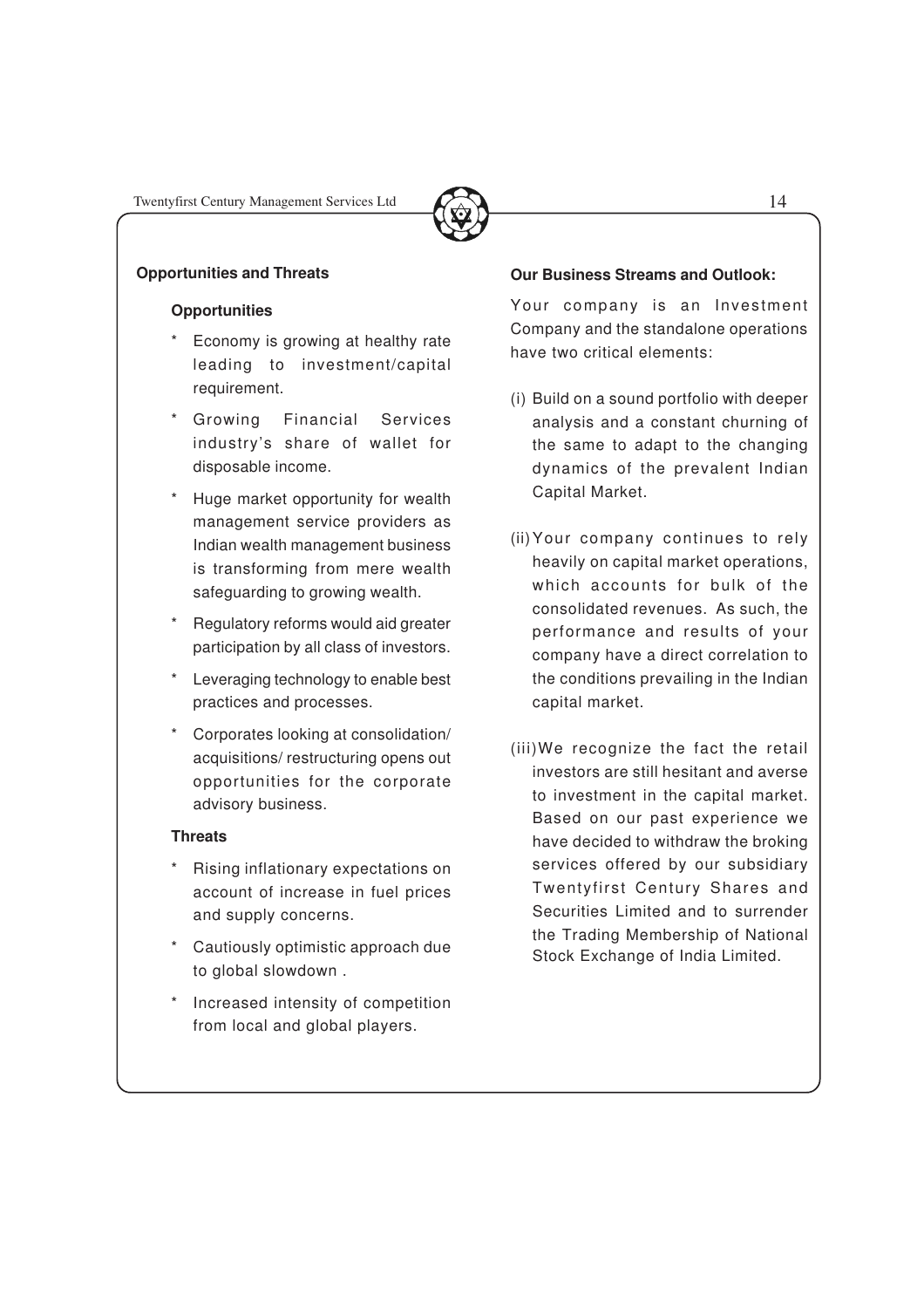Twentyfirst Century Management Services Ltd  $\sqrt{2\Delta}$  15



# **REPORT ON CORPORATE GOVERNANCE**

# **1. Company's Philosophy on Corporate Governance**

The Company defines Corporate Governance as a Systematic Process by which companies are directed and controlled to enhance their wealth generating capacity. Since large corporations employ vast quantum of social resources, we believe that the governance process should ensure that these companies are managed in a manner that meets stakeholders' aspirations and social expectations.

The basic objective of corporate governance policies adopted by the company is to attain the highest levels of transparency, accountability and integrity. This objective extends not merely to meet with statutory requirements but also goes beyond them by putting in to place procedures and systems, which are in accordance with best practice of governance. Your company believes that good corporate governance enhance the trust and confidence of all the stakeholders. Good practice in corporate behaviour helps to enhance and maintain Public trust in companies and stock market.

# **2. Board of Directors**

# **Composition and category of Board of Directors**

The Board of Directors of the company comprises of two Executive Directors and two Independent (Non Executive) Directors.

#### **Attendance at the Board Meetings and Annual General Meeting are as under:**

#### **Dates of Board Meeting**

During the financial year 2012-2013 Five (5) meetings were held on the following dates:  $30^{40}$  May 2012, 14<sup>th</sup> August 2012, 21<sup>st</sup> November 2012, 6th February 2013 and  $14^{\text{th}}$  February 2013.

The last Annual General Meeting was held on 14<sup>th</sup> March 2013. The Board comprises of two independent directors out of present strength of four directors. Composition, attendance of each director at the Board Meetings and at the last AGM and the number of other directorship, committee memberships are set out below:

| Name                       | Category                                 | No. of<br>Board<br>Meeting<br>attended | Attendance<br>at the Last<br>AGM | Directorship<br>in Other<br>Companies | Other<br>Companies<br>Committee<br>Chairmanships | Other<br>Companies<br>Committee<br>Memberships |
|----------------------------|------------------------------------------|----------------------------------------|----------------------------------|---------------------------------------|--------------------------------------------------|------------------------------------------------|
| Mr. Sundar Iyer            | Chairman-Executive<br>Director           | 5                                      | Yes                              | $\overline{4}$                        | Nil                                              | Nil                                            |
| Mr. Chandramouli           | <b>Managing Director</b><br>Executive    | $\overline{5}$                         | No                               | 3                                     | Nil                                              | Nil                                            |
| Mr. Iyer Vishwanath        | Independent<br>Non-Executive<br>Director | 5                                      | Yes                              | 1                                     | Nil                                              | Nil                                            |
| Mr. S. Hariharan           | Independent<br>Non-Executive<br>Director | 5                                      | Yes                              | Nil                                   | Nil                                              | Nil                                            |
| Mr. Krishnan<br>Muthukumar | Director                                 | $\overline{2}$                         | Yes                              | $\overline{2}$                        | Nil                                              | Nil                                            |

#### **3. Board Committees:**

# **A. Audit Committee**

#### **Charter:**

The primary object of the Audit Committee of the company is to monitor and provide effective supervision of the management's financial reporting process with a view to ensure accurate, timely and proper disclosures and transparency, integrity and quality of financial reporting.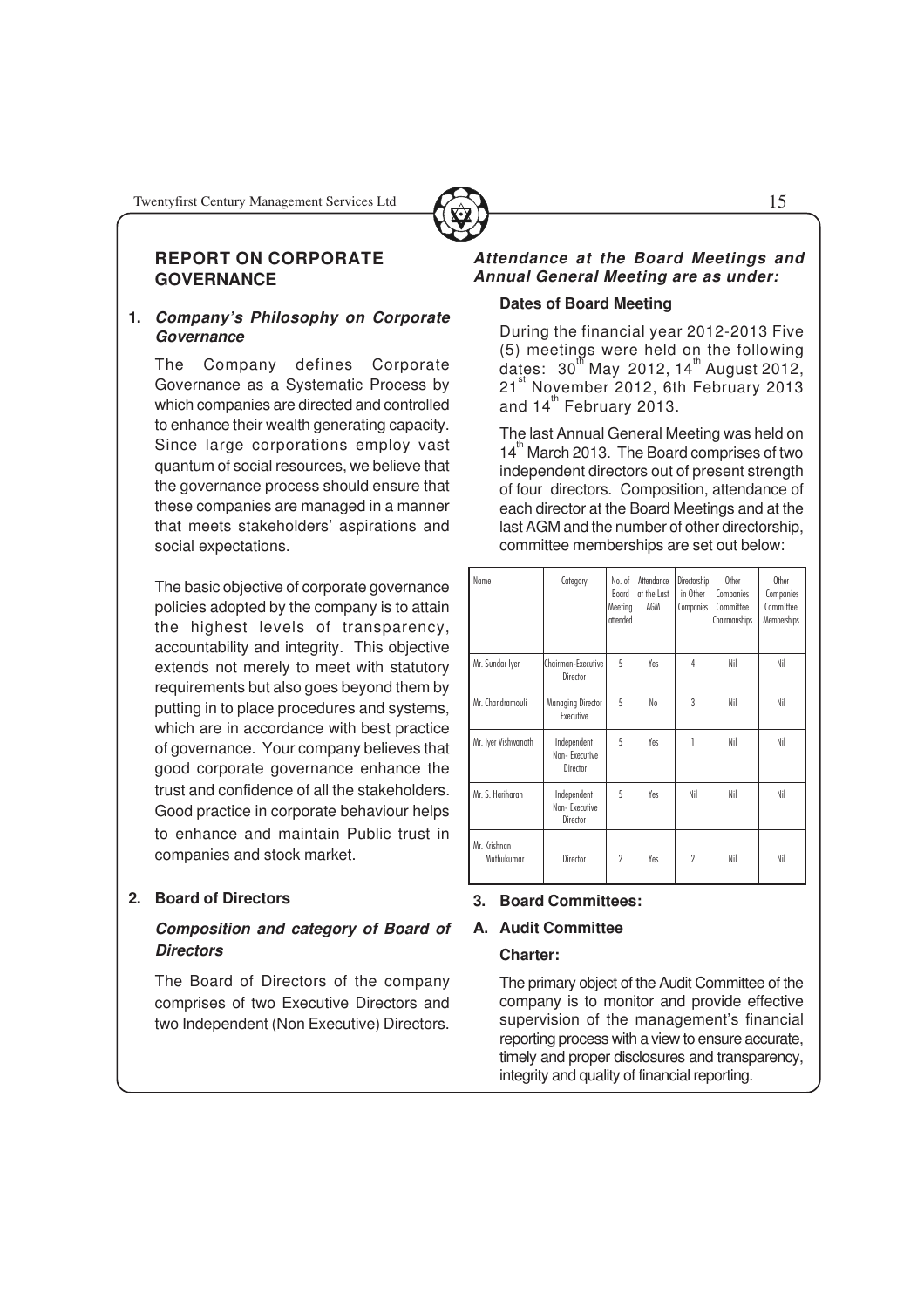

#### **Composition:**

The company derived immense benefit from the deliberations of Audit Committee comprising of the following directors of the company:

| Name of the Director            | Category of Membership |  |
|---------------------------------|------------------------|--|
| Mr. Iyer Vishwanath<br>Chairman |                        |  |
| Mr S Hariharan                  | Member                 |  |
| Mr. Chandramouli                | Member                 |  |
|                                 |                        |  |

The major terms of reference of this Committee are as under:

- Reviewing with management, the financial statements before submission of the same to the Board.
- Overseeing of company's financial reporting process and disclosures of its financial information.
- Reviewing the adequacy of the internal audit function.
- Recommendation for appointment and fixing remuneration of statutory auditors.
- Reviewing the reports furnished by the statutory auditors and ensuring suitable follow up thereon.

#### **Meeting and Attendance of the Committee:**

During the financial year four Audit Committee meetings were held on the following dates: 30.05.2012, 14.08.2012, 21.11.2012 and 14.02.2013. The terms of reference of the Audit Committee are as per the guidelines set out in the Listing Agreements with the Stock Exchanges.

#### **The attendance of directors at the Audit Committee meetings held during the year 2012-2013 is given below:**

| Category of Membership | Meetings<br>Held | Meetings<br>Attended |
|------------------------|------------------|----------------------|
| Chairman               |                  |                      |
| Member                 |                  |                      |
| Member                 |                  |                      |
|                        |                  |                      |

#### **B. Remuneration Committee**

Since the company is not paying remuneration to any of its Directors, it is not having Remuneration Committee at present. However, it shall constitute committee if need arises.

#### **C. Shareholders/Investors Grievance and Share Transfer Committee**

#### **Composition:**

The Shareholders/ Investors Grievance and Share Transfer Committee comprises of:

- 1. Mr. S. Hariharan, Chairman of the Committee.
- 2. Mr. Iyer Vishwanath, Member.
- 3. Mr. Sundar Iyer, Member.

Chairman is a non-executive director.

#### **Terms of Reference:**

The shareholders/investor grievances committee specifically looks into redressing of shareholder's and investor's complaints such as transfer of shares, non-receipt of shares, non-receipt of declared dividend, conversion of shares and to ensure expeditious share transfers.

# **Meeting and Attendance of the Committee:**

The Committee oversees the process of share transfer and recommends measures to improve the shareholders/investors service. The said committee met four (4) times during the year 2012-2013. The Company Secretary is the compliance officer.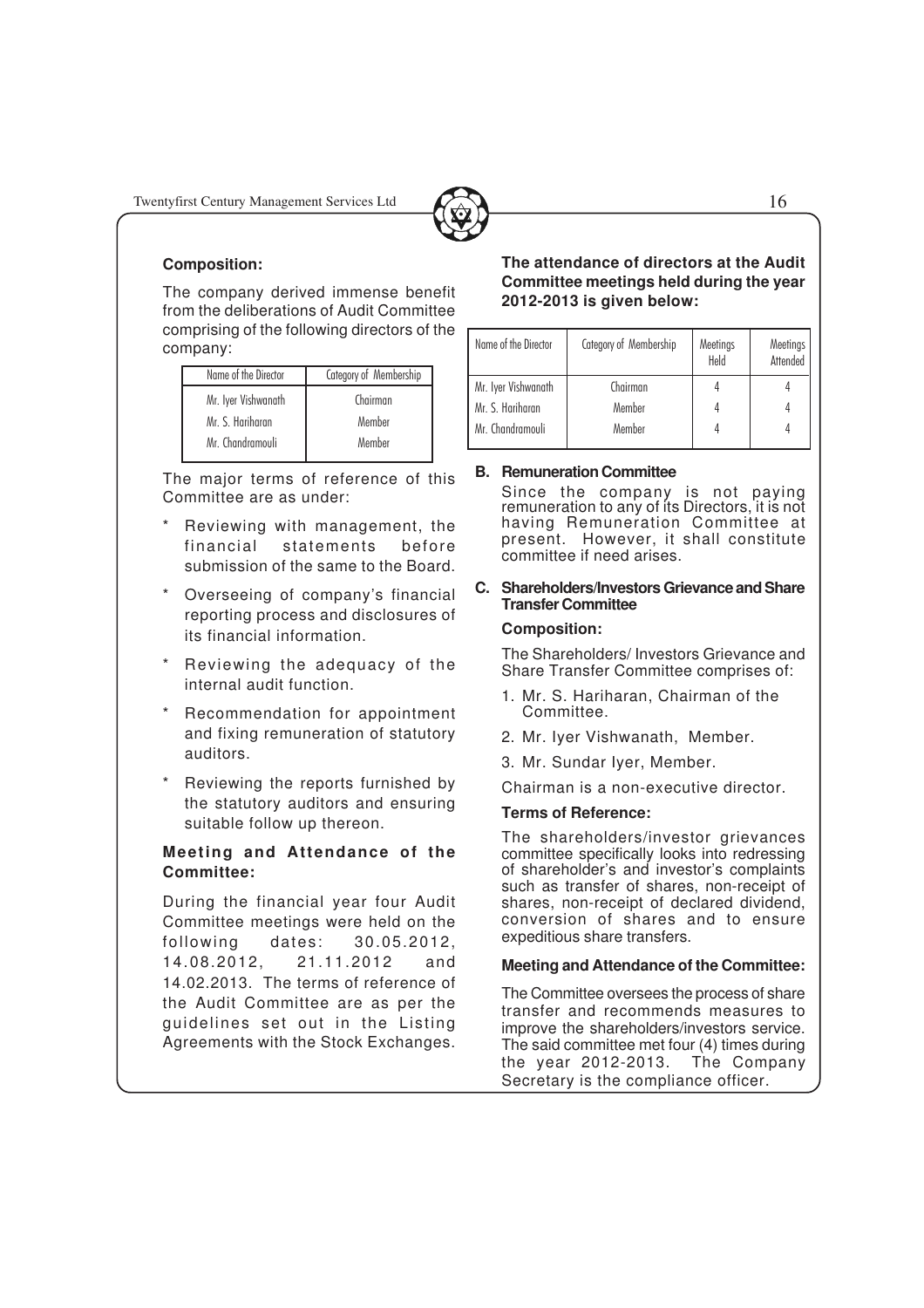Twentyfirst Century Management Services Ltd  $\mathbb{Z}^{\setminus}$ 



# **Shareholders queries received and replied in 2012-13**

During the financial year 2012-13, six (6) complaints were received from shareholders and were replied/redressed to the satisfaction of the investors. There are no complaints pending as on date of this report. There were no share transfers pending registration as at  $31<sup>st</sup>$  March 2013.

**Note: All the committees will be revamped due to the resignation of Director - Mr.Chandramouli with effect from 31st May 2013.**

# **D. Compliance Certificate**

Compliance certificate for Corporate Governance from the auditors of the company is enclosed.

# **4. General Body Meetings**

The particulars of Annual General Meeting held during the last three years are as under:

| Year      | Location                                                                                                    | Date       | Time       |
|-----------|-------------------------------------------------------------------------------------------------------------|------------|------------|
| 2009-2010 | Bharatiya Vidya Bhavan Mini Hall,<br>New No. 18,20,22 (Old No. 37-39)<br>East Mada Street, Chennai-600 004. | 27/09/2010 | 3.30 P.M.  |
| 2010-2011 | Bharatiya Vidya Bhavan Mini Hall,<br>New No. 18,20,22 (Old No. 37-39)<br>East Mada Street, Chennai-600 004. | 23/09/2011 | 3.30 P.M.  |
| 2011-2012 | Asha Nivas, No.9, Rutland gate,<br>5th Street, Chennai-600 006.                                             | 14/03/2013 | 12.30 P.M. |

#### **Special Resolution Passed in the Past three EGM's**

# **EGM held on 11th March 2011:**

Approving Appointment of auditors – M/s M.B.Ladha & Company, chartered accountants as auditors of the company for the financial year 2010-11.

#### **Special Resolution Passed in the Past three AGM's**

# **AGM held on 14th March 2013:**

1. Appointment of Mr.Iyer Vishwanath as an Independent Director and approving payment of commission.

- 2. Appointment of Mr.S.Hariharam as an Independent Director and approving payment of commission.
- 3. Appointment of Mr.Krishnan Muthukumar as Director and approving payment of commission.

#### **Postal Ballot**

No Special resolutions were passed last year through Postal Ballot.

# **Disclosures**

No transaction of material nature has been entered into by the Company with its promoters, Directors or the management, their subsidiaries or relative etc that may have potential conflict with the interest of the company.

There were no instances of non-compliance or penalty imposed on the Company by Stock Exchange or SEBI or any statutory authority on any matter related to capital market.

The annual, half-yearly and quarterly results are regularly submitted to the stock exchanges in accordance with the listing agreement.

The Company has no Whistle Blower Policy and further no personnel has been denied access to the audit committee.

No money has been raised through public right / preferential issue during the year.

Company has extended the maturity of 12% Redeemable Preference Shares of the face value of Rs.750 lacs, which were due for payment on 30th March 2012 to 30th March 2015 with the consent of all the preference shareholders at their EGM held on 28<sup>th</sup> March 2012. Company could not redeem the Preference Shares due to inadequate profits.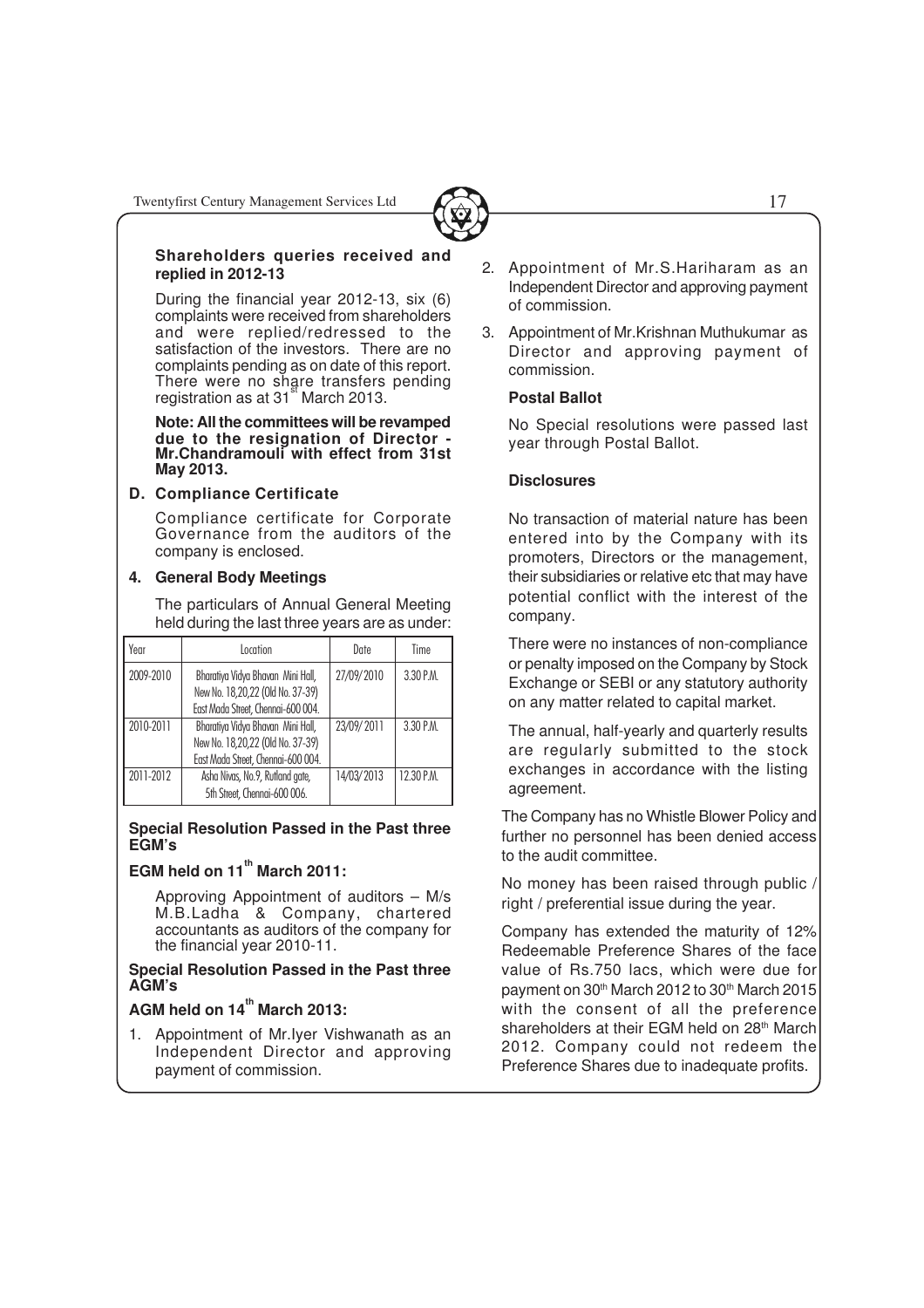

#### **Profile of directors seeking re-appointment**

#### (i) **Mr. Iyer Vishwanath**

Mr. Iyer Vishwanath, aged about 57 years, holds Nil paid up share capital, is a member of Institute of Chartered Accountants of India and is a practicing Chartered Accountant having over 27 years of experience in the field of finance, auditing and taxation. His experience in the field of accounting and finance continue to be of immense benefit for the company. He is not holding any shares in the company.

Particulars of other company directorship are as follows:

| Name of the Company        | <b>Designation</b> |
|----------------------------|--------------------|
| SNALCO Consulting Pvt. Ltd | Director           |

#### (ii) **Mr. Sundar Iyer**

Mr. Sundar Iyer, the Chairman of the Company, is the main promoter of the Company. He has more than 30 years of rich experience in the field of capital market operations.

Mr. Sundar Iyer, aged about 63 years, is a promoter director and holds 26.09% of paid up share capital. He will devote the whole of his time and attention to the business and affairs of the company.

Particulars of other company directorship are as follows:

| <b>Name of the Company</b>                               | <b>Designation</b> |
|----------------------------------------------------------|--------------------|
| <b>Twentyfirst Century Shares and Securities Limited</b> | Director           |
| Twentyfirst Century Money Growth Fund Limited            | Director           |
| Palani Andavar Holdings Pvt. Ltd                         | Director           |
| Lubricants and Allied Product mfg. Co. Pvt. Ltd          | Director           |

#### **6. Means of Communication**

The annual, half-yearly and quarterly results are regularly submitted to the stock exchanges in accordance with the listing agreement and are published in Trinity Mirror (English) and Makkal Kural (Tamil) newspapers.

#### **7. Management Discussion and Analysis Report**

Management Discussion and Analysis Report and the Corporate Governance report for the year forms a part of the Director's Report. (Given in Annexure)

# **8. General Shareholders Information**

# **Annual General Meeting**

The 27<sup>th</sup> Annual General Meeting of Company will be held on Monday,  $30<sup>th</sup>$ December 2013 at 11.30 a.m. at Asha Nivas, No. 9 Rutland gate, 5th Street, Chennai - 600 006.

#### **Financial Calendar for the year 2013-2014 (Provisional)**

| Results for the first quarter ending 30th June, 2013       | Second week of August, 2013   |
|------------------------------------------------------------|-------------------------------|
| Results for the second quarter ending 30th September, 2013 | Second week of November, 2013 |
| Results for the third quarter ending 31st December, 2013   | Second week of February, 2014 |
| Results for the fourth quarter ending 31st March, 2014     | Last week of May, 2014        |
| Annual General Meeting for the year ending                 | Second week of                |
| 31st March, 2014                                           | September, 2014               |

#### **Listing on the Stock Exchanges**

The Equity shares of the Company are listed on the Bombay Stock Exchange and National Stock Exchanges. The Company has paid annual listing fees to the respective stock exchanges.

Trading in shares of the company in National Stock Exchange was suspended in the year 2001-2002, since the company did not have full time Company Secretary. This requirement has been since met. Considering the market environment and the business of the company the Company has decided not to pursue the process for revoking the suspension order.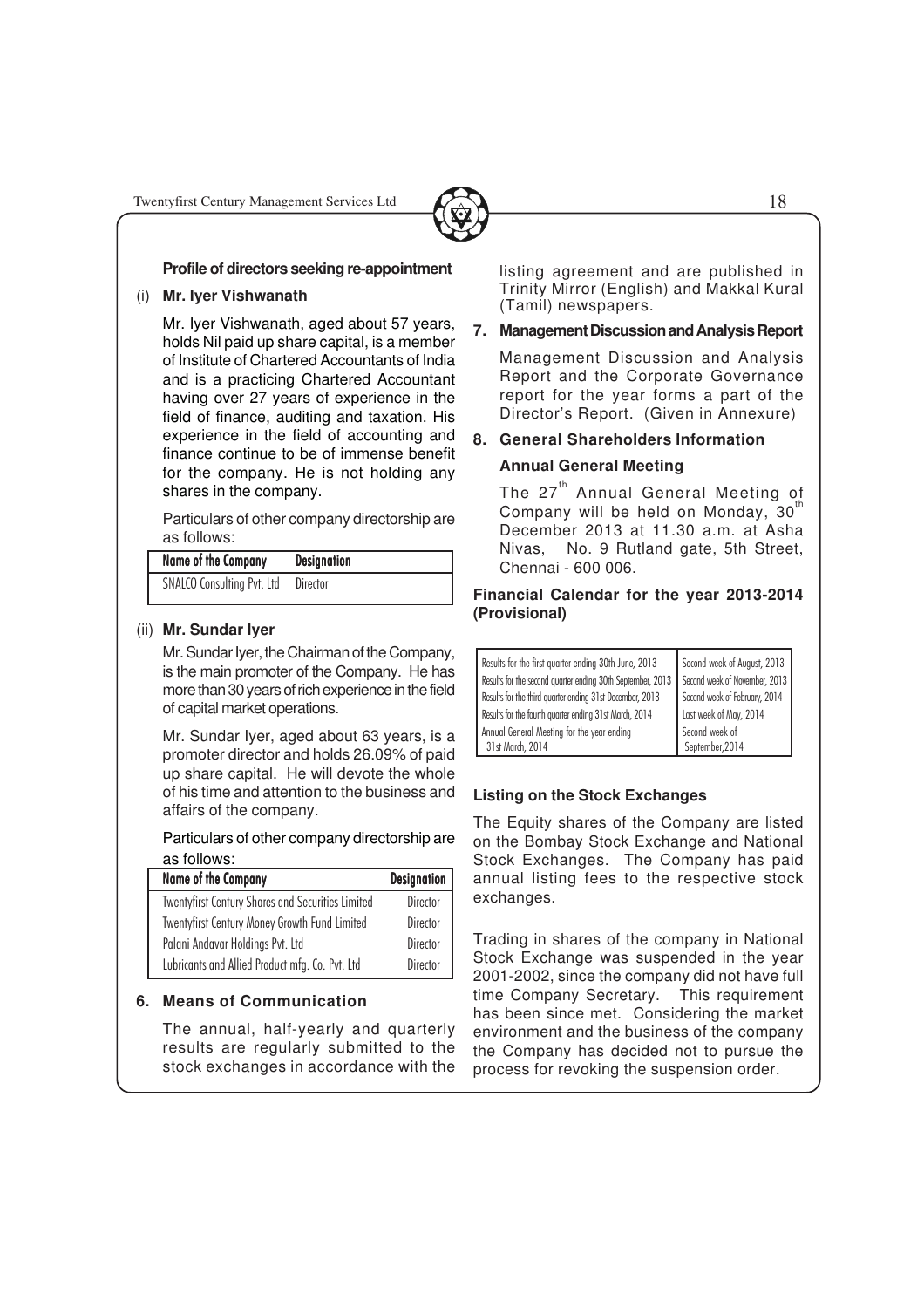

#### **BSE Stock Code: 526921**

#### **Market price data:**

High/Low during each month in the financial year at the Bombay stock exchange

| Month            | Share Prices (Rs.) |      |  |
|------------------|--------------------|------|--|
|                  | High               | Low  |  |
| April 2012       | 9.84               | 7.56 |  |
| May 2012         | 8.81               | 6.23 |  |
| June 2012        | 6.54               | 5.16 |  |
| <b>July 2012</b> | 7.45               | 5.30 |  |
| August 2012      | 6.28               | 5.41 |  |
| September 2012   | 6.10               | 5.01 |  |
| October 2012     | 7.05               | 4.70 |  |
| November 2012    | 5.46               | 4.34 |  |
| December 2012    | 5.51               | 3.38 |  |
| January 2013     | 4.73               | 3.22 |  |
| February 2013    | 6.27               | 4.05 |  |
| March 2013       | 5.05               | 3.80 |  |

| <b>Registrar and transfer agents</b> |  |  |
|--------------------------------------|--|--|

Link Intime India Pvt. Limited C-13, Pannalal Silk Mills Compound L.B.S. Marg, Bhandup (W) Mumbai - 400 078. Tel: 25963838, Fax: 25946969

# **Address for communication**

No. 158, 1st Floor, Eldams Road, Alwarpet, Chennai - 600 018. Tel: 24328452, Fax: 24328252

# **Share Transfer System**

Presently the share transfer documents, which are received by the Company, are processed, approved and kept ready for despatch within 15 days from the date of the receipt.

| Slab of<br><b>Shareholdings</b><br>(Rs.) | <b>Shareholders</b> | $\frac{0}{0}$ | Amount in<br>Rs. | $\frac{0}{0}$ |
|------------------------------------------|---------------------|---------------|------------------|---------------|
| $1 - 5000$                               | 5138                | 80.24         | 744120           | 7.09          |
| 5001-10000                               | 508                 | 7.93          | 436954           | 4.16          |
| 10001-20000                              | 313                 | 4.89          | 502553           | 4.79          |
| 20001-30000                              | 116                 | 1.81          | 298117           | 2.84          |
| 30001-40000                              | 51                  | 0.80          | 181599           | 1.73          |
| 40001-50000                              | 55                  | 0.86          | 262920           | 2.50          |
| 50001-100000                             | 112                 | 175           | 871425           | 8.30          |
| Above 100000                             | 109                 | 1.72          | 7202312          | 68.59         |

**Distribution of shareholding as on 31st March, 2013**

# Shareholding pattern as on 31st March, 2013

Total 6402 100.00 105000000 100.00

| Categories                                     | Number of shares | $\%$   |
|------------------------------------------------|------------------|--------|
| Promoters, Directors, relatives and associates | 4267904          | 40.65  |
| Mutual Funds                                   | 15800            | 0.15   |
| FII's                                          | 181300           | 1.73   |
| Private Corporate Bodies                       | 613718           | 5.84   |
| Indian Public                                  | 4957576          | 47.22  |
| HUF                                            | 135647           | 1.29   |
| NRI's /OCB's                                   | 232482           | 221    |
| <b>Clearing Members</b>                        | 95573            | 0.91   |
| <b>Total</b>                                   | 10500000         | 100.00 |

# **Dematerialisation of shares**

The equity shares of the company has been admitted for dematerialization with NSDL and CDSL and 89.05% of the company's paid up Equity share capital has been dematerialised up to March 31, 2013.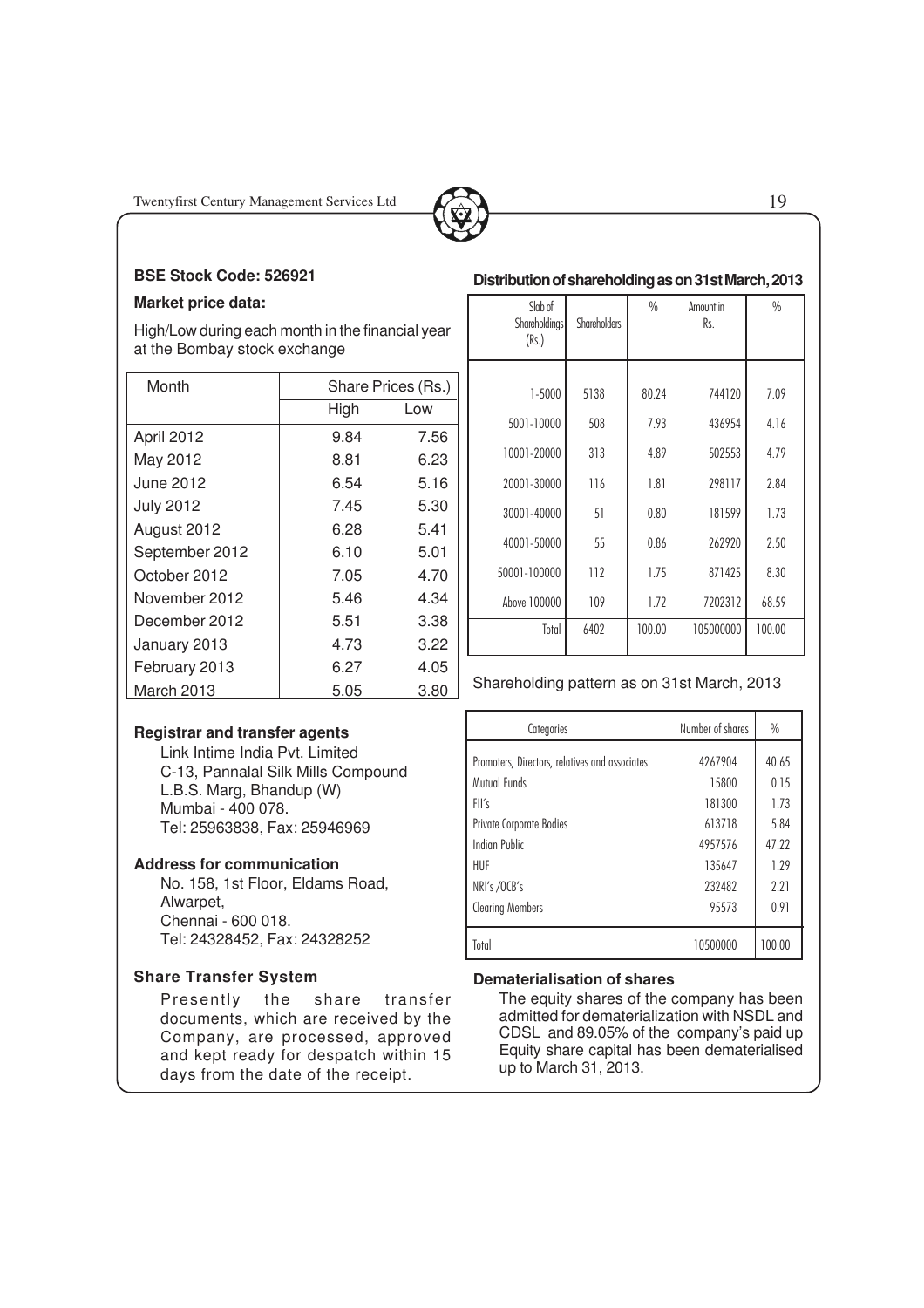

#### **E-mail ID of Investor Grievance Redressal Cell**

E-mail ID: investors@tcms.bz

#### **9. Non-Mandatory Requirements**

- a. Chairman of the Board: The Company maintains the office of the Chairman at its Corporate Office/Registered Office and also reimburses the expenses incurred in performance of duties.
- b. The Board has duly constituted a Remuneration Committee under the Chairmanship of Mr. Iyer Vishwanath, which determines the remuneration package for Executive Directors.
- c. Shareholder Rights: The quarterly financial results are regularly submitted to the stock exchanges.
- d. Audit qualifications: The Board has explained in the directors report appended to this report on audit qualifications.
- e. Training of Board members: Periodical meetings are held with skilled consultancy agencies for the Board members to appraise them of recent developments and existing laws and practices.
- f. Mechanism of evaluating Non-executive directors: Same as above.
- g. Whistle Blower Policy: As mentioned earlier, the Company does not have a Whistle blower policy.

#### **DECLARATION**

As provided under Clause 49 of the Listing agreement with the Stock Exchanges, this is to confirm that all the members of the board and the senior Management have affirmed compliance with the Code of conduct for the year ended  $31<sup>st</sup>$  March, 2013.

For Twentyfirst Century Management Services Ltd.

Sundar Iyer Chairman

Place: Mumbai Date: 30.05.2013

#### **Auditor's Certificate on Corporate Governance**

We have examined the compliance of Corporate Governance by Twentyfirst Century Management Services Limited for the year ended on  $31<sup>st</sup>$  March 2013, as stipulated in Clause 49 of the Listing Agreement of the said Company with stock exchange(s).

The compliance of conditions of Corporate Governance is the responsibility of the management. Our examination was limited to procedures and implementation thereof, adopted by the Company for ensuring the compliance of the conditions of the Corporate Governance. It is neither an audit nor an expression of opinion on the financial statements of the Company.

In our opinion and to the best of our information and according to the explanations given to us, we certify that the Company has complied with the conditions of Corporate Governance as stipulated in the above mentioned Listing Agreement.

On the basis of information and explanation given to us and as per the records maintained by the Company, we state that no investor grievance(s) is pending for a period exceeding one month against the Company.

We further state that such compliance is neither an assurance as to the future viability of the Company nor effectiveness with which the management has conducted the affairs of the Company.

For M.B. Ladha & Company Chartered Accountants (Firm Registration No.105503W)

Mukesh Ladha (M.No.35544) Proprietor

Place: Mumbai Date : 30-05-2013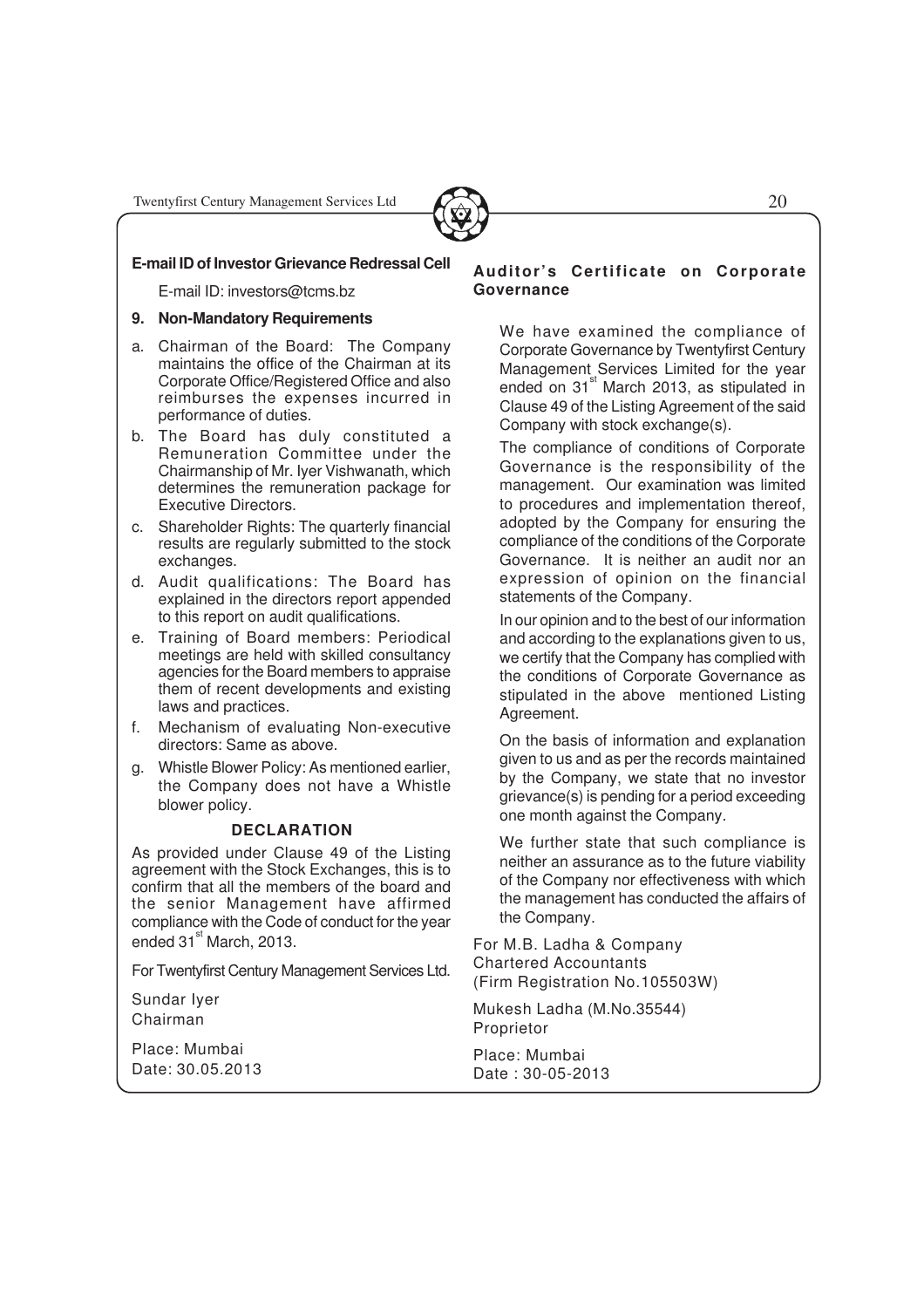Twentyfirst Century Management Services Ltd  $\sqrt{2\Delta}$  21



# **CEO/CFO CERTIFICATION**

**To**

#### **The Board of Directors**

TWENTYFIRST CENTURY MANAGEMENT SERVICES LIMITED Chennai

We, Sundar Iyer, Chairman and Krishnan Muthukumar, Director of Twentyfirst Century Management Services Limited, on the basis of the review of the financial statements and cash flow statement for the year ended  $31<sup>s</sup>$ March, 2013 and to the best of our knowledge and belief, hereby certify that:

- 1. These statements do not contain any materially untrue statement or omit any material fact or contain statements that might be misleading.
- 2. These statements together present a true and fair view of the company's affairs and are in compliance with existing Accounting Standards, applicable laws and regulations.
- 3. There are, to the best of our knowledge and belief, no transactions entered into by the company during the year ended 31<sup>st</sup> March 2013 are fraudulent, illegal or violative of the Company's code of conduct.
- 4. We accept responsibility for establishing and maintaining internal controls for financial reporting, We have evaluated the effectiveness of internal control systems of the Company pertaining to financial reporting and we have disclosed to the auditors and the Audit Committee

those deficiencies in the design or operation of such internal controls of which we are aware and the steps we have taken or propose to take to rectify these deficiencies.

- 5. We have indicated to the Auditors and the Audit Committee:
	- there have been no significant changes in internal controls over financial reporting during the year covered by this report.
	- there have been no significant changes in accounting policies during the year and that the same have been disclosed in the notes to the financial statements.
	- there have been no instances of significant fraud of which we have become aware, and the involvement therein, of management or an employee having significant role in the company's internal controls system over financial reporting.

For Twentyfirst Century Management Services Ltd

SUNDAR IYER KRISHNAN MUTHUKUMAR Chairman Director

Place: Mumbai Date : 30-05-2013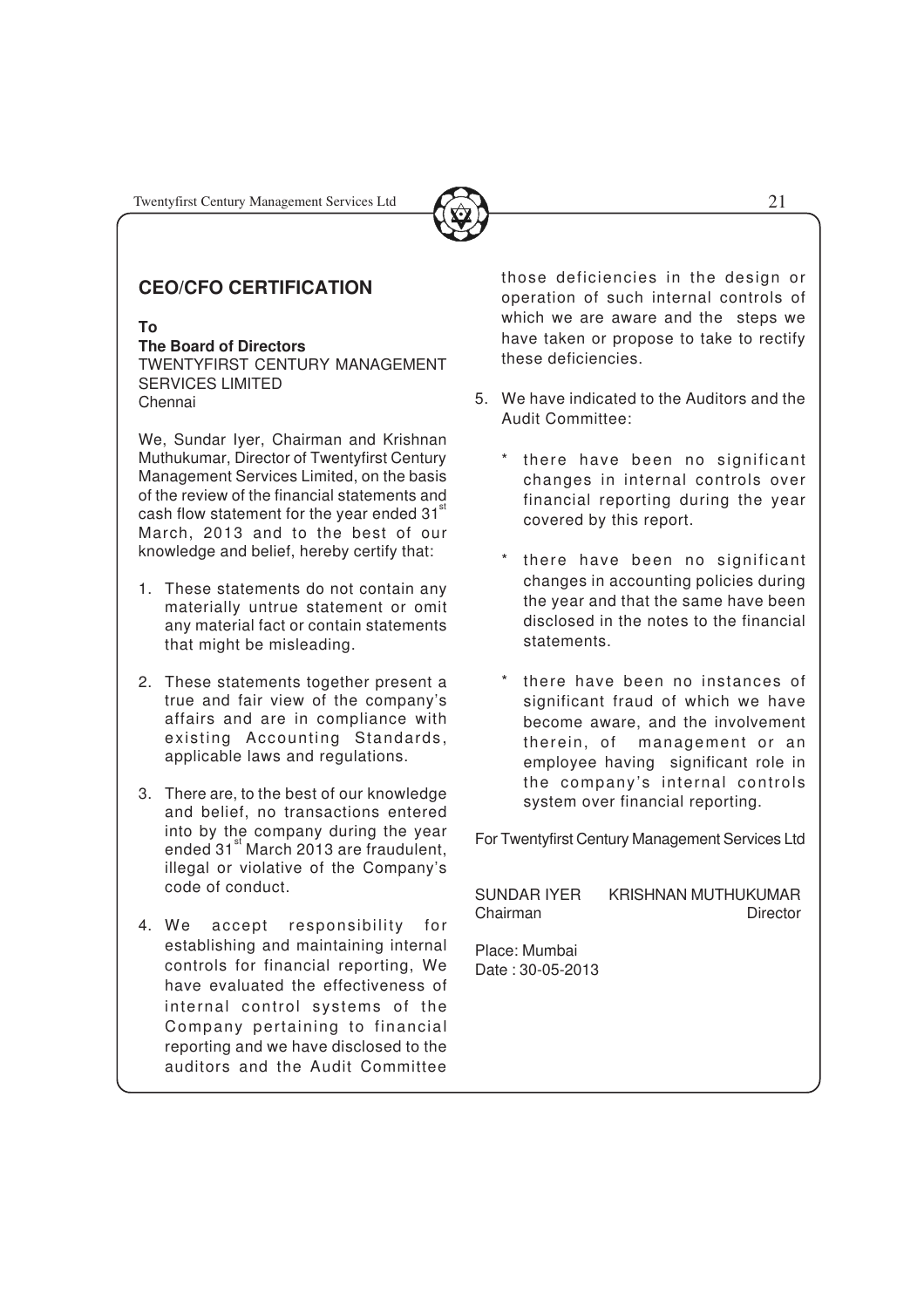Twentyfirst Century Management Services Ltd  $\sqrt{2\Delta}$  22



# **INDEPENDENT AUDITOR'S REPORT**

# **TO THE MEMBERS OF TWENTYFIRST CENTURY MANAGEMENT SERVICES LTD**

#### **Report on the Financial Statements**

We have audited the accompanying financial statements of TWENTYFIRST CENTURY MANAGEMENT SERVICES LIMITED ("the Company"), which comprise the Balance Sheet as  $31^{\text{st}}$  March, 2013 and the Statement of Profit and Loss for the year then ended, and a summary of at the significant accounting policies and other explanatory information.

#### **Management's Responsibility for the Financial Statements**

The Company's Management is responsible for the preparation of these financial statements that give a true and fair view of the financial position and financial performance of the Company in accordance with the Accounting Standards referred to in Section 211(3C) of the Companies Act, 1956 ("the Act") and in accordance with the accounting principles generally accepted in India. This responsibility includes the design, implementation and maintenance of internal control relevant to the preparation and presentation of the financial statements that give a true and fair view and are free from material misstatement, whether due to fraud or error.

#### **Auditors' Responsibility**

Our responsibility is to express an opinion on these financial statements based on our audit. We conducted our audit in accordance

with the Standards on Auditing issued by the Institute of Chartered Accountants of India. Those Standards require that we comply with ethical requirements and plan and perform the audit to obtain reasonable assurance about whether the financial statements are free from material misstatement.

An audit involves performing procedures to obtain audit evidence about the amounts and the disclosures in the financial statements. The procedures selected depend on the auditor's judgment, including the assessment of the risks of material misstatement of the financial statements, whether due to fraud or error. In making those risk assessments, the auditor considers internal control relevant to the Company's preparation and fair presentation of the financial statements in order to design audit procedures that are appropriate in the circumstances, but not for the purpose of expressing an opinion on the effectiveness of the Company's internal control. An audit also includes evaluating the appropriateness of the accounting policies used and the reasonableness of the accounting estimates made by the Management, as well as evaluating the overall presentation of the financial statements.

We believe that the audit evidence we have obtained is sufficient and appropriate to provide a basis for our audit opinion.

#### **Opinion**

In our opinion and to the best of our information and according to the explanations given to us, the Company has not made any provision of Rs. 789.21 lacs being shortfall in the market value of quoted investment as on 31.03.2013, because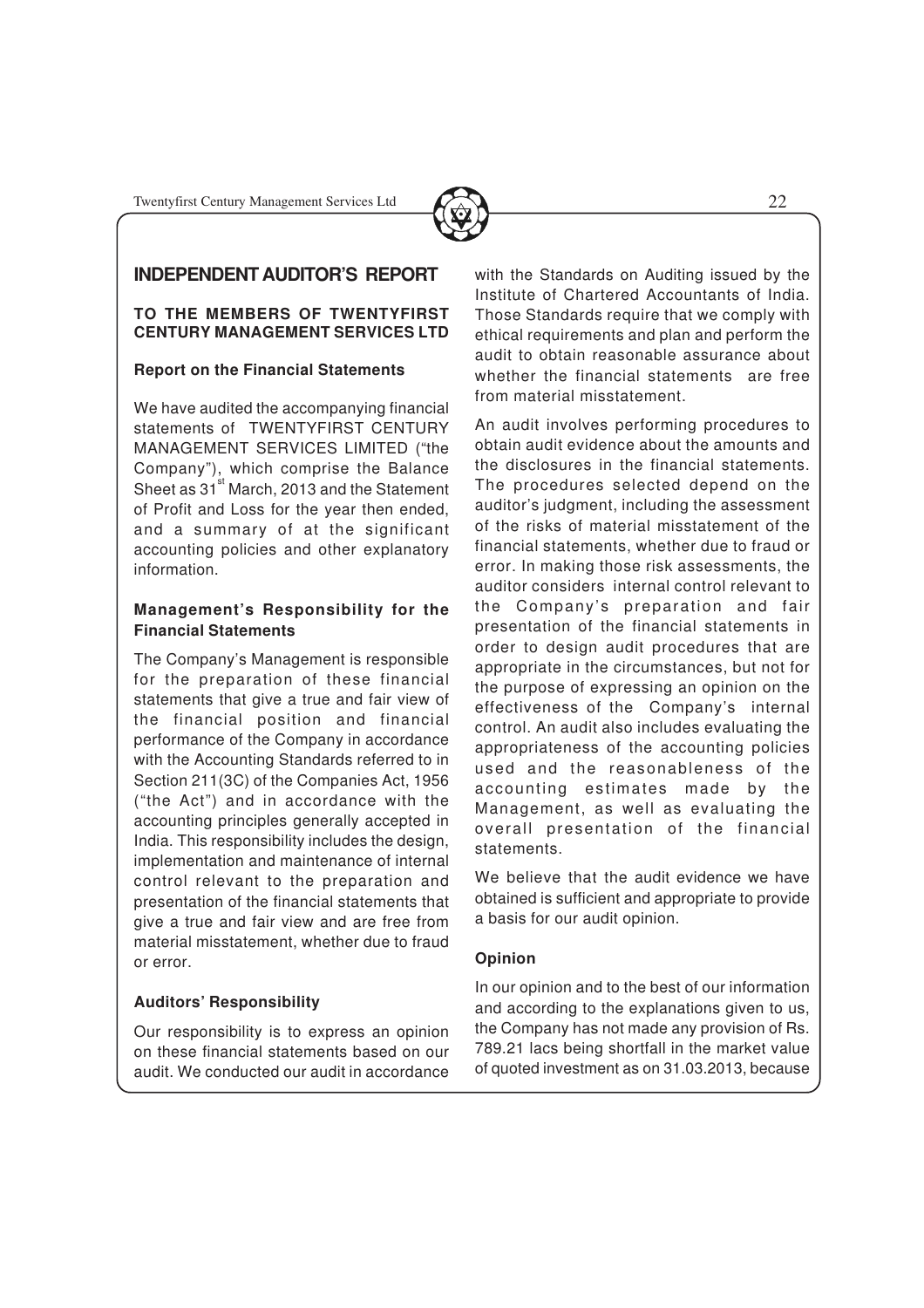Twentyfirst Century Management Services Ltd  $\sqrt{24}$  23



in the opinion of the management, the shortfall is temporary in nature and investment is held for long term period.

The Financial statements are subjet to Non Provision of Shortfall in the value of investments amounting to Rs. 789.21 lacs,

We further report that, had the observation made by us in Para above been considered, the loss for the year would have been Rs. 1013.34 lacs (as against the reported loss figures of Rs. 224.13 lacs) and accumulated loss would have been Rs.947.51 Lacs (as against reported figure of accumulated Loss of Rs. 158.30 Lacs) and the balance of quoted investments would have been Rs. 636.15 lacs (as against the reported figure of Rs. 1425.36 lacs),

The aforesaid financial statements give the information required by the Companies Act in the manner so required and give a true and fair view in conformity with the accounting principles generally accepted in India:

- a) in the case of Balance Sheet, of the state of affairs of the Company as at  $31<sup>st</sup>$  March 2013 and
- b) In the case of Profit & Loss Account, of the Loss of the company for the year ended on that date.

# **Report on Other Legal and Regulatory Requirements**

1. As required by the Companies (Auditor's Report) Order, 2003 ("th eOrder") issued by the Central Government of India in terms of Section 227 (4A) of the Act, we give in the Annexure a statement on the matters specified in paragraph 4 & 5 of the Order.

- 2. As required by Section 227(3) of the Act, we report that:
- (a) We have obtained all the information and explanations, which to the best of our knowledge and belief were necessary for the purposes of our audit.
- (b) In our opinion, proper books of account as required by law have been kept by the Company so far as appears from our examination of those books.
- (c) The Balance Sheet and the Statement of Profit and Loss dealt with by this report are in agreement with the books of account.
- (d) In our opinion the Balance Sheet and the Statement of Profit & Loss comply with the Accounting Standards referred to in Section 211(3C) of the Act, subject to:

**Note 2(h),** in respect of non provision for Employees Benefif has been made in accounts, in the event of any employee leaving the services by reason of death / incapability / retirement or resignation. Amount not ascertained.

(e) On the basis of the written representations received from the directors, as on 31<sup>st</sup> March 2013 and taken on record by the Board of Directors, none of the directors is disqualified as on 31<sup>st</sup> March, 2013 from being appointed as a director in terms section 274(1)(g) of the Act.

For M.B. Ladha & Company Chartered Accountants (Firm Registration No.105503W)

Mukesh Ladha (M.No. 35544) Proprietor

Place: Mumbai Date : 30-05-2013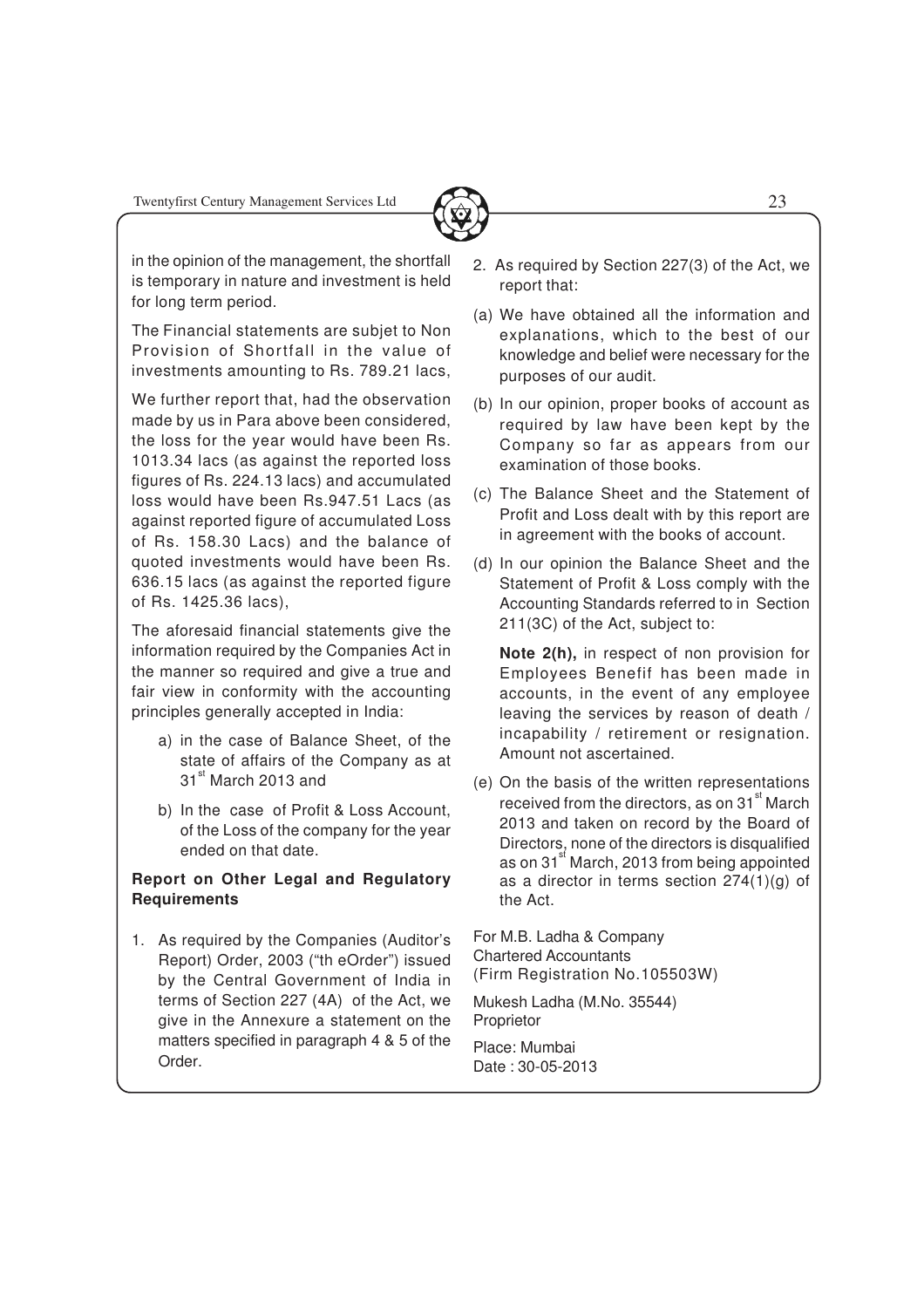Twentyfirst Century Management Services Ltd  $\mathbb{Z}^4$ 



# **ANNEXURE TO THE AUDITOR'S REPORT**

1. The Company has maintained proper records showing full particulars, including quantitative details and situations of fixed assets.

The fixed assets of the company have been physically verified by the Management during the year and no material discrepancies were noticed on such verification. In our opinion the verification is reasonable having regard to the size of the Company and the nature of its assets.

As per the information and explanations given to us, during the year, the company has not disposed off any substantial part of the fixed assets that would affect the going concern.

- 2. The company is primarily engaged in investing activities. Accordingly, it does not hold any physical inventories. Thus paragraph 4(ii) of the Order is not applicable to the company.
- 3. The company has taken interest free loans from companies or firms listed in the register maintained under section 301 of the company's act 1956 and from company under the same management. The company has granted interest free loans of Rs. 1955.83 lacs to its subsidiary company listed in the register maintained under section 301 of the companies act, 1956 and from companies under the same management.
- 4. The Company has adequate internal control procedures commensurate with its size and nature of business with regard to purchase of shares, fixed assets and for the sale of shares, assets or equipments. We have not observed any continuing failure to correct such internal control systems.

5. The transactions that are required to be entered into the register in pursuance of Section 301 of the act have been so entered.

In our opinion and according the information and explanations given to us the transactions made in pursuance of contracts or arrangements entered in the register maintained u/s 301 of the companies act 1956 and exceeding the value of Rs.5 Lacs in respect of any party during the year have been made at prices which are reasonable, having regard to prevailing market prices at the relevant time where such market prices are available.

- 6. During the year under review, the company has not accepted any deposits from the public to which the provisions of Section 58A of the Companies Act, 1956 apply.
- 7. Company does not have any internal audit department, commensurate with the size of the company and nature of its business.
- 8. We have been informed that Central Government has not prescribed the maintenance of cost records under Section 209(1)(d) of the Companies Act, 1956, in respect of any activities carried on by the Company.
- 9. According to the information and explanations given to us, the company has been regular in depositing Employees Provident Fund dues and has also been regular in depositing undisputed income tax and other applicable statutory dues with appropriate authorities.

According to the information and explanations given to us and the records of the Company examined by us, the particulars of income tax as at  $31<sup>st</sup>$  March 2013 which have not been deposited on account of a dispute pending are as under: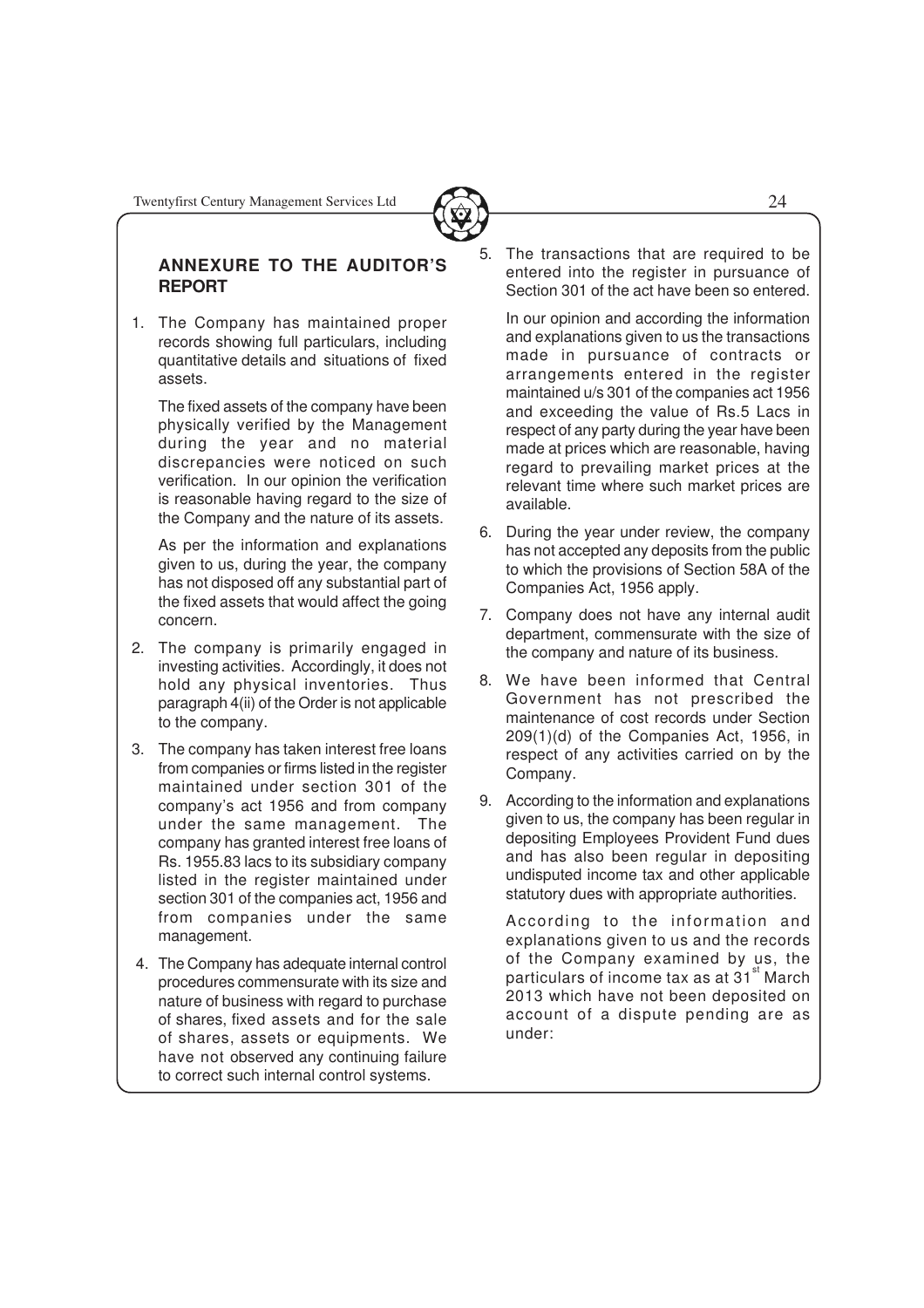Twentyfirst Century Management Services Ltd  $\sqrt{25}$ 

| Name<br>of the<br><b>Statute</b> | AY             | Nature<br>οf<br><b>Dispute</b>                                                                                                                                                           | Forum where<br>the disputes<br>are pending | Amount<br>Disputed |
|----------------------------------|----------------|------------------------------------------------------------------------------------------------------------------------------------------------------------------------------------------|--------------------------------------------|--------------------|
| Income<br>tax Act.<br>1961       | 1995 -<br>96   | Demand raised<br>subject to recti-<br>fication by ACIT                                                                                                                                   | <b>ACII Company</b><br>Circle III (2)      | Rs.4.81<br>lacs    |
| Income<br>tax Act.<br>1961       | 1996 -<br>97   | Rectification by<br>AO raised a<br>demand<br>Company has<br>to file rectification<br>for the interest<br>working                                                                         | <b>ACIT Company</b><br>Circle III (2)      | Rs. 104.96<br>lacs |
|                                  |                | 234B waiver<br>petition filed by<br>the company,<br>Expecting a relief<br>of Rs. 45 lacs                                                                                                 | CCIT I, Chennai                            |                    |
| Income<br>tax Act.<br>1961       | $2005 -$<br>06 | Assessment was<br>re-opened for<br>third time and<br>order dated<br>28.03.2013 AO<br>rejected the<br>Excess relief<br>u/s 115 JB                                                         | $CIT(A)$ III                               | Rs. 35.15<br>lacs  |
|                                  |                | Jurisdiction is<br>questioned                                                                                                                                                            |                                            |                    |
| Income<br>tax Act.<br>1961       | $2006 -$<br>07 | B/F loss not<br>considered.<br>rectification filed                                                                                                                                       | <b>ACIIT Company</b><br>Circle III (2)     | Rs. 1.33<br>lacs   |
| Income<br>tax Act.<br>1961       | 2007 -<br>08   | Department has<br>filed appeal<br>before Hon'ble<br><b>ITAT</b> on the issue<br>of Short Term<br>Capital gains @<br>30.99% instead of<br>15% company.<br>Revision order<br>by AO has not | <b>ITAT</b>                                | Rs.55.45<br>lacs   |
|                                  |                | considered the<br>Rebate which is<br>pendina.                                                                                                                                            |                                            |                    |
| Income<br>tax Act.<br>1961       | $2010 -$<br>11 | <b>Credit for Self</b><br>Assessment Tax<br>of Hs. <i>I</i> .02 Lacs<br>has not been<br>given, rectification<br>field                                                                    | <b>ACII Company</b><br>Circle III (2)      | Rs. 13.28<br>lacs  |
| Income<br>tax Act.<br>1961       | 2011 -<br>12   | Intimation u/s<br>143 (1) wrongly<br>passed, Credit for<br>Self Assessment<br>Tax of Rs.182.04<br>Lacs has not been<br>given, Rectification<br>yet to be field                           | <b>ACII Company</b><br>Circle III (2)      | Rs. 830.20<br>lacs |

- 10. The company has accumulated loss of Rs. 133.57 lacs till the immediately preceding financial year, has incurred a loss of Rs. 224.13 lacs during the current financial year under this report.
- 11. On the basis of records examined by us and the information and explanations given to us, the Company has not defaulted in repayment of dues to financial institutions, banks or debenture holders.
- 12. The Company has not granted any loans and advances on the basis of security by way of pledge of shares, debentures and other securities.
- 13. In our opinion the company is not a Chit Fund or a Nidhi/Mutual Fund/Society. Therefore the provisions of clause 4 (xiii) of the companies (Auditor's Report) Order, 2003 are not applicable to the company.
- 14. The Company has maintained proper records of transactions and contracts in respect of trading in shares, debentures and other investments and timely entries have been made therein.
- 15. According to the information and explanations given to us the company has not given any guarantee for the loans taken by others from banks or financial institutions.
- 16. According to the information and explanations given to us the company has not obtained any term loans during the year under review.
- 17. On the basis of an overall examination of the balance sheet of the company, in our opinion and according to the information and explanations given to us, funds raised on short term basis, have not been used for long term investments.
- 18. The company has not made any preferential allotment of shares during the year.
- 19. There are no secured debentures issued during the year.
- 20. The company has not raised any money by public issue during the year.
- 21. To the best of our knowledge and belief and according to the information and explanations given to us no material fraud on or by the company has been noticed or reported during the course of our audit.

For M.B. Ladha & Company Chartered Accountants (Firm Registration No.105503W)

Mukesh Ladha (M.No.35544) Proprietor

Place: Mumbai Date : 30-05-2013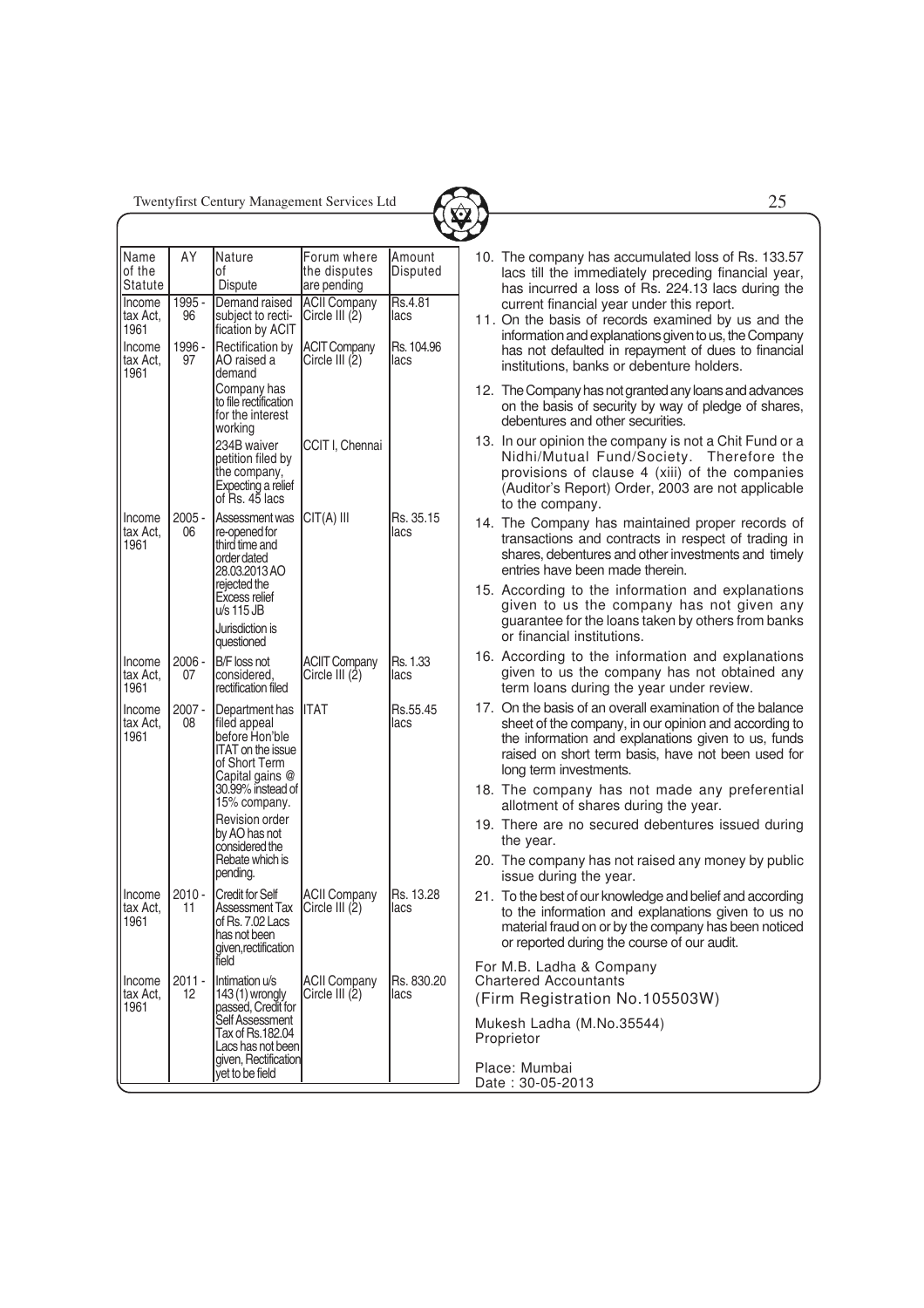

# **BALANCE SHEET AS ON 31st MARCH 2013**

|                |                                                                                  |                 | (Rupees inThousands)                        |                                        |  |  |
|----------------|----------------------------------------------------------------------------------|-----------------|---------------------------------------------|----------------------------------------|--|--|
|                |                                                                                  | <b>SCHEDULE</b> | 31.03.2013                                  | 31.03.2012                             |  |  |
| ı              | <b>Equity &amp; Liabilities</b>                                                  |                 |                                             |                                        |  |  |
| 1              | <b>Shareholders' Funds</b>                                                       |                 |                                             |                                        |  |  |
|                | Share Capital<br>a                                                               | 3               | 179786                                      | 179786                                 |  |  |
|                | Reserves & Surplus<br>b                                                          | 4               | 320103                                      | 322576                                 |  |  |
| $\overline{2}$ | <b>Non-Current Liabilities</b>                                                   |                 |                                             |                                        |  |  |
|                | Deferred Tax Liabilites                                                          |                 | $\mathbf 0$                                 | 0                                      |  |  |
| 3              | <b>Current Liabilities</b>                                                       |                 |                                             |                                        |  |  |
|                | Short-term borrowings<br>a                                                       | 5               | 550                                         | 550                                    |  |  |
|                | Trade payables<br>b.                                                             | 6               | $\overline{0}$                              | 175951                                 |  |  |
|                | <b>Other Current liabilities</b><br>C.                                           | $\overline{7}$  | 2899                                        | 777                                    |  |  |
|                | d. Short-term provisions                                                         | 8               | $\overline{0}$                              | 19940                                  |  |  |
|                |                                                                                  |                 |                                             |                                        |  |  |
|                | <b>TOTAL</b>                                                                     |                 | 503338                                      | 699580                                 |  |  |
| Ш              | <b>Assets</b>                                                                    |                 |                                             |                                        |  |  |
| 4              | <b>Non-Current Assets</b>                                                        |                 |                                             |                                        |  |  |
|                | a. Fixed Assets                                                                  | 9               |                                             |                                        |  |  |
|                | Tangible assets                                                                  |                 | 4275                                        | 5741                                   |  |  |
|                | b. Non-Current investments                                                       | 10              | 292051                                      | 364754                                 |  |  |
|                | Deferred tax asset<br>C.                                                         |                 | 273                                         | 125                                    |  |  |
|                | d. Long-term loans & advances                                                    | 11              | 8284                                        | 8272                                   |  |  |
| 5              | <b>CURRENT ASSETS</b>                                                            |                 |                                             |                                        |  |  |
|                | <b>Current investments</b><br>a.                                                 | 12              | $\pmb{0}$                                   | 75000                                  |  |  |
|                | Trade receivables<br>b.                                                          | 13              | $\mathbf{0}$                                | 230713                                 |  |  |
|                | Cash and bank balances<br>C.                                                     | 14              | 1727                                        | 1636                                   |  |  |
|                | d. Short-term loans and advances                                                 | 15              | 196728                                      | 13339                                  |  |  |
|                |                                                                                  |                 | 503338                                      | 699580                                 |  |  |
|                |                                                                                  |                 |                                             |                                        |  |  |
|                | See accompanying notes forming part of the financial statements                  |                 |                                             |                                        |  |  |
|                | AS PER OUR REPORT ATTACHED                                                       |                 |                                             | FOR AND ON BEHALF OF THE BOARD         |  |  |
|                | for M.B. LADHA & COMPANY<br>CHARTERED ACCOUNTANTS (Firm Registration No.105503W) |                 |                                             | <b>SUNDAR IYER</b><br>CHAIRMAN         |  |  |
|                | MUKESH LADHA (M.No.35544)<br><b>PROPRIETOR</b>                                   |                 | A.V.M. SUNDARAM<br><b>COMPANY SECRETARY</b> | KRISHNAN MUTHUKUMAR<br><b>DIRECTOR</b> |  |  |
|                | Place: Mumbai<br>Date: 30.05.2013                                                |                 |                                             |                                        |  |  |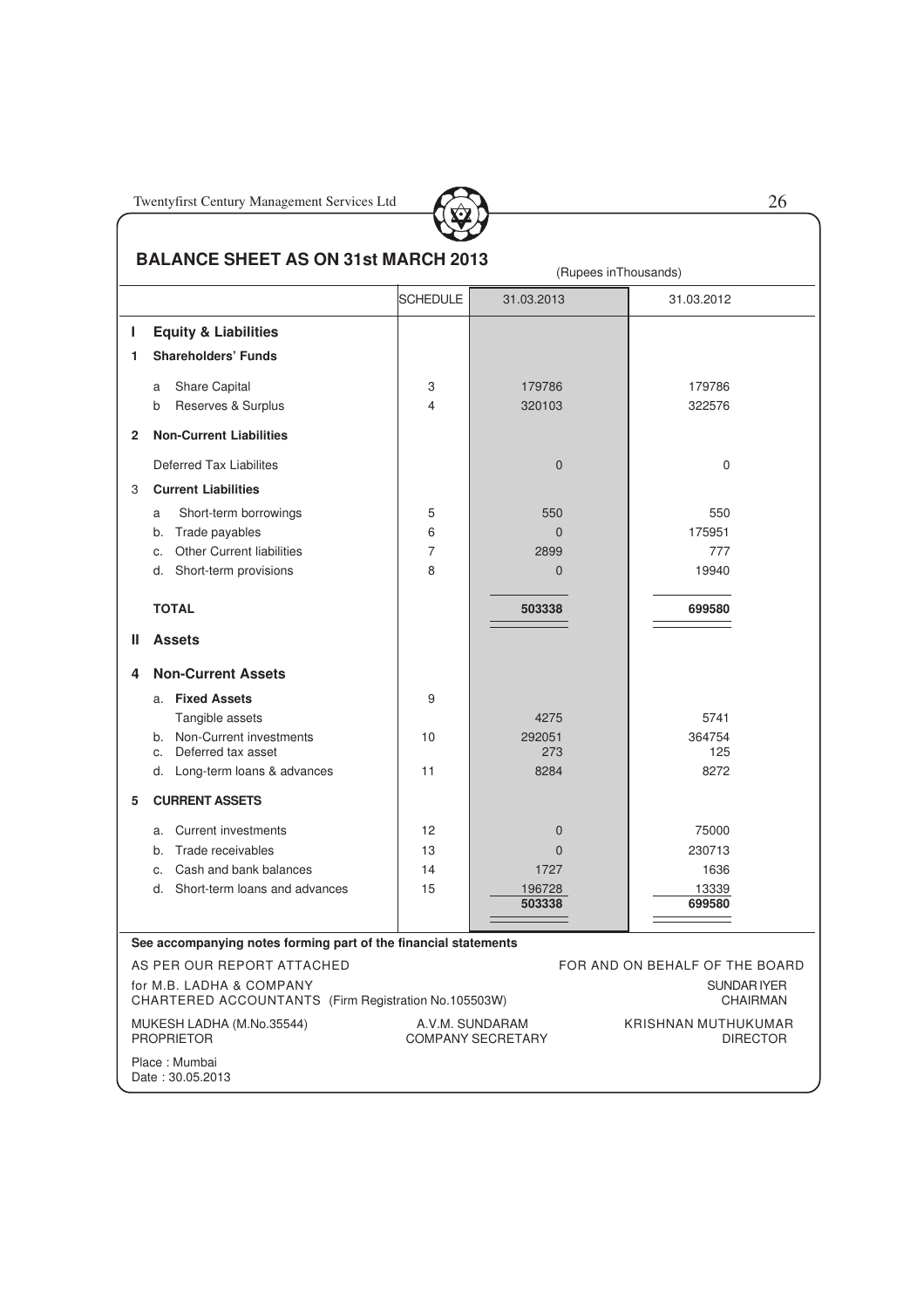

| <b>PROFIT &amp; LOSS ACCOUNT FOR THE YEAR ENDED 31st MARCH 2013</b><br>(Rupees in Thousands)             |                                                                                                                                 |                                                                                       |                          |  |  |
|----------------------------------------------------------------------------------------------------------|---------------------------------------------------------------------------------------------------------------------------------|---------------------------------------------------------------------------------------|--------------------------|--|--|
|                                                                                                          | <b>NOTES</b>                                                                                                                    | 31.03.2013                                                                            | 31.03.2012               |  |  |
| <b>Revenue</b><br>Revenue from operations<br>Other Income                                                | 16<br>17                                                                                                                        | 532<br>706                                                                            | (44799)<br>2823          |  |  |
| <b>Total Revenue</b>                                                                                     |                                                                                                                                 | 1238                                                                                  | (41976)                  |  |  |
| <b>Expenses</b><br>Employee benefits expense<br>Depreciation and amortisation expenses<br>Other expenses | 18<br>9<br>19                                                                                                                   | 3815<br>1465<br>2019                                                                  | 5582<br>1971<br>27082    |  |  |
| <b>Total expenses</b>                                                                                    |                                                                                                                                 | 7299                                                                                  | 34635                    |  |  |
| Profit / (Loss) before exceptional and                                                                   |                                                                                                                                 |                                                                                       |                          |  |  |
| extraordinary items and tax                                                                              |                                                                                                                                 | (6061)                                                                                | (76611)                  |  |  |
| <b>Exceptional items</b>                                                                                 |                                                                                                                                 | 0                                                                                     | 0                        |  |  |
| Profit / (Loss) before extraordinary<br>items and tax                                                    |                                                                                                                                 | (6061)                                                                                | (76611)                  |  |  |
| <b>Extraordinary items</b>                                                                               |                                                                                                                                 | $\Omega$                                                                              | 0                        |  |  |
| Profit / (Loss) before tax                                                                               |                                                                                                                                 | (6061)                                                                                | (76611)                  |  |  |
| <b>Tax expense</b>                                                                                       |                                                                                                                                 |                                                                                       |                          |  |  |
| Current tax<br>Tax for earlier years<br>Deferred tax                                                     | 20<br>21                                                                                                                        | $\Omega$<br>16500<br>(148)<br>(16352)                                                 | 0<br>0<br>(252)<br>(252) |  |  |
| Profit / (Loss) for the year                                                                             |                                                                                                                                 | (22413)                                                                               | (76359)                  |  |  |
| Profit/ (Loss) transferred to Balance Sheet                                                              |                                                                                                                                 | (22413)                                                                               | (76359)                  |  |  |
| Earning per equity share of Rs.10/- each(in Rs.)<br><b>Basic and Diluted</b>                             | 22                                                                                                                              | (2.14)                                                                                | (7.29)                   |  |  |
| See accompanying notes forming part of the financial statements                                          |                                                                                                                                 |                                                                                       |                          |  |  |
| AS PER OUR REPORT ATTACHED<br>for M.B. LADHA & COMPANY                                                   | FOR AND ON BEHALF OF THE BOARD<br><b>SUNDAR IYER</b><br>CHARTERED ACCOUNTANTS (Firm Registration No.105503W)<br><b>CHAIRMAN</b> |                                                                                       |                          |  |  |
| MUKESH LADHA (M.No.35544)<br><b>PROPRIETOR</b>                                                           |                                                                                                                                 | A.V.M. SUNDARAM<br>KRISHNAN MUTHUKUMAR<br><b>COMPANY SECRETARY</b><br><b>DIRECTOR</b> |                          |  |  |
| Place: Mumbai<br>Date: 30.05.2013                                                                        |                                                                                                                                 |                                                                                       |                          |  |  |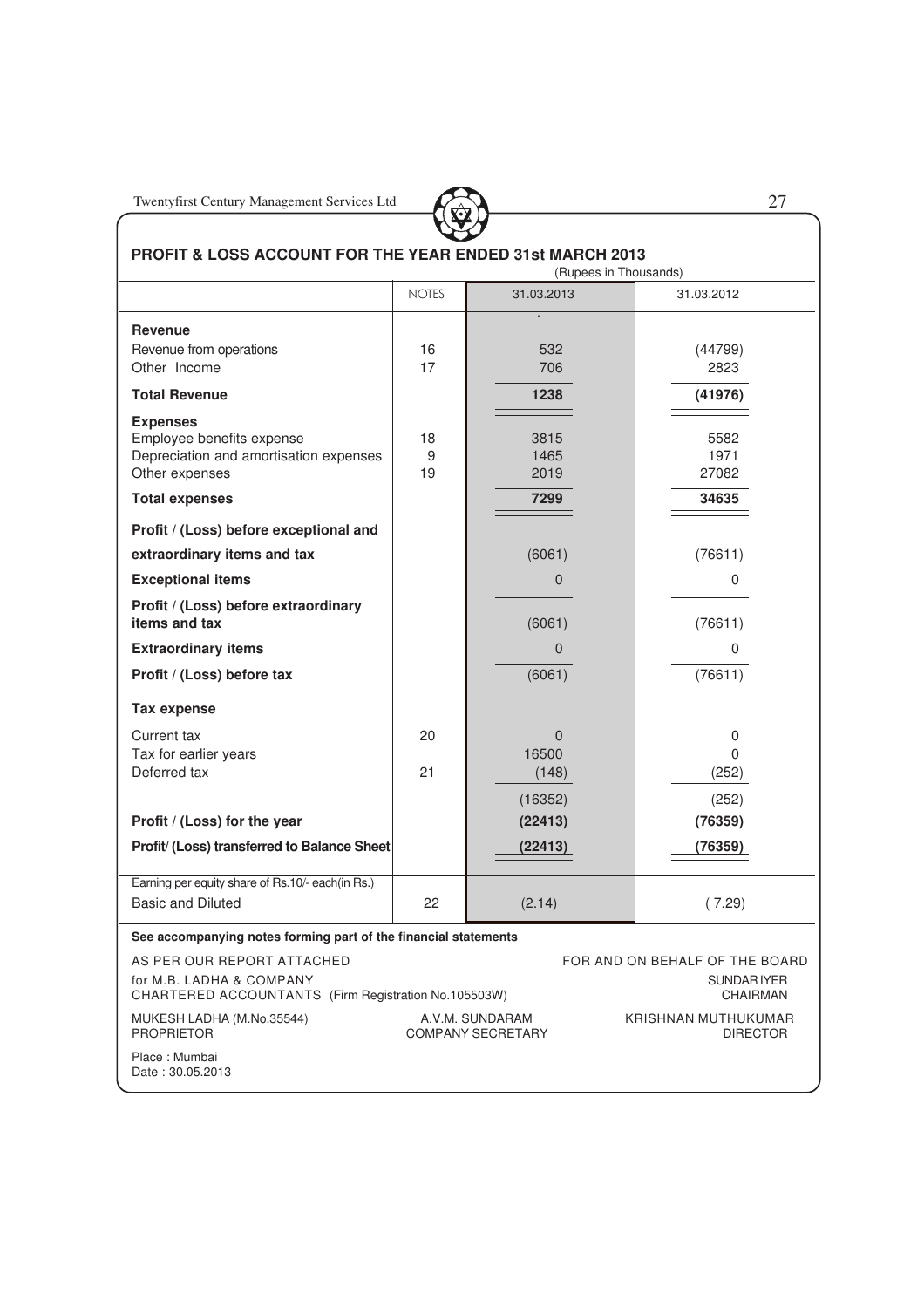Twentyfirst Century Management Services Ltd  $\mathbb{Z}_4$ 



# **NOTES TO FINANCIAL STATEMENT FOR THE YEAR END 31st MARCH 2013**

# 1. **General information**

Twentyfirst Century Management Services Limited (TCMSL) is a listed company engaged in investments in Capital Market segment and Debt Instruments. The company has a wholly owned subsidiary which is a trading member of the National Stock Exchange of India Limited.

Our Company has been incorporated in the year 1986 to:

- Deploy the investible surplus funds in the Capital Market.
- Act as Intermediaries in the Financial Market.
- Assist Corporates for Mobilisation and Deployment of Resources (funds)
- Be a Trading Member of Fully Automated Stock Exchange - National Stock Exchange of India Limited (NSEIL) through our SUBSIDIARY COMPANY - TWENTYFIRST CENTURY SHARES AND SECURITIES LIMITED.

# **2. Significant Accounting Policies**

#### **a) Basis of preparation of financial Statements**

The financial statements are prepared under the historical cost convention on an accrual basis and in accordance with the generally accepted accounting principles in India, the applicable Accounting Standards and the relevant provisions of the Companies Act 1956 of India.

# **b) Use of Estimates**

The preparation of financial statements requires the management to make estimates and assumptions that affect the reported amounts of assets and liabilities and the disclosure of contingent liabilities on the date of financial statements and the reported amount of revenues and expenses during the reporting period. Although these estimates are based upon

management's best knowledge of current events and actions, actual results could differ. Differences between the actual results and estimates are recognized in the period in which the results are known or materialized.

# **c) Revenue Recognition**

Revenue Income and Expenditure are generally accounted on accrual or as they are earned or incurred except in case of significant uncertainty. Profit/Loss from trading activity is recognized on trade dates on first in first out basis. In respect of completed transactions pending settlement process, necessary treatment is given in the accounts for the Profits/Losses arising from these transactions. Dividend income is recognized when right to receive the payment is established.

# **d) Fixed Assets**

Fixed asset is stated at cost less depreciation and impairment losses.

# **e) Depreciation**

Assets are depreciated under the written down value method at the rates prescribed in Schedule XIV to the companies Act and on the revised carrying amount of the asset, identified as impaired on which depreciation has been provided over the residual life of the respective assets.

# **f) Investments**

Current investments are carried at cost. Long term investments are stated at cost. Provision for diminution in the value of long term investments is made only if such decline is other than temporary.

# **g) Current and Deferred Tax**

Provision for current income tax is made in accordance with the Income tax act 1961. Deferred Tax Liabililties and assets are recognized at substantively enacted tax rates, subject to the consideration of prudence on timing difference, being the difference between taxable incomes and accounting income that originate in one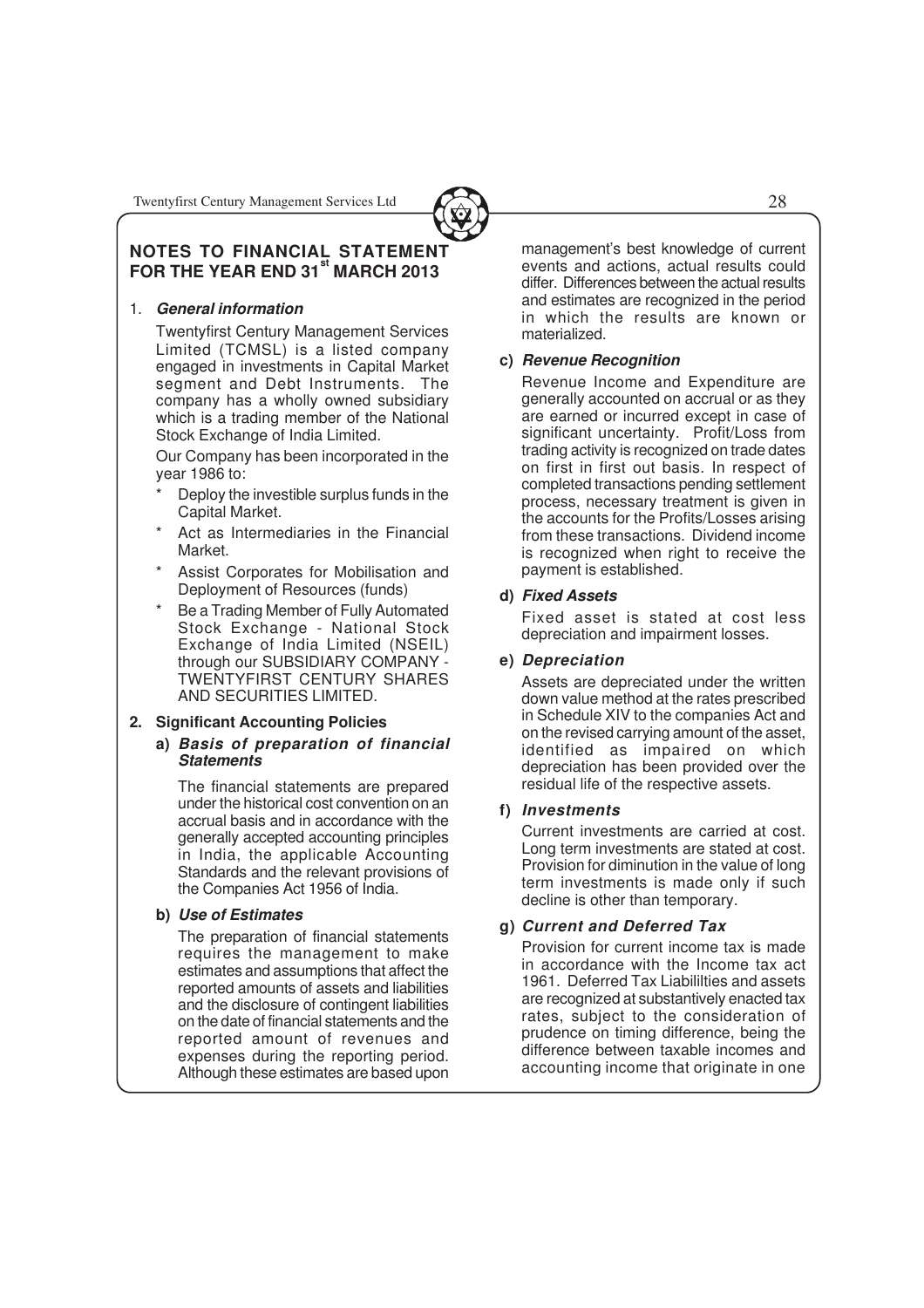

period and are capable of reversal in one or more subsequent periods. No deferred tax asset has been created on carried forward losses as per income tax, as there is no reasonable certainty of reversal of the same in one or more subsequent year.

#### **h) Employment Benefits**

No provision for gratuity has been made in accounts, however in the event of any employee leaving the services by reason of death / incapability / retirement or resignation, gratuity for the period of the services shall be paid and accounted for on cash basis.

No provision for leave encashment has been made in the accounts. However encashment of leave can be availed by the employee for balance in the earned account as of preceding financial year.

All carry forward earned leaves with maximum limit of 10 days are available for availment but not for encashment.

Provident fund is a defined contribution scheme and the company has no further obligation beyond the contribution made to the fund. Contributions are charged to profit and loss account in the year in which they accrue.

# **i) Contingent Liabilities**

Provision is recognized when there is a present obligation as a result of past event that probably requires an outflow of resources and a reliable estimate can be made of the amount of the obligation. Disclosure for contingent liability is made when there is a possible obligation or present obligation that may, but probably will not require an outflow of resources. No provision is recognized or disclosure for contingent liability is made when there is a possible obligation or a present obligation and the likelihood of outflow of resources is remote.

#### **j) Impairment of assets**

The carrying amount of assets is reviewed at each Balance Sheet date for indication of any impairment based on internal/external factors. An asset is treated as impaired when the carrying cost of an asset exceeds its recoverable value and impairment loss is charged to the Profit & Loss account. The impairment of loss recognized in the prior accounting period is reversed if there has been a change in estimates of recoverable amount.

#### **k) Current assets, loans & advances**

The current assets, Loans and Advances have a value on realization at least equal to the amount at which they are stated in the balance sheet.

#### **l) Borrowing costs**

Borrowing costs that are attributable to the acquisition of assets are capitalized as part of cost of the asset. All other borrowing costs are charged to statement of Profit and Loss.

#### **m)segment reporting**

The Company operates in only one segment i.e., Capital Market operations, hence segment reporting in accordance with Accounting Standard-17 is not applicable.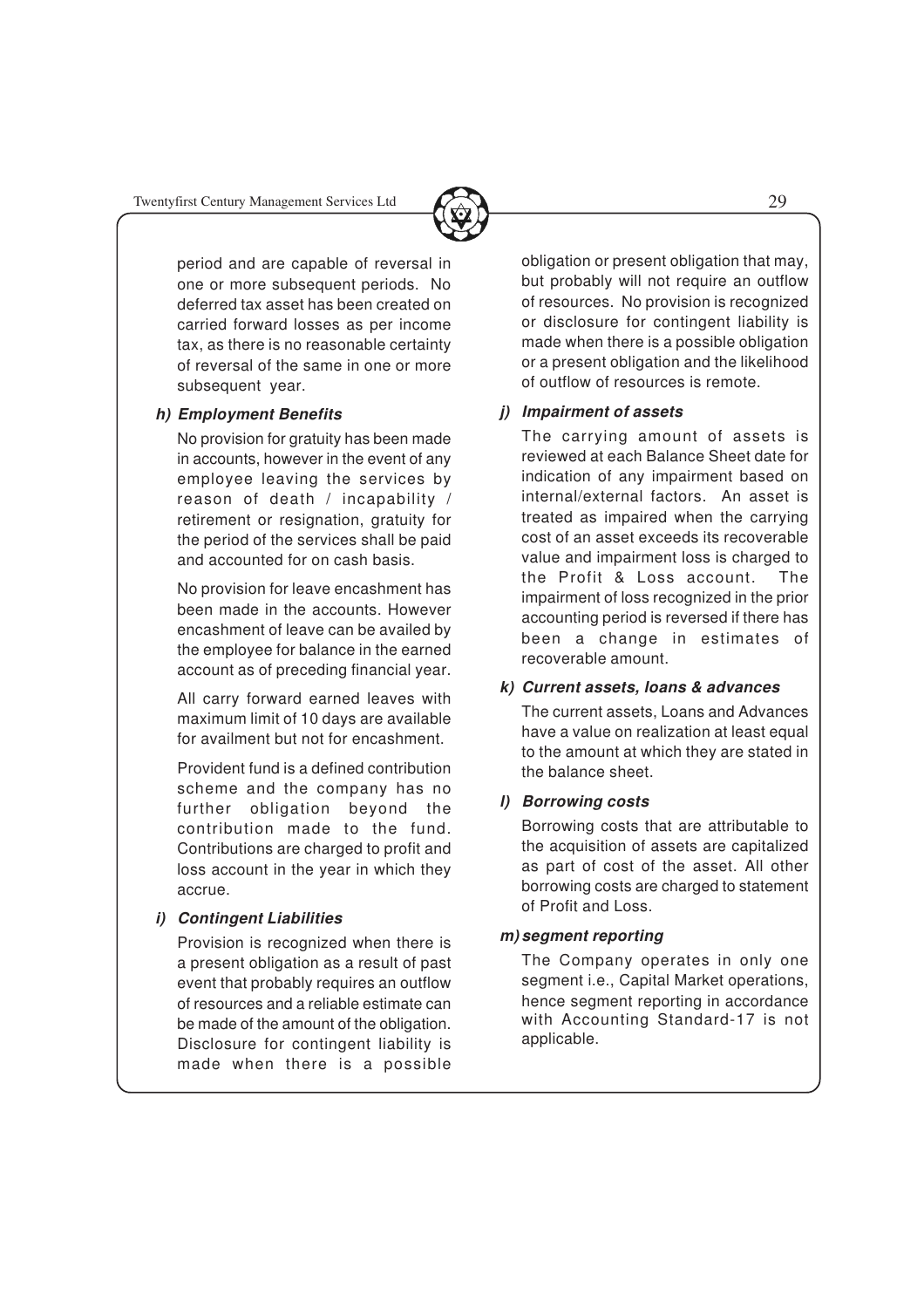| Twentyfirst Century Management Services Ltd                                |                       | 30                  |
|----------------------------------------------------------------------------|-----------------------|---------------------|
|                                                                            | (Rupees in Thousands) |                     |
|                                                                            | As on<br>31.03.2013   | As on<br>31.03.2012 |
| $NOTE - 3$                                                                 |                       |                     |
| <b>SHARE CAPITAL</b>                                                       |                       |                     |
| <b>AUTHORISED CAPITAL</b>                                                  |                       |                     |
| 2,00,00,000 Equity Shares of Rs.10/- each                                  | 200000                | 200000              |
| 10,00,000 12% cumulative Redeemable Preference<br>Shares of Rs. 100/- each | 100000                | 100000              |
| <b>ISSUED, SUBSCRIBED AND PAID UP</b>                                      | 300000                | 300000              |
| 1,05,00,000 Equity shares of Rs.10/-each                                   | 105000                | 105000              |
| Less: Calls in arrears (other than directors)                              | 214                   | 214                 |
| (42700 shares at Rs. 5 per share)                                          | 104786                | 104786              |
| 7,50,000 12% redeemable cumulative preference<br>Shares of Rs. 100/- each  | 75000                 | 75000               |
|                                                                            | 179786                | 179786              |
| Disclosure:                                                                |                       |                     |

1. Reconciliation of the shares outstanding at the begining and at the end of the reporting period.

| <b>Equity Shares</b>                 | 31.03.2013 |             | 31.03.2012 |             |
|--------------------------------------|------------|-------------|------------|-------------|
|                                      | Qty        | Rs. In Lacs | Qty        | Rs. In Lacs |
| At the beginning of the period       | 10500000   | 1050.00     | 10500000   | 1050.00     |
| Issued during the period             | Nil        | Nil         | Nil        | Nil         |
| Outstanding at the end of the period | 10500000   | 1050.00     | 10500000   | 1050.00     |
|                                      |            |             |            |             |
| <b>Preference Shares</b>             |            | 31.03.2013  |            | 31.03.2012  |
|                                      | Qty        | Rs. In Lacs | Qty        | Rs. In Lacs |
| At the beginning of the period       | 750000     | 750.00      | 750000     | 750.00      |
| Issued during the period             | Nil        | Nil         | Nil        | Nil         |
| Outstanding at the end of the period | 750000     | 750.00      | 750000     | 750.00      |

2. Rights, preferences and restrictions attached to shares:

# **Equity Shares:**

The company has one class of equity shares having face value of Rs. 10 per share. Every shareholder is entitled to one vote for every one share held. In the event of liquidation, the equity shareholders shall be entitled to receive remaining assets of the company after distribution of all dues in proportion to their share holdings.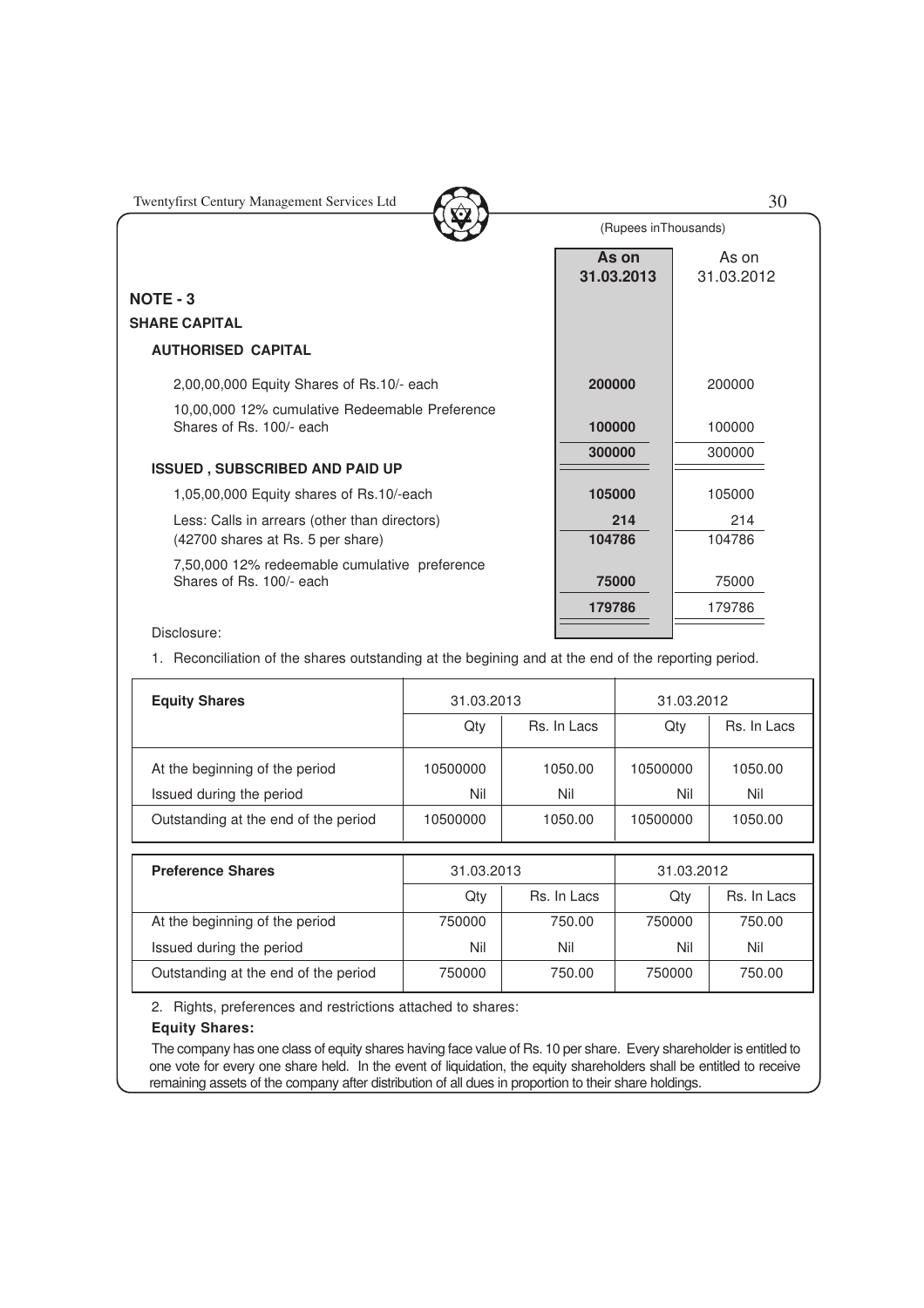

#### **Cumulative Redeemable Preference Share (CRPS) :**

The company has issued 7,50,000 12% CRPS of Rs. 100 each. Each CRPS will redeemable at par on 30th March 2015 together with arrears of dividend if any

3. Details of Shareholders holding more than 5% shares in the company.

#### **Equity shares of Rs.10/- each fully paid up**

|                 | 31.03.2013 |              | 31.03.2012 |              |
|-----------------|------------|--------------|------------|--------------|
| Name            | Qty        | % of holding | Qty        | % of holding |
| Mr. Sundar Iyer | 2739716    | 26.09        | 2739716    | 26.09        |
|                 |            |              |            |              |

#### **Preference shares of Rs.100/- each fully paid up**

|                           | 31.03.2013 |              |        | 31.03.2012   |
|---------------------------|------------|--------------|--------|--------------|
| Name                      | Qty        | % of holding | Qty    | % of holding |
| Mr. Sundar Iyer           | 400000     | 53.33        | 400000 | 53.33        |
| Mrs. Vanaja Sundar Iyer   | 200000     | 26.67        | 200000 | 26.67        |
| Mr. Chandramouli          | 100000     | 13.33        | 100000 | 13.33        |
| Mrs. Shobana Chandramouli | 50000      | 6.67         | 50000  | 6.67         |

#### 4. Details of Unpaid Calls

| 31.03.2013 |              | 31.03.2012 |              |
|------------|--------------|------------|--------------|
| Qty        | % of holding | Qty        | % of holding |
|            |              |            |              |
| $\Omega$   | 0.00         | $\Omega$   | 0.00         |
| 0          | 0.00         | $\Omega$   | 0.00         |
| 42700      | 2.14         | 42700      | 2.14         |
|            |              |            |              |

5. The Unpaid Calls are not forefited during the year.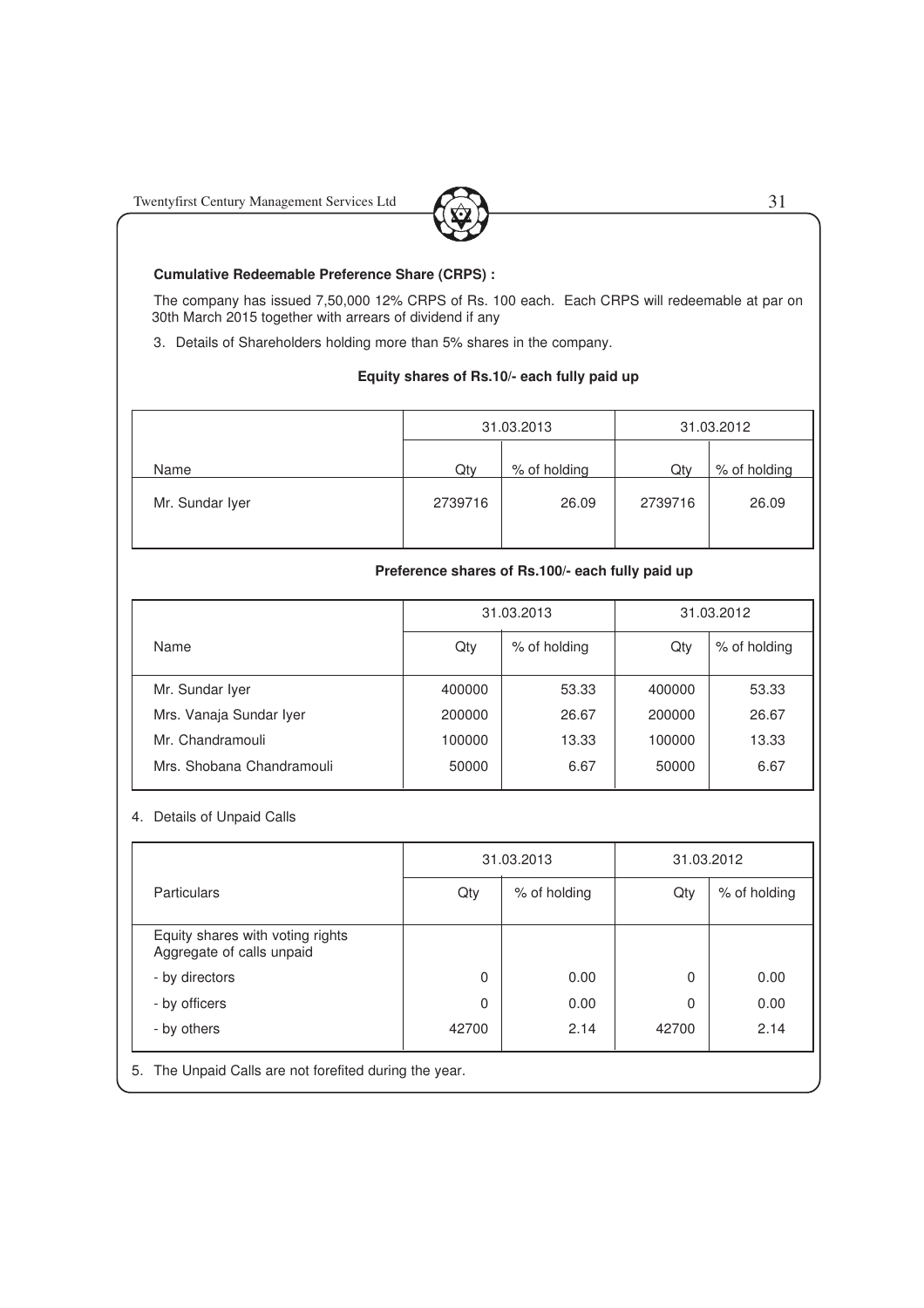Twentyfirst Century Management Services Ltd 32

 $\sqrt{ }$ 



|                                                                                                                                                                                               |                                    | (Rupees in Thousands)                |  |  |
|-----------------------------------------------------------------------------------------------------------------------------------------------------------------------------------------------|------------------------------------|--------------------------------------|--|--|
|                                                                                                                                                                                               | As on<br>31.03.2013                | As on<br>31.03.2012                  |  |  |
| NOTE - 4                                                                                                                                                                                      |                                    |                                      |  |  |
| <b>RESERVES &amp; SURPLUS</b>                                                                                                                                                                 |                                    |                                      |  |  |
| <b>Securities Premium Account</b>                                                                                                                                                             | 335933                             | 335933                               |  |  |
| <b>General Reserve</b><br>Add: Transferred from profit & Loss Account                                                                                                                         | 0<br>0                             | 41361<br>0                           |  |  |
|                                                                                                                                                                                               | $\bf{0}$                           | 41361                                |  |  |
| Transferred to Profit & Loss Account                                                                                                                                                          | $\bf{0}$                           | 0                                    |  |  |
|                                                                                                                                                                                               | $\pmb{0}$                          | 41361                                |  |  |
| Surplus/ (Deficit)<br>Balance brought forward from previous year<br>Profit / (Loss) for the period<br><b>Balance available for appropriations</b><br><b>Transferred from General Reserves</b> | (13357)<br>(22413)<br>(35770)<br>0 | 21641<br>(76359)<br>(54718)<br>41361 |  |  |
|                                                                                                                                                                                               | (35770)                            | (13357)                              |  |  |
| Provision for perference dividend and tax<br>thereon written back                                                                                                                             | 19940                              | $\Omega$                             |  |  |
| Balance carried forward to next year                                                                                                                                                          | 15830                              | (13357)                              |  |  |
|                                                                                                                                                                                               | 320103                             | 322576                               |  |  |
| $NOTE - 5$                                                                                                                                                                                    |                                    |                                      |  |  |
| <b>SHORT TERM BORROWINGS</b>                                                                                                                                                                  |                                    |                                      |  |  |
| Loans and advances from related parties                                                                                                                                                       | 550                                | 550                                  |  |  |
| Unsecured loans from company                                                                                                                                                                  | 550                                | 550                                  |  |  |
| NOTE - 6                                                                                                                                                                                      |                                    |                                      |  |  |
| <b>TRADE PAYABLES</b>                                                                                                                                                                         |                                    |                                      |  |  |
| Sundry creditors                                                                                                                                                                              | 0                                  | 175951                               |  |  |
|                                                                                                                                                                                               | 0                                  | 175951                               |  |  |
|                                                                                                                                                                                               |                                    |                                      |  |  |
|                                                                                                                                                                                               |                                    |                                      |  |  |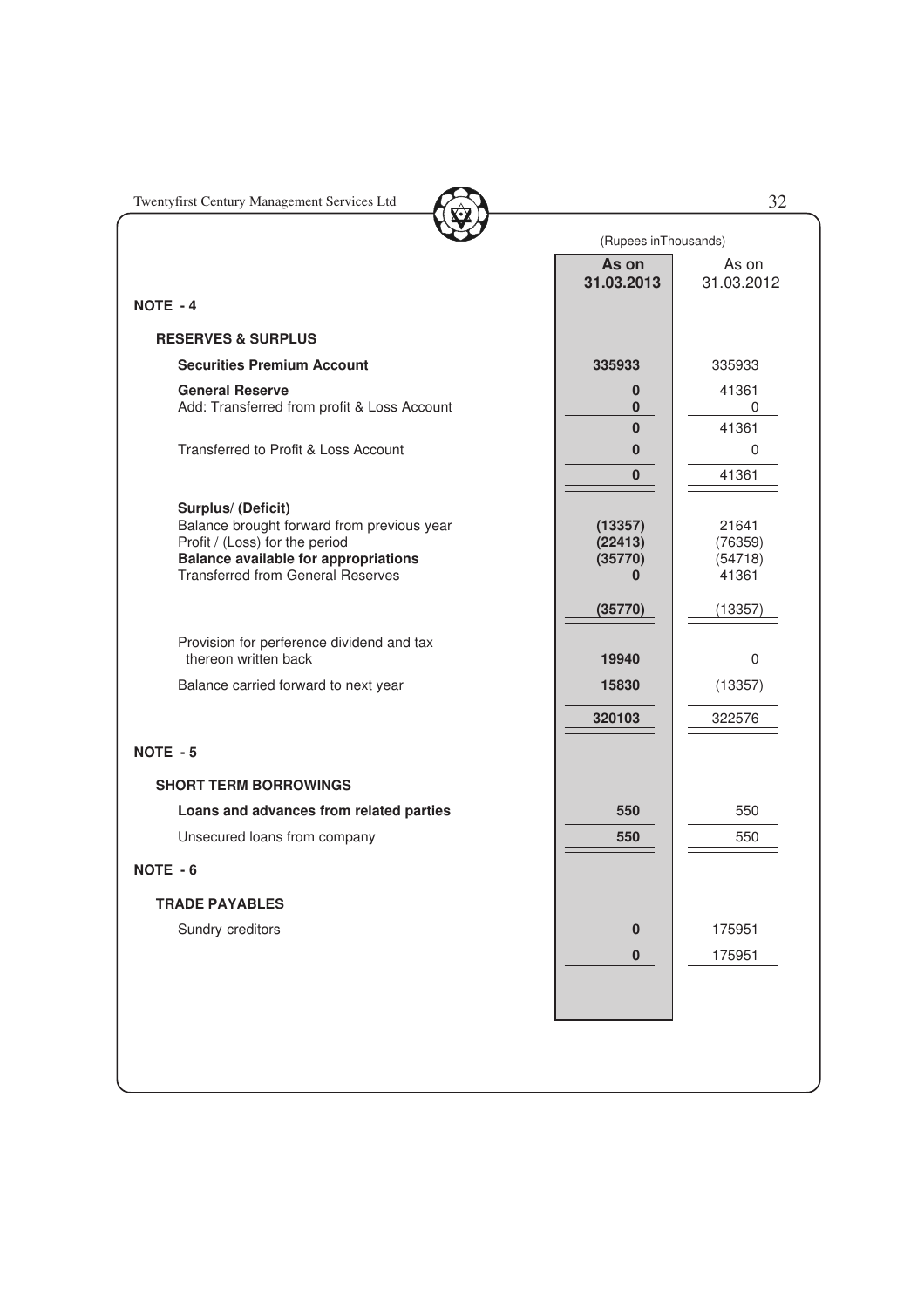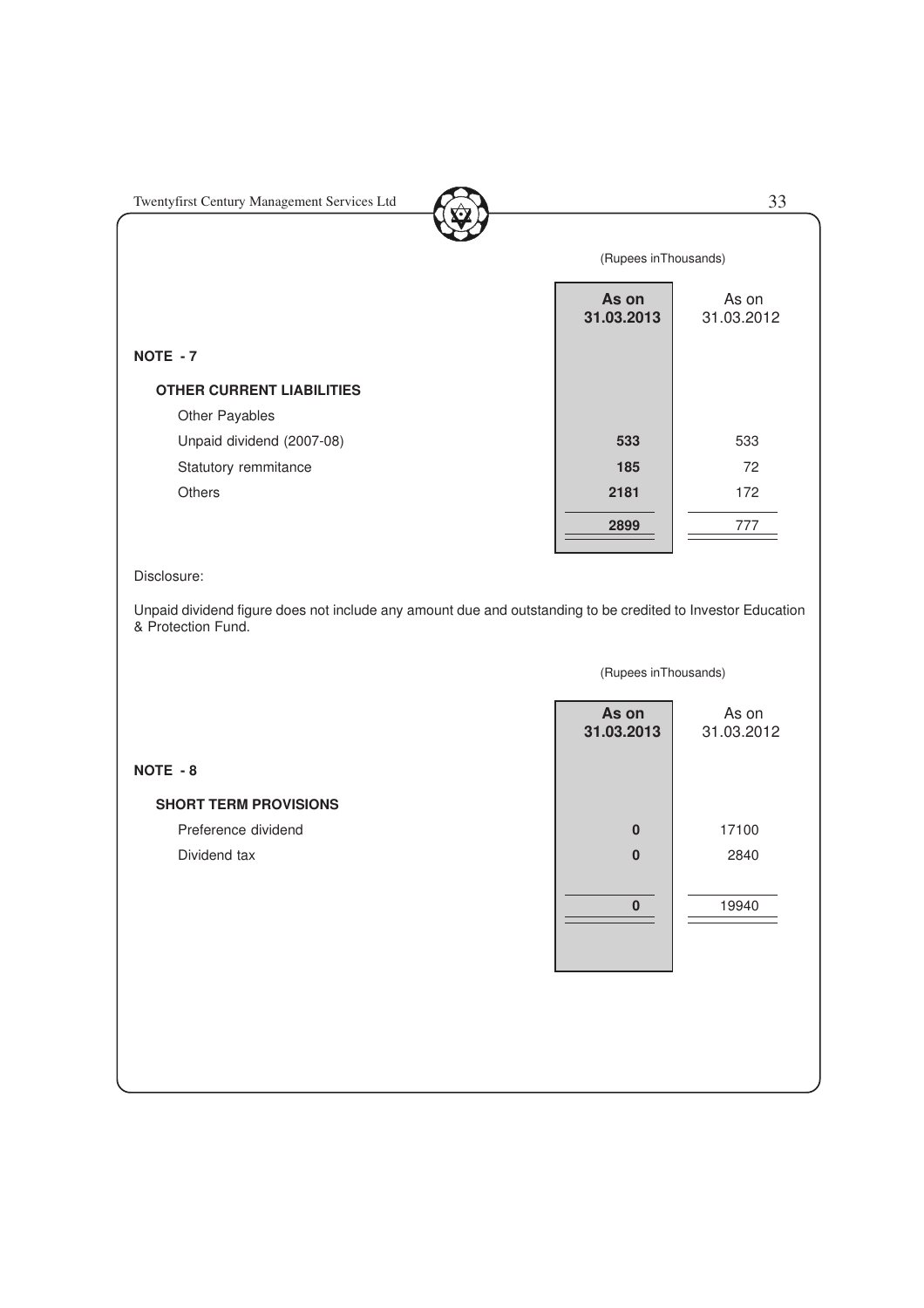

| NOTE-9                               |                  |                  |                          |       |                                   |                     |           |                  |                                   |               |
|--------------------------------------|------------------|------------------|--------------------------|-------|-----------------------------------|---------------------|-----------|------------------|-----------------------------------|---------------|
| TANGIBLE FIXED ASSETS & DEPRECIATION |                  |                  |                          |       |                                   |                     |           |                  | (Rupees in Thousands)             |               |
|                                      |                  | GROSS BLOCK      |                          |       |                                   | <b>DEPRECIATION</b> |           |                  |                                   | NET BLOCK     |
| <b>PARTICULARS</b>                   | AS ON 31.03.2012 | <b>ADDITIONS</b> | DELETIONS                |       | AS ON 31.03.2013 AS ON 31.03.2012 | <b>ADDITIONS</b>    | DELETIONS | AS ON 31.03.2013 | AS ON 31.03.2013 AS ON 31.03.2012 |               |
| <b>FURNITURE</b>                     | 6385             | 0                | $\overline{\phantom{0}}$ | 6385  | 6111                              | ą,                  |           | 6160             | 25                                | 274           |
| OFFICE EQUIPMENTS                    | 4884             |                  |                          | 4884  | 4884                              |                     |           | 4884             | $\circ$                           | 0             |
| <b>COMPUTERS</b><br>≡                | 14098            |                  |                          | 14098 | 4095                              |                     |           | 14097            |                                   | $\sim$        |
| MOTOR CAR<br>Ξ                       | 12909            |                  |                          | 12909 | 7445                              | 1415                |           | 8860             | 4049                              | 5464          |
| AIRCONDITIONER<br>$\leq$             | 1419             |                  |                          | 1419  | 1419                              |                     | 0         | 1419             | $\circ$                           | $\Rightarrow$ |
| <b>TOTAL</b>                         | 39695            | 0                | 0                        | 39695 | 33954                             | 1466                |           | 35420            | 4275                              | 5741          |
| PREVIOUS YEAR                        | 32084            | 0                | 0                        | 39695 | 31983                             | 1971                |           | 33954            | 5741                              |               |
|                                      |                  |                  |                          |       |                                   |                     |           |                  |                                   |               |

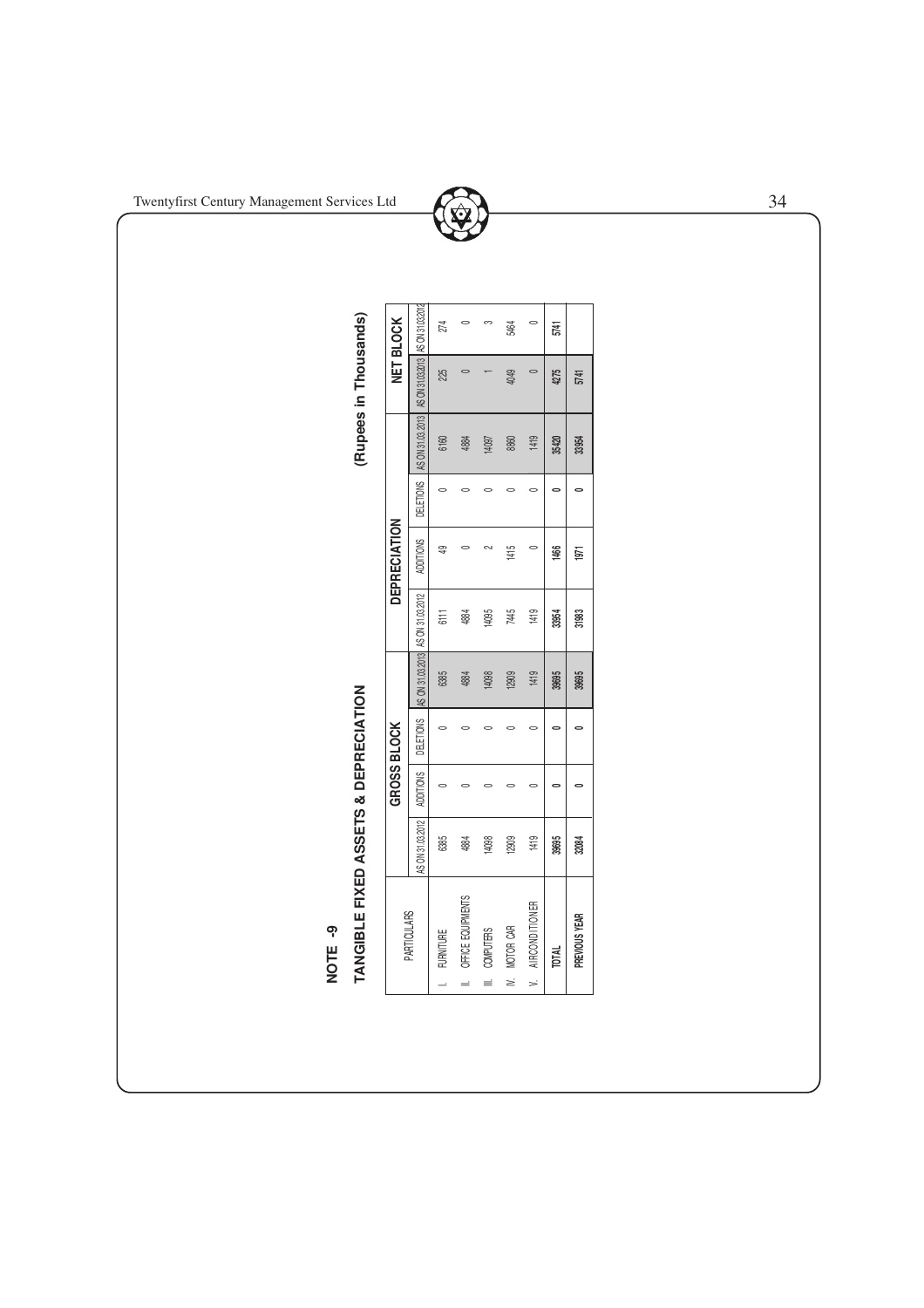| Twentyfirst Century Management Services Ltd                                                                                                                                               |        |                     |                       | 35           |
|-------------------------------------------------------------------------------------------------------------------------------------------------------------------------------------------|--------|---------------------|-----------------------|--------------|
|                                                                                                                                                                                           |        |                     | (Rupees in Thousands) |              |
|                                                                                                                                                                                           |        | As on<br>31.03.2013 | As on<br>31.03.2012   |              |
| <b>NOTE - 10</b>                                                                                                                                                                          |        |                     |                       |              |
| <b>NON CURRENT INVESTMENTS</b>                                                                                                                                                            |        |                     |                       |              |
| A. Trade Investments (At cost)<br>Investments in Equity Instruments of<br>i.<br>Subsidiary Company (Unquoted)<br>(55,89,500 equity shares of face value Rs.10/- each fully paid up)       |        | 61895               | 61895                 |              |
| ii. Investments in preference shares of<br>Subsidiary Company (Unquoted)<br>(750000 12% Cumulative redeemable preference shares<br>of Rs. 100/- each redeemable by the end of 30.03.2015) |        | 75000               |                       | $\mathbf{0}$ |
| <b>B.</b> Other Investments (At cost)<br>Investments in Equity Instruments of others (Quoted)                                                                                             |        | 142536              | 290239                |              |
| Investments in shares (Unquoted)<br>Akshay Software Technologies Ltd (418000 shares)                                                                                                      |        | 12620               | 12620                 |              |
|                                                                                                                                                                                           |        | 292051              | 364754                |              |
| <b>Aggregate amount of Quoted Investments</b><br>Aggregate Market Value of Listed and Quoted Investments                                                                                  |        | 63615               |                       |              |
|                                                                                                                                                                                           |        |                     | 325310                |              |
| Disclosure:                                                                                                                                                                               |        | 63615               | 325310                |              |
| <b>Details of Investments (Quoted)</b>                                                                                                                                                    |        |                     |                       |              |
| <b>Scrip</b>                                                                                                                                                                              | Qty    | Cost                | <b>Mkt Value</b>      |              |
| <b>DB Realty Ltd</b>                                                                                                                                                                      | 250000 | 317.05              | 0.00                  |              |
| Glodyne Technoservice                                                                                                                                                                     | 57663  | 148.73              | 1977.25               |              |
| <b>Jet Airways</b>                                                                                                                                                                        | 60000  | 328.89              | 0.00                  |              |
| <b>Puneet Resins</b>                                                                                                                                                                      | 12500  | 1.73                | 1.73                  |              |
| Zylog Systems                                                                                                                                                                             | 383725 | 628.97              | 907.53                |              |
| <b>Modern Dairies</b>                                                                                                                                                                     |        | $\mathbf 0$         | 5.96                  |              |
| Vindhya Telelink                                                                                                                                                                          |        | 0                   | 1.05                  |              |
| Repro India                                                                                                                                                                               |        | 0                   | 8.87                  |              |
| Total                                                                                                                                                                                     |        | 1425.36             | 2902.39               |              |
| <b>NOTE - 11</b>                                                                                                                                                                          |        | As on<br>31.03.2013 | As on<br>31.03.2012   |              |
| <b>LONG TERM LOANS &amp; ADVANCES</b>                                                                                                                                                     |        |                     |                       |              |
| <b>Unsecured Considered Good</b>                                                                                                                                                          |        | 1786                | 1786                  |              |
| Loans and advances to related parties<br>Other Loans and advances                                                                                                                         |        | 2946                | 2946                  |              |
| Advance payment of taxes                                                                                                                                                                  |        |                     |                       |              |
| * Income Tax A - Y 2006-07                                                                                                                                                                |        | 3540                | 3540                  |              |
| * Interest on FD - TDS                                                                                                                                                                    |        | 12                  |                       | 0            |
|                                                                                                                                                                                           |        | 8284                | 8272                  |              |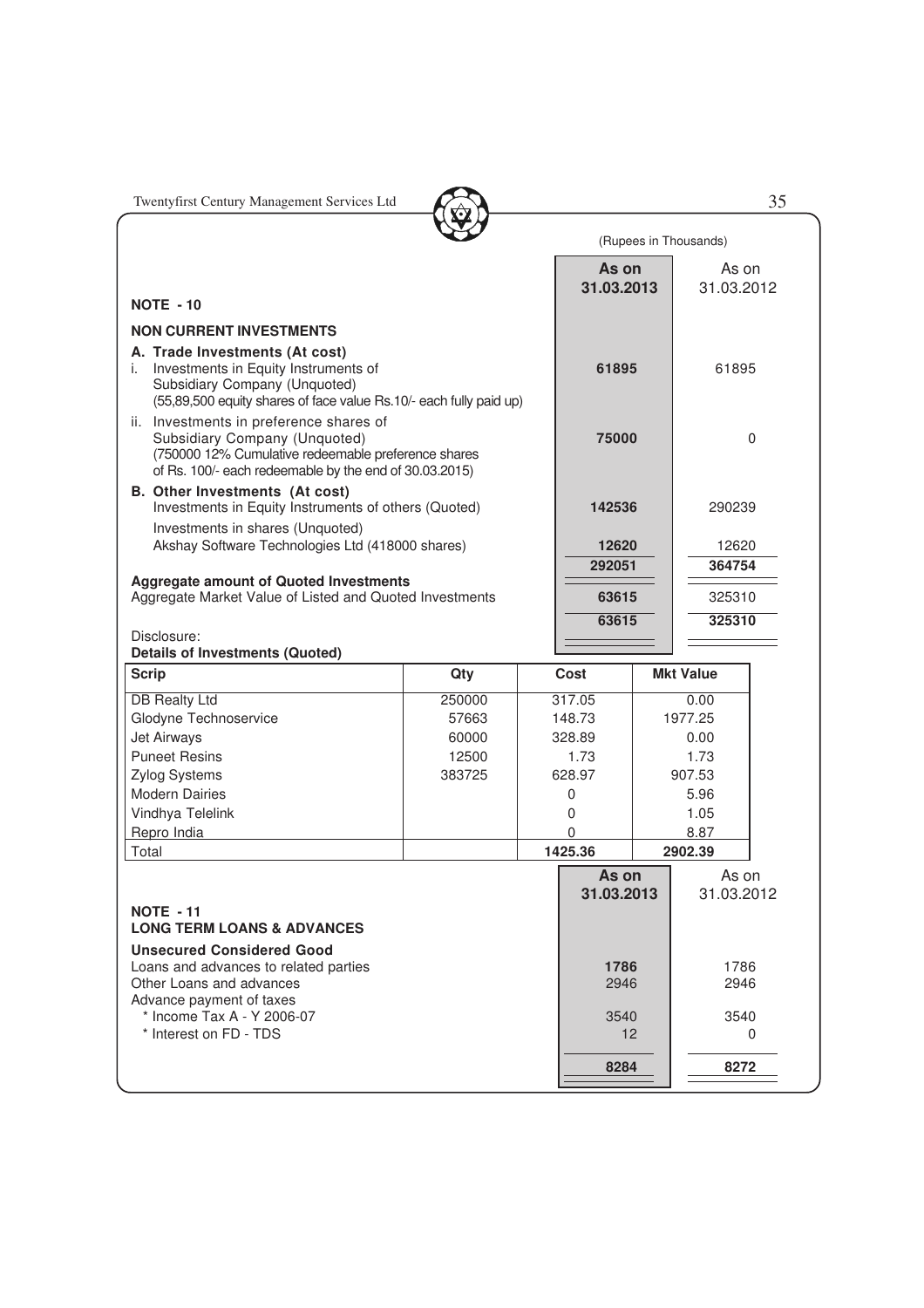| (Rupees in Lakhs)<br>Disclosure:<br>31.03.2013<br>Particulars<br>31.03.2012<br><b>Unsecured considered good</b><br>Loans and Advances to Twenty First Century Realty Ltd<br>17.86<br>17.86<br>Advances to Gujarat Industrial Investment Corporation<br>29.46<br>29.46<br>(Rupees inThousands)<br>As on<br>As on<br>31.03.2013<br>31.03.2012<br><b>NOTE - 12</b><br><b>CURRENT INVESTMENTS</b><br><b>Other current investments</b><br>Investment in preference shares of Subsidiary Company (Unquoted)<br>0<br>75000<br>7,50,000 12% Cumulative redeemable preference shares of<br>Rs.100/- each redeemable by the end of 16.09.2012<br>75000<br>0<br><b>NOTE - 13</b><br><b>TRADE RECEIVABLES</b><br>Sundry debtors<br>230713<br>0<br>230713<br>0<br><b>NOTE - 14</b><br><b>CASH &amp; BANK BALANCES</b><br><b>Cash and cash Equivalents</b><br>Cash on hand<br>111<br>162<br>Balances in current accounts with scheduled banks<br>311<br>318<br>Balances in earmarked accounts for Unpaid Dividend (2007-08)<br>533<br>533<br>Balances in fixed deposit accounts with scheduled banks<br>721<br>674<br>1727<br>1636<br>Disclosure:<br>1. Balance with the banks includes Unclaimed Dividend of Rs. 5.33 lacs (Previous year: Rs. 5.33 lacs)<br>2. Fixed deposits with banks is having maturity period of more than 12 months.<br><b>NOTE - 15</b><br><b>SHORT TERM LOANS &amp; ADVANCES</b><br><b>Unsecured considered good</b><br>Advance for property<br>1000<br>0<br>Margin paid for derivative segment<br>13234<br>Due from Subsidiary<br>195583<br>0<br>Prepaid Insurance<br>60<br>105<br><b>Others</b><br>85<br>0<br>196728<br>13339 | Twentyfirst Century Management Services Ltd | 36 |
|---------------------------------------------------------------------------------------------------------------------------------------------------------------------------------------------------------------------------------------------------------------------------------------------------------------------------------------------------------------------------------------------------------------------------------------------------------------------------------------------------------------------------------------------------------------------------------------------------------------------------------------------------------------------------------------------------------------------------------------------------------------------------------------------------------------------------------------------------------------------------------------------------------------------------------------------------------------------------------------------------------------------------------------------------------------------------------------------------------------------------------------------------------------------------------------------------------------------------------------------------------------------------------------------------------------------------------------------------------------------------------------------------------------------------------------------------------------------------------------------------------------------------------------------------------------------------------------------------------------------------------------------|---------------------------------------------|----|
|                                                                                                                                                                                                                                                                                                                                                                                                                                                                                                                                                                                                                                                                                                                                                                                                                                                                                                                                                                                                                                                                                                                                                                                                                                                                                                                                                                                                                                                                                                                                                                                                                                             |                                             |    |
|                                                                                                                                                                                                                                                                                                                                                                                                                                                                                                                                                                                                                                                                                                                                                                                                                                                                                                                                                                                                                                                                                                                                                                                                                                                                                                                                                                                                                                                                                                                                                                                                                                             |                                             |    |
|                                                                                                                                                                                                                                                                                                                                                                                                                                                                                                                                                                                                                                                                                                                                                                                                                                                                                                                                                                                                                                                                                                                                                                                                                                                                                                                                                                                                                                                                                                                                                                                                                                             |                                             |    |
|                                                                                                                                                                                                                                                                                                                                                                                                                                                                                                                                                                                                                                                                                                                                                                                                                                                                                                                                                                                                                                                                                                                                                                                                                                                                                                                                                                                                                                                                                                                                                                                                                                             |                                             |    |
|                                                                                                                                                                                                                                                                                                                                                                                                                                                                                                                                                                                                                                                                                                                                                                                                                                                                                                                                                                                                                                                                                                                                                                                                                                                                                                                                                                                                                                                                                                                                                                                                                                             |                                             |    |
|                                                                                                                                                                                                                                                                                                                                                                                                                                                                                                                                                                                                                                                                                                                                                                                                                                                                                                                                                                                                                                                                                                                                                                                                                                                                                                                                                                                                                                                                                                                                                                                                                                             |                                             |    |
|                                                                                                                                                                                                                                                                                                                                                                                                                                                                                                                                                                                                                                                                                                                                                                                                                                                                                                                                                                                                                                                                                                                                                                                                                                                                                                                                                                                                                                                                                                                                                                                                                                             |                                             |    |
|                                                                                                                                                                                                                                                                                                                                                                                                                                                                                                                                                                                                                                                                                                                                                                                                                                                                                                                                                                                                                                                                                                                                                                                                                                                                                                                                                                                                                                                                                                                                                                                                                                             |                                             |    |
|                                                                                                                                                                                                                                                                                                                                                                                                                                                                                                                                                                                                                                                                                                                                                                                                                                                                                                                                                                                                                                                                                                                                                                                                                                                                                                                                                                                                                                                                                                                                                                                                                                             |                                             |    |
|                                                                                                                                                                                                                                                                                                                                                                                                                                                                                                                                                                                                                                                                                                                                                                                                                                                                                                                                                                                                                                                                                                                                                                                                                                                                                                                                                                                                                                                                                                                                                                                                                                             |                                             |    |
|                                                                                                                                                                                                                                                                                                                                                                                                                                                                                                                                                                                                                                                                                                                                                                                                                                                                                                                                                                                                                                                                                                                                                                                                                                                                                                                                                                                                                                                                                                                                                                                                                                             |                                             |    |
|                                                                                                                                                                                                                                                                                                                                                                                                                                                                                                                                                                                                                                                                                                                                                                                                                                                                                                                                                                                                                                                                                                                                                                                                                                                                                                                                                                                                                                                                                                                                                                                                                                             |                                             |    |
|                                                                                                                                                                                                                                                                                                                                                                                                                                                                                                                                                                                                                                                                                                                                                                                                                                                                                                                                                                                                                                                                                                                                                                                                                                                                                                                                                                                                                                                                                                                                                                                                                                             |                                             |    |
|                                                                                                                                                                                                                                                                                                                                                                                                                                                                                                                                                                                                                                                                                                                                                                                                                                                                                                                                                                                                                                                                                                                                                                                                                                                                                                                                                                                                                                                                                                                                                                                                                                             |                                             |    |
|                                                                                                                                                                                                                                                                                                                                                                                                                                                                                                                                                                                                                                                                                                                                                                                                                                                                                                                                                                                                                                                                                                                                                                                                                                                                                                                                                                                                                                                                                                                                                                                                                                             |                                             |    |
|                                                                                                                                                                                                                                                                                                                                                                                                                                                                                                                                                                                                                                                                                                                                                                                                                                                                                                                                                                                                                                                                                                                                                                                                                                                                                                                                                                                                                                                                                                                                                                                                                                             |                                             |    |
|                                                                                                                                                                                                                                                                                                                                                                                                                                                                                                                                                                                                                                                                                                                                                                                                                                                                                                                                                                                                                                                                                                                                                                                                                                                                                                                                                                                                                                                                                                                                                                                                                                             |                                             |    |
|                                                                                                                                                                                                                                                                                                                                                                                                                                                                                                                                                                                                                                                                                                                                                                                                                                                                                                                                                                                                                                                                                                                                                                                                                                                                                                                                                                                                                                                                                                                                                                                                                                             |                                             |    |
|                                                                                                                                                                                                                                                                                                                                                                                                                                                                                                                                                                                                                                                                                                                                                                                                                                                                                                                                                                                                                                                                                                                                                                                                                                                                                                                                                                                                                                                                                                                                                                                                                                             |                                             |    |
|                                                                                                                                                                                                                                                                                                                                                                                                                                                                                                                                                                                                                                                                                                                                                                                                                                                                                                                                                                                                                                                                                                                                                                                                                                                                                                                                                                                                                                                                                                                                                                                                                                             |                                             |    |
|                                                                                                                                                                                                                                                                                                                                                                                                                                                                                                                                                                                                                                                                                                                                                                                                                                                                                                                                                                                                                                                                                                                                                                                                                                                                                                                                                                                                                                                                                                                                                                                                                                             |                                             |    |
|                                                                                                                                                                                                                                                                                                                                                                                                                                                                                                                                                                                                                                                                                                                                                                                                                                                                                                                                                                                                                                                                                                                                                                                                                                                                                                                                                                                                                                                                                                                                                                                                                                             |                                             |    |
|                                                                                                                                                                                                                                                                                                                                                                                                                                                                                                                                                                                                                                                                                                                                                                                                                                                                                                                                                                                                                                                                                                                                                                                                                                                                                                                                                                                                                                                                                                                                                                                                                                             |                                             |    |
|                                                                                                                                                                                                                                                                                                                                                                                                                                                                                                                                                                                                                                                                                                                                                                                                                                                                                                                                                                                                                                                                                                                                                                                                                                                                                                                                                                                                                                                                                                                                                                                                                                             |                                             |    |
|                                                                                                                                                                                                                                                                                                                                                                                                                                                                                                                                                                                                                                                                                                                                                                                                                                                                                                                                                                                                                                                                                                                                                                                                                                                                                                                                                                                                                                                                                                                                                                                                                                             |                                             |    |
|                                                                                                                                                                                                                                                                                                                                                                                                                                                                                                                                                                                                                                                                                                                                                                                                                                                                                                                                                                                                                                                                                                                                                                                                                                                                                                                                                                                                                                                                                                                                                                                                                                             |                                             |    |
|                                                                                                                                                                                                                                                                                                                                                                                                                                                                                                                                                                                                                                                                                                                                                                                                                                                                                                                                                                                                                                                                                                                                                                                                                                                                                                                                                                                                                                                                                                                                                                                                                                             |                                             |    |
|                                                                                                                                                                                                                                                                                                                                                                                                                                                                                                                                                                                                                                                                                                                                                                                                                                                                                                                                                                                                                                                                                                                                                                                                                                                                                                                                                                                                                                                                                                                                                                                                                                             |                                             |    |
|                                                                                                                                                                                                                                                                                                                                                                                                                                                                                                                                                                                                                                                                                                                                                                                                                                                                                                                                                                                                                                                                                                                                                                                                                                                                                                                                                                                                                                                                                                                                                                                                                                             |                                             |    |
|                                                                                                                                                                                                                                                                                                                                                                                                                                                                                                                                                                                                                                                                                                                                                                                                                                                                                                                                                                                                                                                                                                                                                                                                                                                                                                                                                                                                                                                                                                                                                                                                                                             |                                             |    |
|                                                                                                                                                                                                                                                                                                                                                                                                                                                                                                                                                                                                                                                                                                                                                                                                                                                                                                                                                                                                                                                                                                                                                                                                                                                                                                                                                                                                                                                                                                                                                                                                                                             |                                             |    |
|                                                                                                                                                                                                                                                                                                                                                                                                                                                                                                                                                                                                                                                                                                                                                                                                                                                                                                                                                                                                                                                                                                                                                                                                                                                                                                                                                                                                                                                                                                                                                                                                                                             |                                             |    |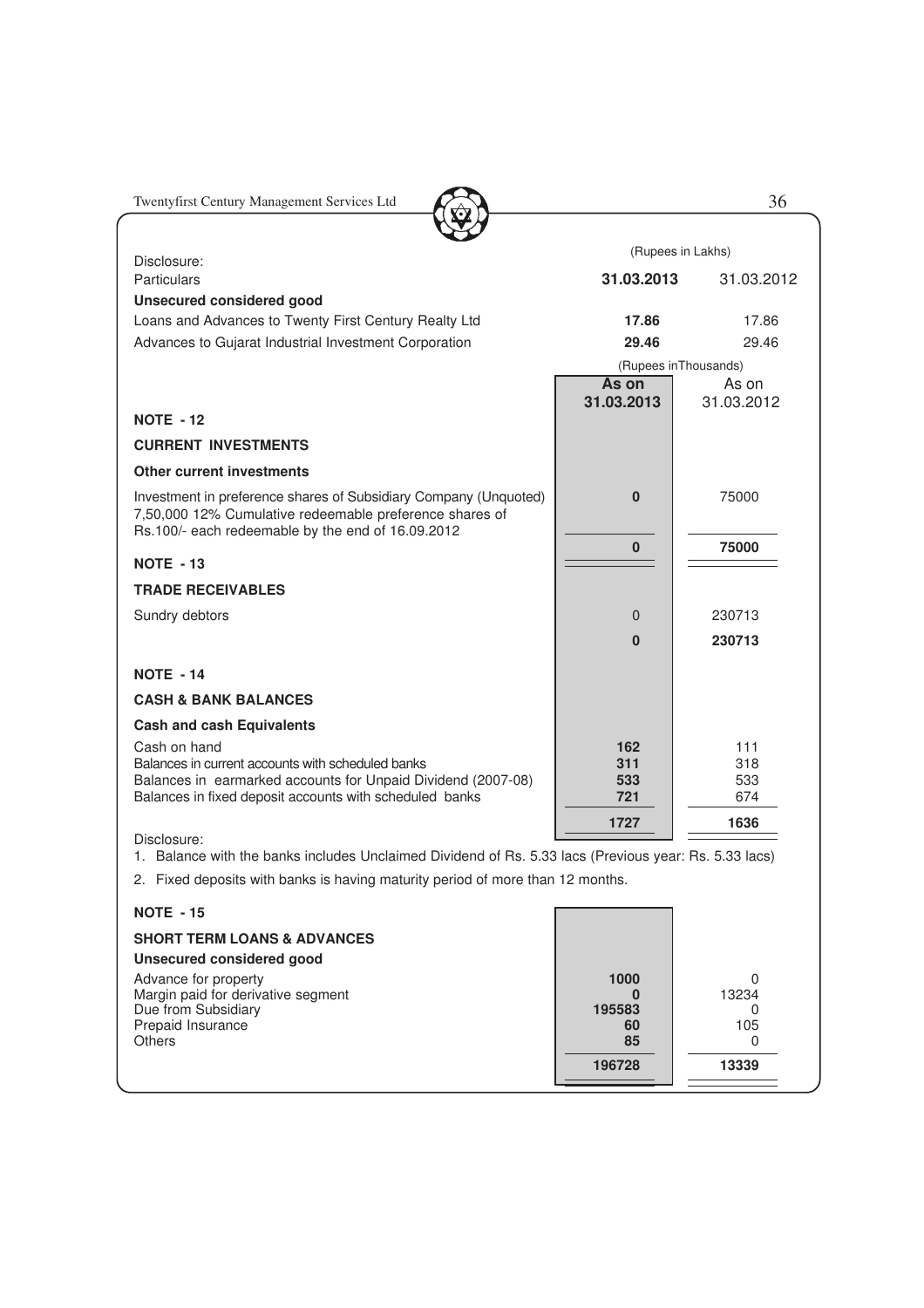| Twentyfirst Century Management Services Ltd                                                                                                                                                                                                                                                                               |                                                                                                  | 37                                                                                  |
|---------------------------------------------------------------------------------------------------------------------------------------------------------------------------------------------------------------------------------------------------------------------------------------------------------------------------|--------------------------------------------------------------------------------------------------|-------------------------------------------------------------------------------------|
|                                                                                                                                                                                                                                                                                                                           | (Rupees inThousands)                                                                             |                                                                                     |
| <b>NOTE - 16</b>                                                                                                                                                                                                                                                                                                          | As on<br>31.03.2013                                                                              | As on<br>31.03.2012                                                                 |
| <b>REVENUE FROM OPERATIONS</b><br>Income from capital market operations<br>Profit / (Loss) from cash segment<br>Profit / (Loss) from derivative segment                                                                                                                                                                   | (125761)<br>126293<br>532                                                                        | (61213)<br>16414<br>(44799)                                                         |
| Disclosure:                                                                                                                                                                                                                                                                                                               |                                                                                                  |                                                                                     |
| The company is primarily engaged in investing activities, hence profit and loss from the activity is shown as<br>revenue from operations.                                                                                                                                                                                 |                                                                                                  |                                                                                     |
| <b>NOTE - 17</b>                                                                                                                                                                                                                                                                                                          |                                                                                                  |                                                                                     |
| <b>OTHER INCOME</b><br>Interest on fixed deposit<br>(Tax deducted at source Rs.0.11 lacs, Previous year: 0.10 lacs)                                                                                                                                                                                                       | 59                                                                                               | 81                                                                                  |
| Dividend received<br>Service Charges                                                                                                                                                                                                                                                                                      | 647<br>$\bf{0}$                                                                                  | 2730<br>12                                                                          |
|                                                                                                                                                                                                                                                                                                                           | 706                                                                                              | 2823                                                                                |
| <b>NOTE - 18</b>                                                                                                                                                                                                                                                                                                          |                                                                                                  |                                                                                     |
| <b>EMPLOYMENT COST</b><br>Directors remuneration<br>Salaries and bonus<br>Employers contribution to provident fund                                                                                                                                                                                                        | 0<br>3618<br>197<br>3815                                                                         | 2475<br>2937<br>170<br>5582                                                         |
| <b>NOTE - 19</b>                                                                                                                                                                                                                                                                                                          |                                                                                                  |                                                                                     |
| <b>OTHER EXPENSES</b><br><b>Audit Fees</b><br>* Auditor Remuneration<br>* Other expenses<br>Advances/Bad debts irrecoverable written off<br>Communication expenses<br>Depository charges<br>Car insurance<br>Issuer charges<br>Legal fees<br>Listing fees<br>Other expenses<br>Printing & Stationary<br>Professional fees | 112<br>78<br>$\bf{0}$<br>$\bf{0}$<br>141<br>113<br>68<br>100<br>110<br>488<br>225<br>584<br>2019 | 55<br>0<br>25571<br>55<br>77<br>14<br>66<br>50<br>112<br>227<br>296<br>559<br>27082 |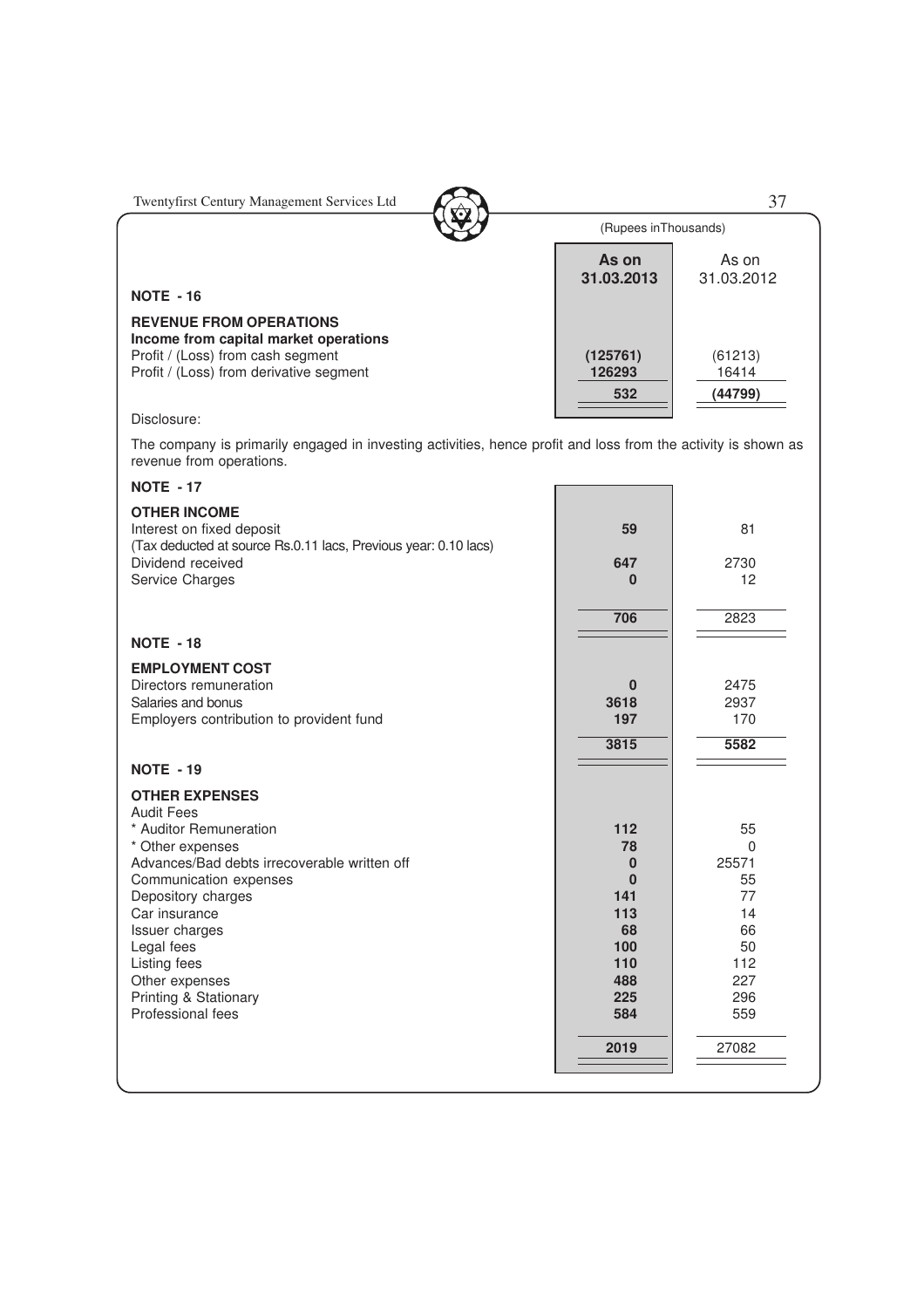Twentyfirst Century Management Services Ltd  $\mathbb{Z}^{\setminus}$ 



- 20. In view of the loss during the year, no tax provision has been made in the accounts for the year ended 31<sup>st</sup> March 2013.
- 21. No deferred tax asset has been created on carried forward losses as per income tax, as there is no reasonable certainty of reversal of the same in one or more subsequent year.

Deferred tax asset of Rs. 1.48 lacs has been created for difference in written down value of fixed assets between books and tax accounts, detailed as under: Rs. in Lacs

|                                                          |            | היום ווו הה |
|----------------------------------------------------------|------------|-------------|
| Particulars                                              | 31/03/2013 | 31/03/2012  |
| On timing differences on<br>depreciation on fixed assets | (4.77)     | (8.15)      |
| Deferred tax thereon                                     | (1.48)     | (2.52)      |

# **22. Earning Per Share** Particulars 31.03.13 31.03.12 Net Profit/(Loss) After Tax (Rs. in Lacs) (224.13) (763.59) Weighted average number of 105 | 105 outstanding shares (In Lacs) Basic/Diluted EPS (in Rs.) (2.14) (7.29) (Face Value of Rs.10 each) Rs. in Lacs

23. Related party disclosures as required under AS-18 (Related Party Disclosures)

# **Wholly owned subsidiary**

Twentyfirst Century Shares & Securities Limited

# **Key Management personnel**

Mr. Sundar Iyer

Mr. Chandramouli

# **Entities owned by director/relative of a director**

SI Investment & Broking Pvt Limited Twentyfirst Century Realty Limited

# **Transactions with Subsidiary & Related Parties**

Interest free short term loans due from Subsidiary Company, Twentyfirst Century Shares & Securities Ltd. Amounting to Rs. 1955.83 lacs.

Furthermore, the company has the balance Loans and Advances to Twentyfirst Century Realty amounting to Rs. 17.86 lacs.

- 24. Company has not provided income tax liability of Rs. 1045.18 lacs for the Assessment years 1995- 96, 1996-97 and 2007-08 that may arise in respect of income tax matters pending in appeal. It is not practicable to estimate the timing of cash outflows in respect of this matter. However, the company has been advised that it has fair chance of winning the appeal.
- 25. In view of loss during the year under review Rs. 90 lacs preference dividend for preference share capital has not been provided in the accounts.
- 26. Under the Micro, Small and Medium Enterprises Development Act, 2006 which came into force from October, 2 2006 certain disclosure are required to be made relating to Micro, Small & Medium Enterprises. There have been no reported cases of delays in payments to Micro and Small Enterprises or of interest payments due to delays in such payments.
- 27. Previous year figures have been rearranged and regrouped wherever necessary to facilitate the comparison.

As per our Report of even Date

For and on behalf of Board

| For M.B. Ladha & Company<br><b>Chartered Accountants</b><br>(Firm Registration No.105503W) | Sundar lyer<br>Chairman  |
|--------------------------------------------------------------------------------------------|--------------------------|
| Mukesh Ladha (M.No.35544)                                                                  | Krishnan Muthukumar      |
| Proprietor                                                                                 | <b>Director</b>          |
| Place: Mumbai                                                                              | A.V.M. Sundaram          |
| Date: 30-05-2013                                                                           | <b>Company Secretary</b> |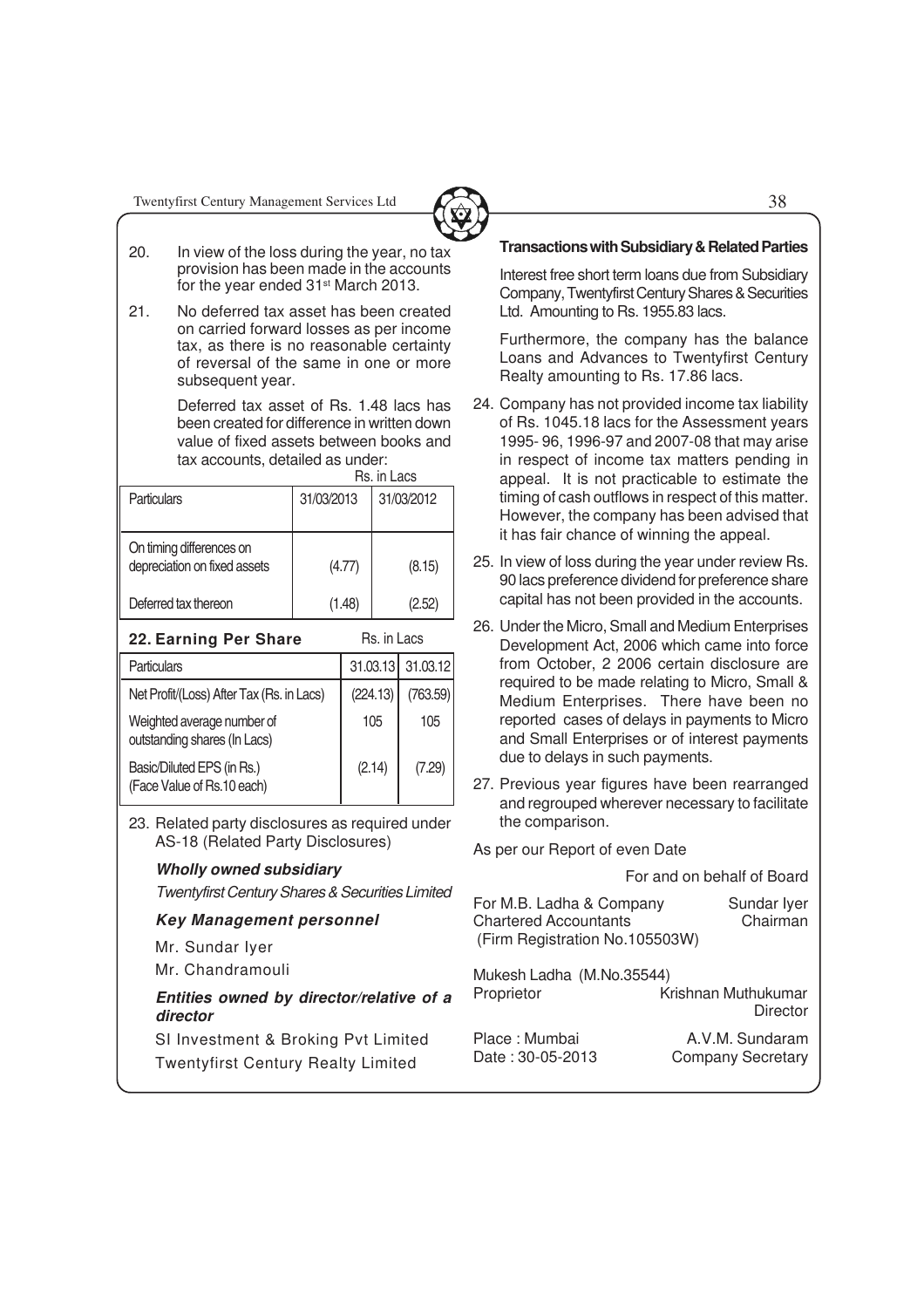$\sqrt{ }$ 

Date : 30.05.2013



| CASH FLOW STATEMENT FOR THE YEAR ENDED 31st MARCH, 2013<br>(Rupees in Thousands)                                                                                                                                                            |  |                                             |                                             |                           |                                                                         |  |  |
|---------------------------------------------------------------------------------------------------------------------------------------------------------------------------------------------------------------------------------------------|--|---------------------------------------------|---------------------------------------------|---------------------------|-------------------------------------------------------------------------|--|--|
|                                                                                                                                                                                                                                             |  |                                             | 31.03.2013                                  |                           | 31.03.2012                                                              |  |  |
| <b>CASH FLOW FROM OPERATING ACTIVITIES</b><br>Net Profit before tax<br>Add: Depreciation<br>Interest received<br>Dividend received                                                                                                          |  | 1465<br>(59)<br>(647)                       | (6061)<br>759                               | 1971<br>(81)<br>(2730)    | (76611)<br>(840)                                                        |  |  |
| <b>Operating Profit before working capital changes</b>                                                                                                                                                                                      |  |                                             | (5302)                                      |                           | (77451)                                                                 |  |  |
| Trade and other receivables<br>Loans & advances<br>Trade payables and other liabilities<br>Cash generated from operations<br>Direct Taxes paid<br>Net cash flow from operating activities (A)<br><b>CASH FLOW FROM INVESTING ACTIVITIES</b> |  | 230713<br>(183389)<br>(173828)              | (126504)<br>(131806)<br>(16512)<br>(148318) | (30345)<br>7064<br>175865 | 152584<br>75133<br>(20415)<br>54718                                     |  |  |
| Other investments<br>Interest Received<br>Dividend received<br><b>Bank deposits</b><br>Net cash flow from investing activities (B)<br><b>CASH FLOW FROM FINANCING ACTIVITIES</b>                                                            |  |                                             | 147703<br>59<br>647<br>(47)<br>148362       |                           | (2932)<br>81<br>2730<br>(70)<br>(191)                                   |  |  |
| Unsecured loans                                                                                                                                                                                                                             |  |                                             | $\overline{0}$                              |                           | (54450)                                                                 |  |  |
| Net cash flow from financing activities (C)                                                                                                                                                                                                 |  |                                             | $\bf{0}$                                    |                           | (54450)                                                                 |  |  |
| Net increase/(decrease) in cash &<br>cash equivalents (A+B+C)<br>Cash & cash equivalents - Opening Balance                                                                                                                                  |  |                                             | 44<br>962                                   |                           | 77<br>885                                                               |  |  |
| Cash & cash equivalents - Closing Balance                                                                                                                                                                                                   |  |                                             | 1006                                        |                           | 962                                                                     |  |  |
| PER OUR REPORT ATTACHED<br>for M.B. LADHA & COMPANY<br>CHARTERED ACCOUNTANTS (Firm Registration No.105503W)                                                                                                                                 |  |                                             |                                             |                           | FOR AND ON BEHALF OF THE BOARD<br><b>SUNDAR IYER</b><br><b>CHAIRMAN</b> |  |  |
| MUKESH LADHA (M.No.35544)<br><b>PROPRIETOR</b><br>Place: Mumbai                                                                                                                                                                             |  | A.V.M. SUNDARAM<br><b>COMPANY SECRETARY</b> |                                             |                           | KRISHNAN MUTHUKUMAR<br><b>DIRECTOR</b>                                  |  |  |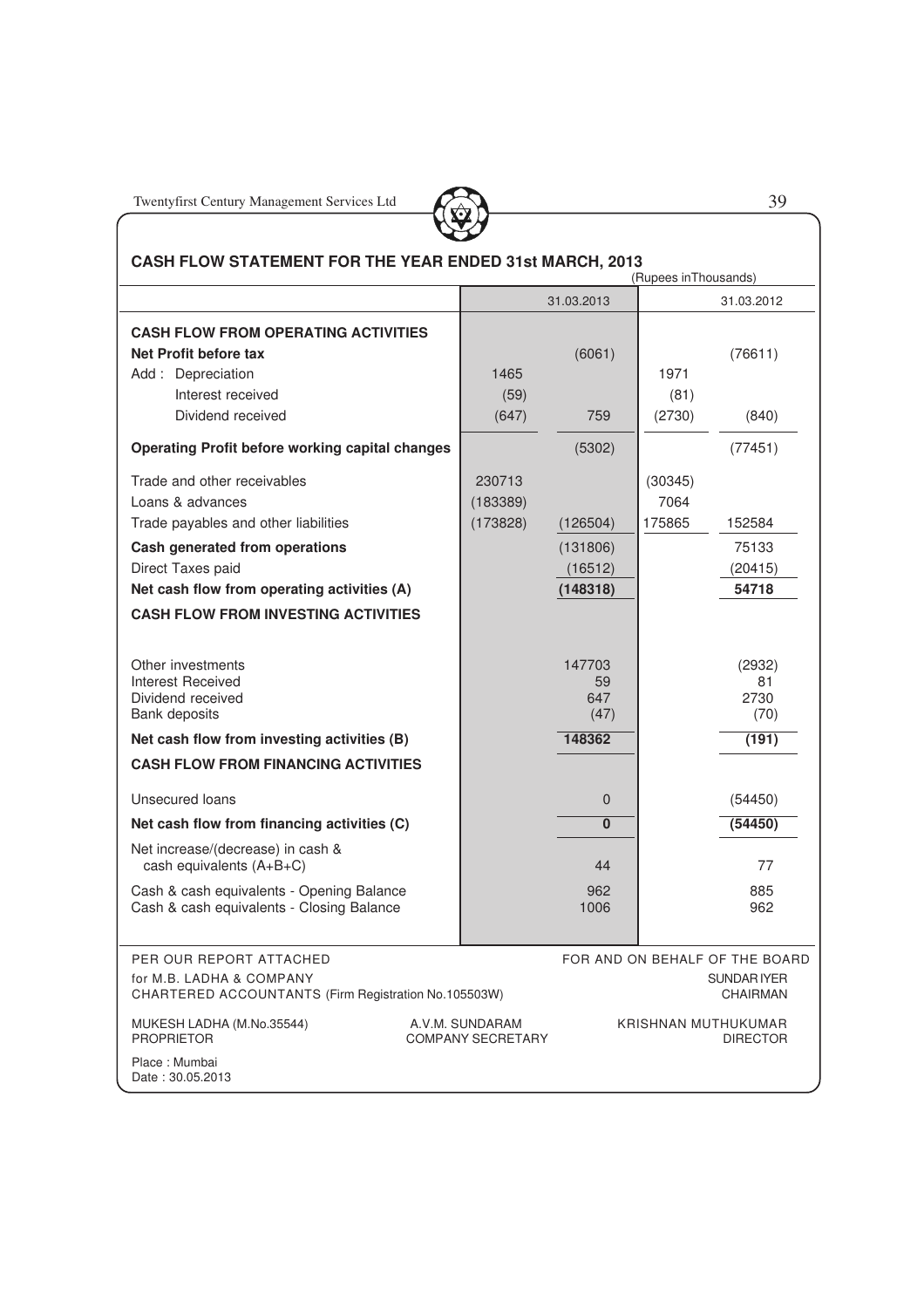

|    |                                                                                                               |                                             | STATEMENT PURSUANT TO SECTION 212 OF THE COMPANIES ACT, 1956                                                                 |
|----|---------------------------------------------------------------------------------------------------------------|---------------------------------------------|------------------------------------------------------------------------------------------------------------------------------|
| 1. | Name of the Subsidiary Company                                                                                | :                                           | <b>Twentyfirst Century Shares &amp;</b><br>Securities Ltd.                                                                   |
| 2. | Financial year ending                                                                                         | :                                           | 31st March, 2013                                                                                                             |
| 3. | Shares of the Subsidiary held on above date                                                                   |                                             |                                                                                                                              |
|    | Number and face value                                                                                         | $\ddot{\cdot}$                              | 55.89,500 equity shares of<br>Rs.10/- each fully paid up<br>7,50,000 12% redeemable<br>preference shares of Rs.100/-<br>each |
|    | Extent of holding Company                                                                                     | $\ddot{\cdot}$                              | 100%                                                                                                                         |
| 4. | Net aggregate amount of the Subsidiary<br>profit and losses not dealt within the<br>Holding Company's Account |                                             |                                                                                                                              |
|    | a. Current Year                                                                                               | $\ddot{\cdot}$                              | Rs. (351.20) Lacs                                                                                                            |
|    | b. Previous years since it became<br>Subsidiary                                                               | $\ddot{\cdot}$                              | Rs. 84.61 Lacs                                                                                                               |
| 5. | Net aggregate amount of the Subsidiary<br>profit and losses dealt within the<br>Holding Company's Account     |                                             |                                                                                                                              |
|    | a. Current Year                                                                                               |                                             | Nil                                                                                                                          |
|    | b. Previous years since it became<br>Subsidiary                                                               | $\ddot{\cdot}$                              | Nil                                                                                                                          |
|    |                                                                                                               |                                             | For and on behalf of the Board                                                                                               |
|    |                                                                                                               |                                             |                                                                                                                              |
|    | <b>SUNDAR IYER</b><br>Chairman                                                                                | A.V.M. SUNDARAM<br><b>Company Secretary</b> | KRISHNAN MUTHUKUMAR<br>Director                                                                                              |
|    | Place: Mumbai<br>Date: 30/05/2013                                                                             |                                             |                                                                                                                              |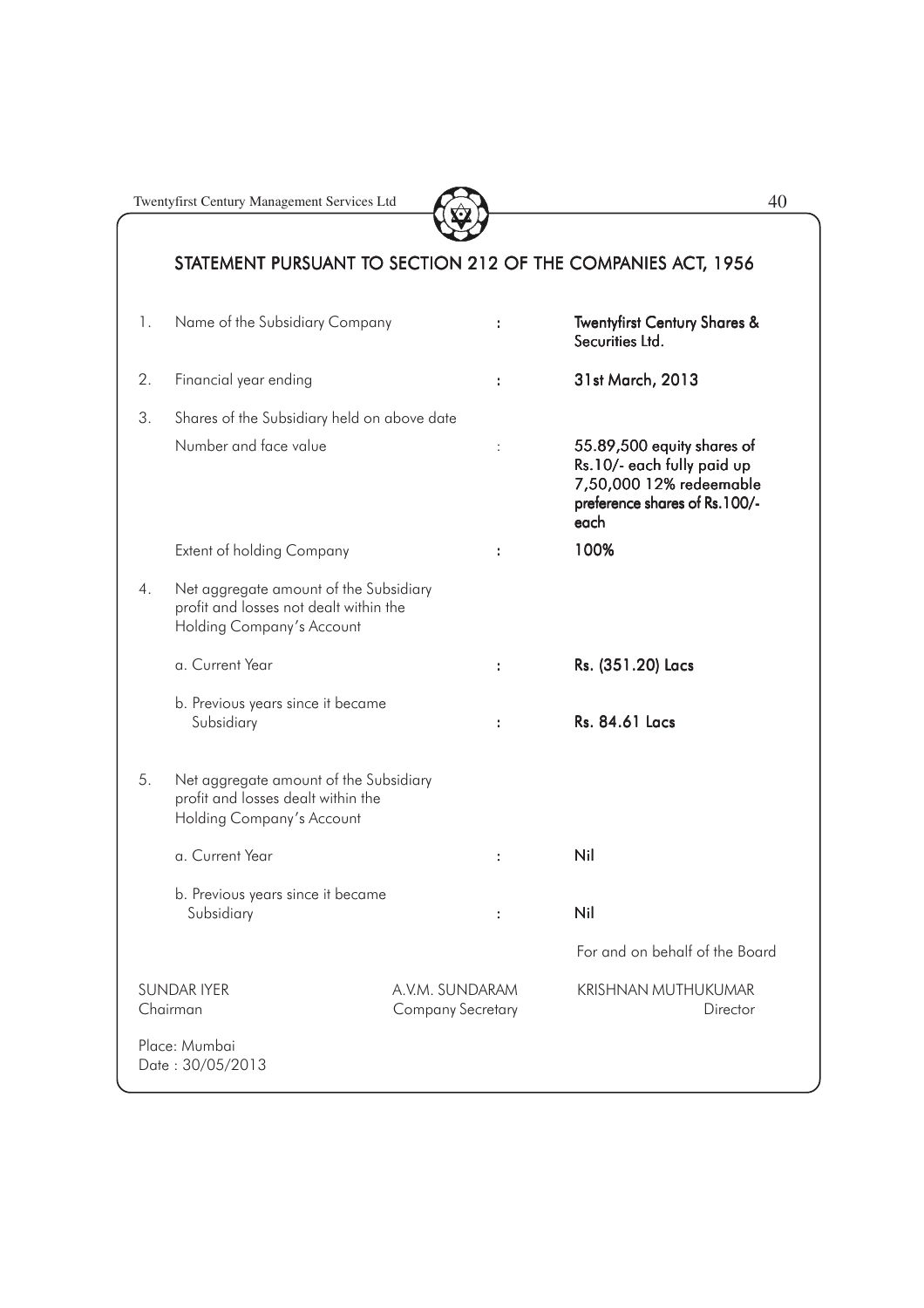Twentyfirst Century Management Services Ltd  $\mathbb{Z}^{\setminus}$ 



# **AUDITOR'S REPORT**

**AUDITORS REPORT TO THE BOARD OF DIRECTORS OF TWENTYFIRST CENTURY MANAGEMENT SERVICES LIMITED ON THE CONSOLIDATED FINANCIAL STATEMENTS OF TWENTYFIRST CENTURY MANAGEMENT SERVICES LIMITED AND ITS SUBSIDIARY**

We have examined the attached consolidated Balance Sheet of Twentyfirst Century Management Services Limited and its subsidiary, Twentyfirst Century Shares and Securities Limited as at 31<sup>st</sup> March 2013 and the consolidated Profit & Loss Account for the Year then ended.

These financial statements are the responsibility of the management of the Twentyfirst Century Management Services Limited. Our responsibility is to express an opinion on these financial statements based on our audit. We conducted our audit in accordance with generally accepted auditing standards in India. These standards require that we plan and perform the audit to obtain reasonable assurance whether the financial statements are prepared, in all material respects, in accordance with an identified financial reporting framework and are free of material misstatements. An audit includes, examining on a test basis, evidence supporting the amounts and disclosures in the financial statements, an audit also includes assessing the accounting principles used and significant estimates made by management, as well as evaluating the overall financial statements, we believe that our audit provides a reasonable basis for our opinion subject to following qualification.

- **1. Non provision for gratuity has been made in accounts, in the event of any employee leaving the services by reason of death / incapability / retirement or resignation.**
- **2. Non provision of sundry debtors amounting to Rs. 3433.66 lacs, which are considered doubtful debts.**

#### **3. Non provision of Shortfall in market value of Investment of Rs. 789.21 lacs, as the shortfall is considered as temporary nature.**

We report that the consolidated financial statements have been prepared by the Company in accordance with the requirements of Accounting Standard (AS) 21, Consolidated Financial Statements issued by the Institute of Chartered Accountants of India and on the basis of the separate audited financial statements of Twentyfirst Century Management Services Limited and its subsidiary included in the consolidated financial statements.

On the basis of the information and explanation given to us and on the consideration of the separate audit reports on individual audited financial statements of Twentyfirst Century Management Services Limited and its aforesaid subsidiary, we are of the opinion that:

- (a) the Consolidated Balance Sheet gives a true and fair view of the consolidated state of affairs of Twentyfirst Century Management Services Limited and its subsidiary as at 31st March 2013.
- (b) the Consolidated Profit & Loss Account gives a true and fair view of the consolidated results of operations of Twentyfirst Century Management Services Limited and its subsidiary for the year then ended.
- (c) In case of the Consolidated Cash Flow Statement, of the cash flows for the year ended on that date.

For M.B. Ladha & Company Chartered Accountants (Firm Registration No.105503W)

Mukesh Ladha (M.No.35544) Proprietor

Place: Mumbai Date : 30-05-2013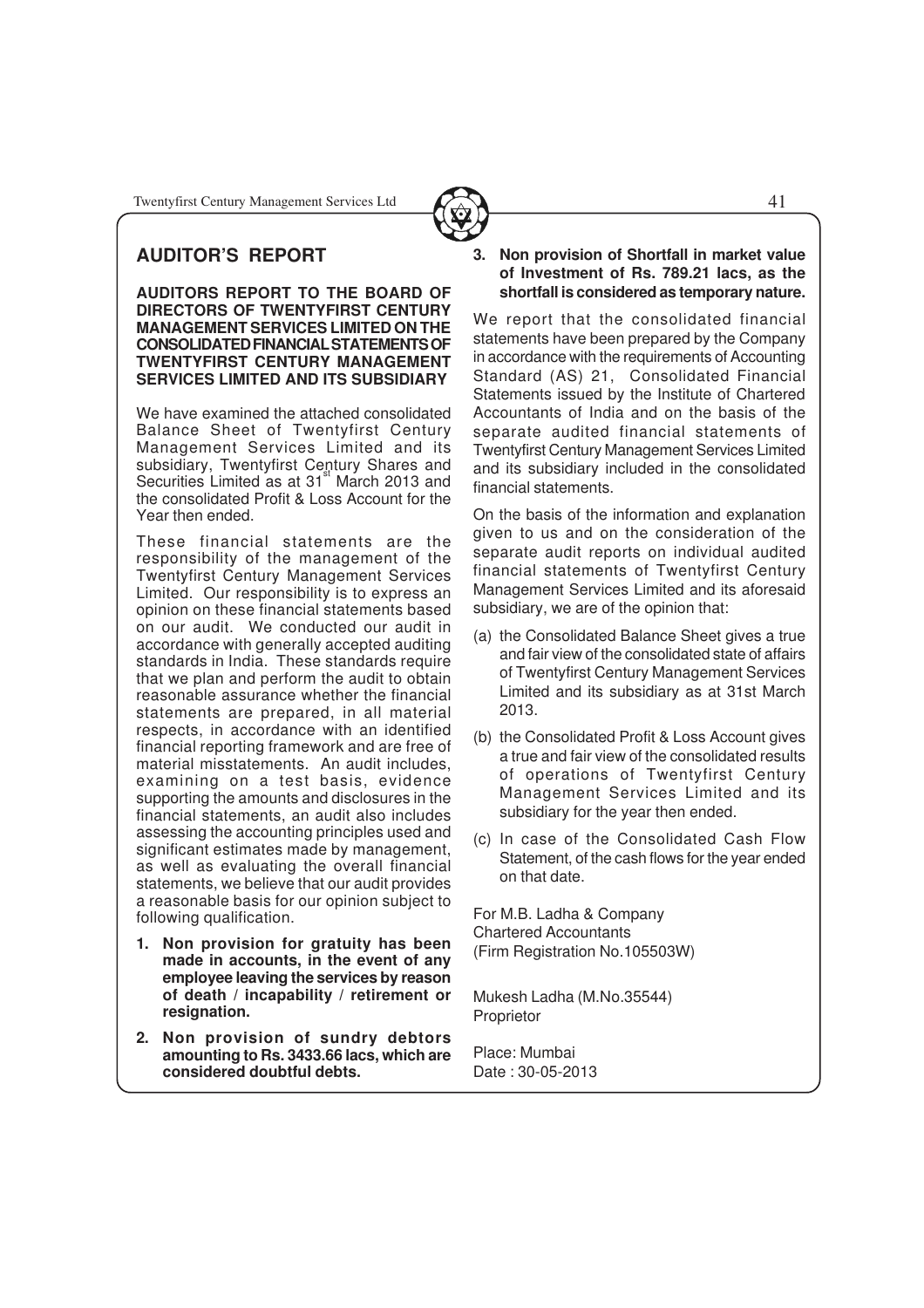Twentyfirst Century Management Services Ltd 42



|   | <b>CONSOLIDATED BALANCE SHEET AS ON 31st MARCH 2013</b>                                                                                                                         |                      | (Rupees in Thousands)                                        |                                                                         |
|---|---------------------------------------------------------------------------------------------------------------------------------------------------------------------------------|----------------------|--------------------------------------------------------------|-------------------------------------------------------------------------|
|   |                                                                                                                                                                                 | NOTE NO              | 31.03.2013                                                   | 31.03.2012                                                              |
| ı | <b>Equity &amp; Liabilities</b><br><b>Shareholders' Funds</b>                                                                                                                   |                      |                                                              |                                                                         |
|   | a. Share Capital<br>Reserves & Surplus<br>b.<br>Money reced against share warrant<br>C.                                                                                         | 3<br>4               | 179786<br>293444<br>$\overline{0}$                           | 179786<br>331037<br>$\Omega$                                            |
|   | Share application money pending<br>allotment<br><b>Non-Current Liabilities</b><br>a. Long-term borrowings<br>b. Deferred tax Liabililties<br>Long-term provisions<br>C.         |                      | $\mathbf 0$<br>0<br>$\mathbf 0$<br>$\Omega$                  | 0<br>0<br>0<br>$\Omega$                                                 |
|   | <b>Current Liabilities</b><br>Short-term borrowings<br>a<br>Trade payables<br>b.<br>Other Current liabilities<br>C.<br>d. Short-term provisions                                 | 5<br>6<br>7<br>8     | 550<br>212286<br>4959<br>$\Omega$                            | 190536<br>75921<br>2150<br>19940                                        |
|   | <b>TOTAL</b>                                                                                                                                                                    |                      | 691025                                                       | 799370                                                                  |
| Ш | <b>Assets</b>                                                                                                                                                                   |                      |                                                              |                                                                         |
|   | <b>Non-Current Assets</b>                                                                                                                                                       |                      |                                                              |                                                                         |
|   | a. Fixed Assets<br>Tangible assets<br>Intangible assets-Goodwill on consolidation<br>b. Non-Current investments<br>Deferred tax asset<br>C.<br>d. Long-term loans & advances    | 9<br>10<br>11        | 23471<br>6000<br>155156<br>1235<br>28966                     | 28285<br>6000<br>329859<br>869<br>28247                                 |
|   | <b>CURRENT ASSETS</b><br>a. Current investments<br>Trade receivables<br>b.<br>Cash and bank balances<br>C.<br>d.<br>Short-term loans and advances<br>Other current assets<br>е. | 12<br>13<br>14<br>15 | $\overline{0}$<br>373392<br>89035<br>12615<br>1155<br>691025 | $\Omega$<br>288949<br>95397<br>21335<br>429<br>799370                   |
|   | See accompanying notes forming part of the financial statements                                                                                                                 |                      |                                                              |                                                                         |
|   | AS PER OUR REPORT ATTACHED<br>for M.B. LADHA & COMPANY<br>CHARTERED ACCOUNTANTS (Firm Registration No.105503W)                                                                  |                      |                                                              | FOR AND ON BEHALF OF THE BOARD<br><b>SUNDAR IYER</b><br><b>CHAIRMAN</b> |
|   | MUKESH LADHA (M.No.35544)<br><b>PROPRIETOR</b>                                                                                                                                  |                      | A.V.M. SUNDARAM<br><b>COMPANY SECRETARY</b>                  | KRISHNAN MUTHUKUMAR<br><b>DIRECTOR</b>                                  |

Place : Mumbai Date: 30.05.2013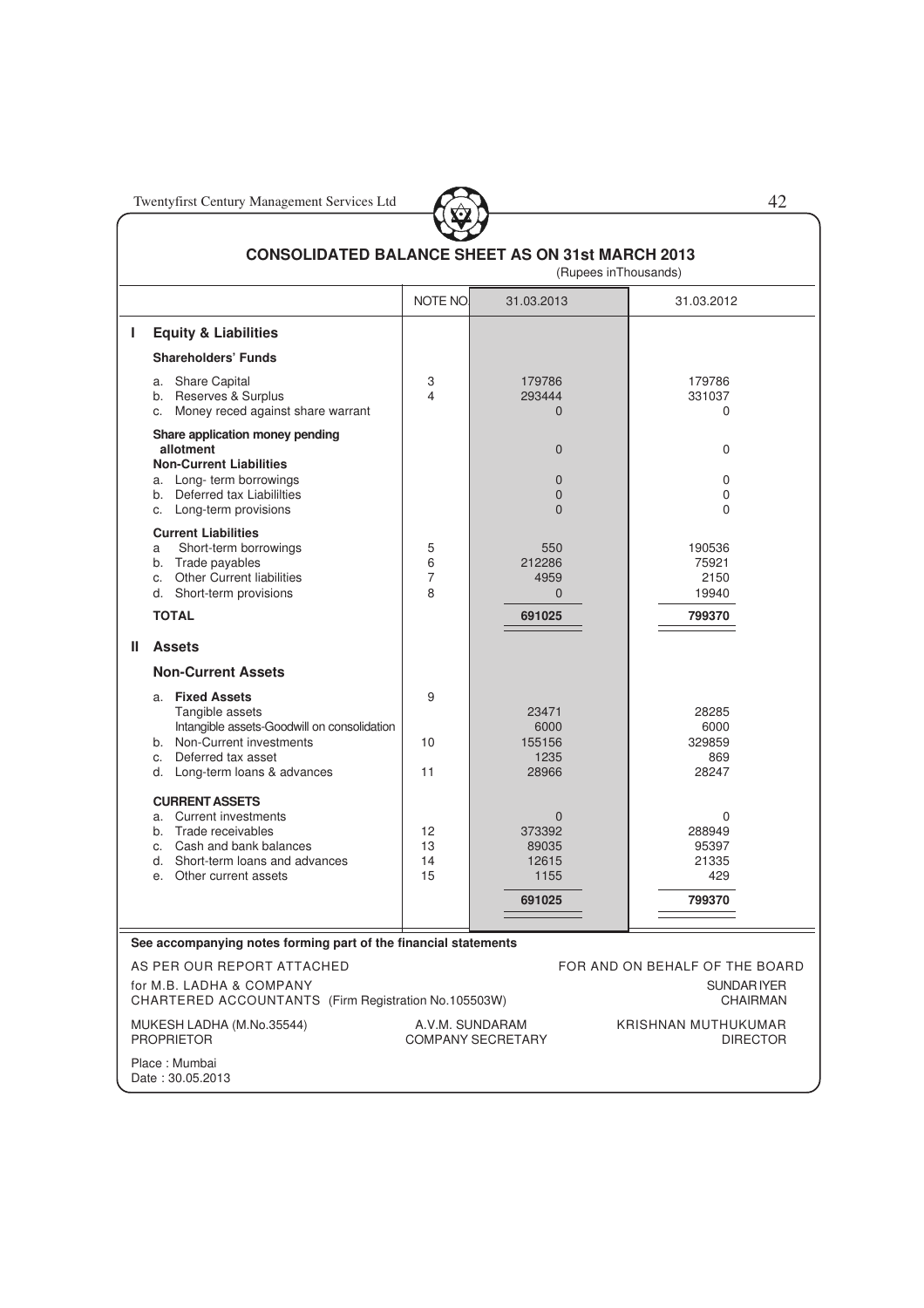$\big($ 



| <b>CONSOLIDATED PROFIT AND LOSS ACCOUNT FOR THE YEAR ENDED 31st MARCH 2013</b><br>(Rupees in Thousands)                   |              |                                                |                                                                         |  |  |  |  |
|---------------------------------------------------------------------------------------------------------------------------|--------------|------------------------------------------------|-------------------------------------------------------------------------|--|--|--|--|
|                                                                                                                           | <b>NOTES</b> | 31.03.2013                                     | 31.03.2012                                                              |  |  |  |  |
| <b>Revenue</b><br>Revenue from operations<br>Profit / (Loss) on sale of investments<br>Other Income                       | 16<br>17     | 37420<br>(33650)<br>7612                       | (2482)<br>0<br>9789                                                     |  |  |  |  |
| <b>Total Revenue</b>                                                                                                      |              | 11382                                          | 7307                                                                    |  |  |  |  |
| <b>Expenses</b><br>Employee benefits expense<br>Finance costs<br>Depreciation and amortisation expenses<br>Other expenses | 18<br>19     | 18214<br>7935<br>4818<br>21814                 | 22894<br>17582<br>6269<br>56304                                         |  |  |  |  |
| <b>Total expenses</b>                                                                                                     |              | 52781                                          | 103049                                                                  |  |  |  |  |
| Profit / (Loss) before exceptional and<br>extraordinary items and tax                                                     |              | (41399)                                        | (95742)                                                                 |  |  |  |  |
| <b>Exceptional items</b>                                                                                                  |              |                                                |                                                                         |  |  |  |  |
| Profit / (Loss) on sale of motor car                                                                                      |              | $\mathbf{0}$                                   | 355                                                                     |  |  |  |  |
| Profit / (Loss) before extraordinary<br>items and tax                                                                     |              | (41399)                                        | (95387)                                                                 |  |  |  |  |
| <b>Extraordinary items</b>                                                                                                |              | $\Omega$                                       | 0                                                                       |  |  |  |  |
| Profit / (Loss) before tax                                                                                                |              | (41399)                                        | (95387)                                                                 |  |  |  |  |
| Tax expense<br>Current tax<br>Tax pertaining to earlier years<br>Deferred tax<br>Profit / (Loss) for the year             | 20           | $\Omega$<br>16500<br>(366)<br>16134<br>(57533) | 0<br>15013<br>(501)<br>14512<br>(109899)                                |  |  |  |  |
|                                                                                                                           |              |                                                |                                                                         |  |  |  |  |
| Earning per equity share of Rs.10/- each(in Rs.)<br><b>Basic and Diluted</b>                                              | 21           | (5.49)                                         | (10.49)                                                                 |  |  |  |  |
| See accompanying notes forming part of the financial statements                                                           |              |                                                |                                                                         |  |  |  |  |
| AS PER OUR REPORT ATTACHED<br>for M.B. LADHA & COMPANY<br>CHARTERED ACCOUNTANTS (Firm Registration No.105503W)            |              |                                                | FOR AND ON BEHALF OF THE BOARD<br><b>SUNDAR IYER</b><br><b>CHAIRMAN</b> |  |  |  |  |
| MUKESH LADHA (M.No.35544)<br><b>PROPRIETOR</b>                                                                            |              | A.V.M. SUNDARAM<br><b>COMPANY SECRETARY</b>    | KRISHNAN MUTHUKUMAR<br><b>DIRECTOR</b>                                  |  |  |  |  |
| Place: Mumbai<br>Date: 30.05.2013                                                                                         |              |                                                |                                                                         |  |  |  |  |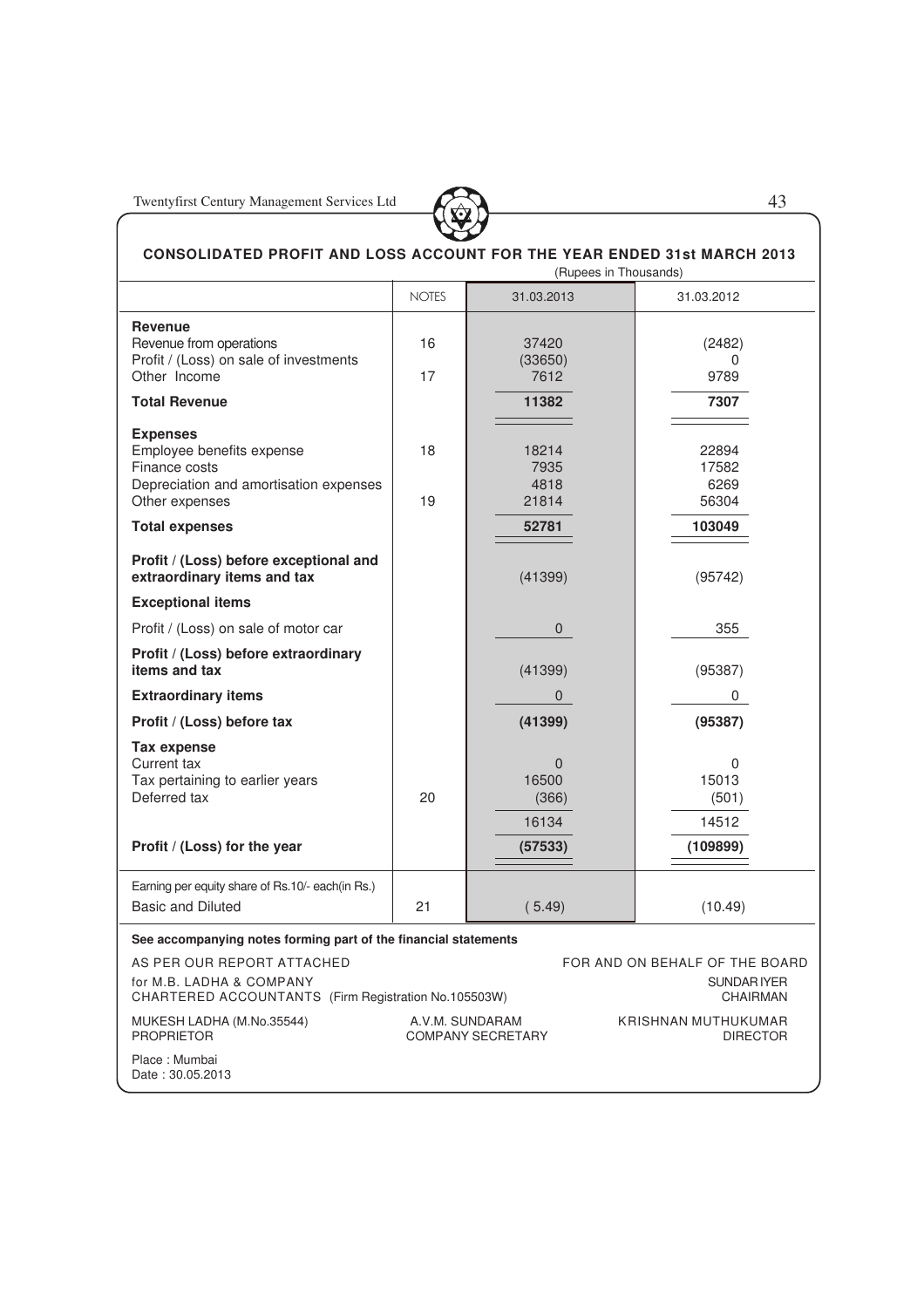Twentyfirst Century Management Services Ltd  $\mathbb{Z}^{\setminus}$ 



# **NOTES TO CONSOLIDATED FINANCIAL STATEMENTS**

#### **1. Basis of Consolidation**

The consolidated financial statments relate to Twentyfirst Century Management Services Limited and its subsidiary Company.

#### **a) Basis of Accounting**

The financial statements of the Subsidiary Company used in the consolidation are drawn upto the same reporting date as of the Company i.e. year ended 31<sup>st</sup> March 2013. Consolidated financial statements have been prepared in accordance with the applicable Accounting Standards in India and other generally accepted accounting principles.

# **b) Principles of Consolidation**

The financial statements of the Company and its subsidiary company have been combined on a line-by-line basis by adding together like items of assets, liabilities, income and expense. The intra-group balances and intragroup transactions and unrealized profits or losses are fully eliminated as per AS-21 (Consolidated Financial Statement) issued by Institute of Chartered Accountants of India.

# **c) Goodwill / Capital Reserve on consolidation**

The excess of cost to the Company of its investment in the subsidiary over the Company's portion of equity of the subsidiary as at the date of investment is recognized in the consolidated financial statement as goodwill.

**d) Particulars of Subsidiaries**

| Name of the Company                                              | Country of<br>Incorporation | Proportion of<br>ownership<br>interest |
|------------------------------------------------------------------|-----------------------------|----------------------------------------|
| <b>Twentyfirst Century Shares &amp;</b><br><b>Securities Ltd</b> | India                       | 100%                                   |

# **2. Significant Accounting Policies**

# **a) Basis of Accounting**

The financial statement of the Company and its subsidiary company are maintained under the historical cost convention on an accrual basis unless otherwise stated and have been prepared in accordance with the Accounting Standards issued by the Institute of Chartered Accountants of India and generally accepted accounting principles.

# **b) Use of Estimates**

The preparation of financial statements are in conformity with the Generally Accepted Accounting Principles, requires the management to make estimates and assumptions that affect the reported amounts of assets and liabilities and the disclosure of contingent liabilities on the date of financial statements and the reported amount of revenues and expenses during the reporting period. Although these estimates are based upon management's best knowledge of current events and actions, actual results could differ. Differences between the actual results and estimates are recognized in the period in which the results are known or materialized.

# **c) Revenue Recognition**

Revenue Income and Expenditure are generally accounted on accrual or as they are earned or incurred except in case of significant uncertainty. Profit/Loss from trading activity is recognized on trade dates on first in first out basis. In respect of completed transactions pending settlement process, necessary treatment is given in the accounts for the Profits/Losses arising from these transactions. Dividend income is accounted for on receipt basis.

# **d) Fixed Assets**

Fixed asset is stated at cost less depreciation and impairment losses.

# **e) Depreciation**

Assets are depreciated under the written down value method at the rates prescribed in Schedule XIV to the companies Act and on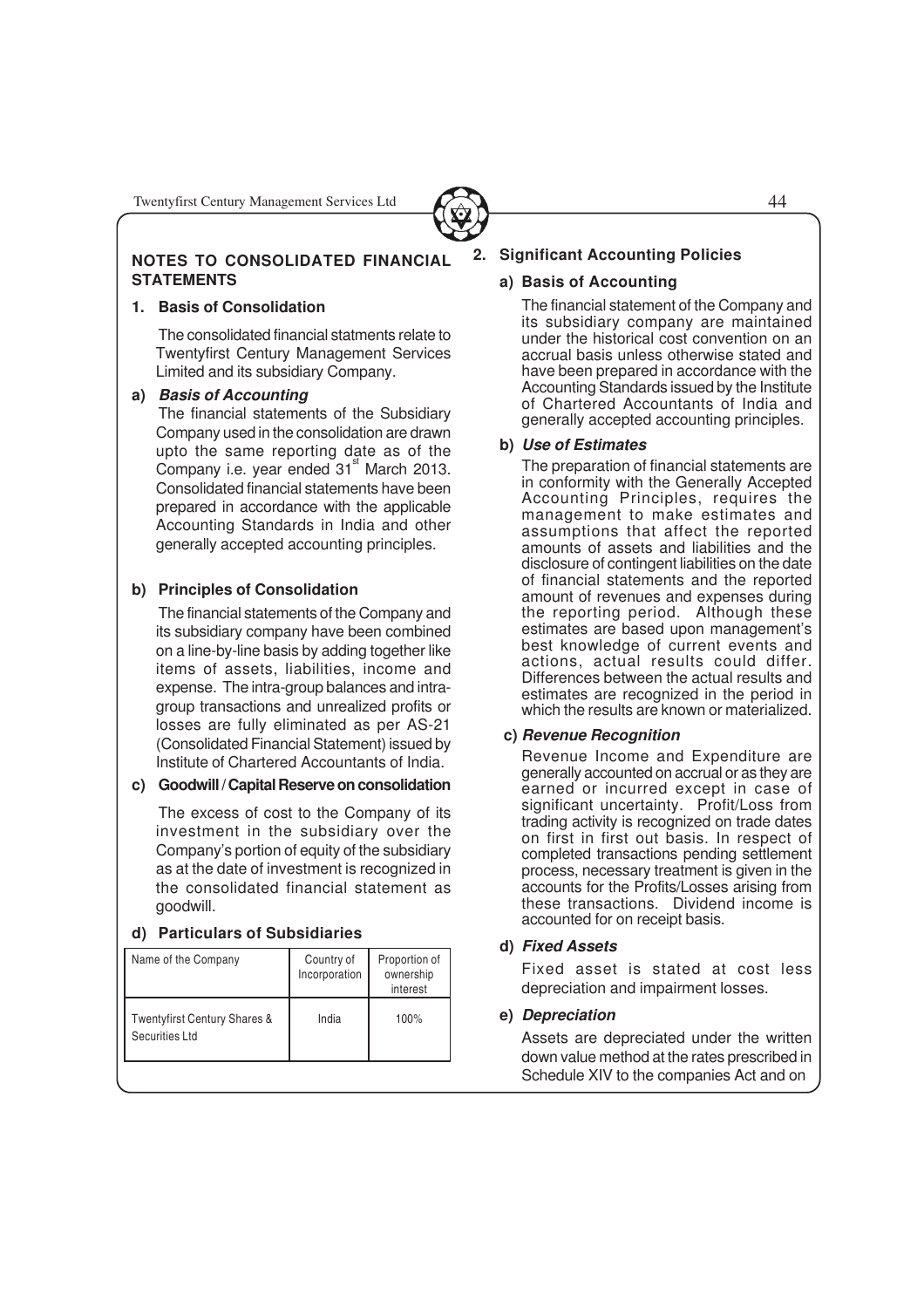Twentyfirst Century Management Services Ltd  $\sqrt{2\Delta}$  45



the revised carrying amount of the asset, identified as impaired on which depreciation has been provided over the residual life of the respective assets.

#### **f) Investments**

Current Investments are carried at lower of cost and quoted value, computed category wise. Long term investments are stated at cost. Provision for diminution in the value of long term investments is made only if such decline is other than temporary.

# **g) Current and Deferred Tax**

Provision for current income tax is made in accordance with the Income tax act 1961. Deferred tax liabilities and assets are recognized at substantively enacted tax rates, subject to the consideration of prudence on timing difference, being the difference between taxable incomes and accounting income that originate in one period and are capable of reversal in one or more subsequent periods.

#### **h) Employment Benefits**

No provision for gratuity has been made in accounts, however in the event of any employee leaving the services by reason of death / incapability / retirement or resignation gratuity for the period of the services shall be paid and accounted for on cash basis.

No provision for leave encashment has been made in the accounts. However encashment of leave can be availed by the employee for balance in the earned account as of preceding year. All carry forward earned leaves with maximum limit of 10 days are available for availment but not for encashment.

Provident fund is a defined contribution scheme and the company has no further obligation beyond the contribution made to the fund. Contributions are charged to profit and loss account in the year in which they accrue.

# **i) Contingent Liabilities**

Provision is recognized when there is a present obligation as a result of past event that probably requires an outflow of resources and a reliable estimate can be made of the amount of the obligation. Disclosure for contingent liability is made when there is a possible obligation or present obligation that may, but probably will not require an outflow of resources. No provision is recognized or disclosure for contingent liabillity is made when there is a possible obligation or a present obligation and the likelihood of outflow of resources is remote.

# **j) Impairment of assets**

The carrying amount of assets is reviewed at each Balance Sheet date for indication of any impairment based on internal / external factors. An asset is treated as impaired when the carrying cost of an asset exceeds its recoverable value and impairment loss is charged to the Profit & Loss account. The impairment of loss recognized in the prior accounting period is reversed if there has been a change in estimates of recoverable amount.

# **k) Current assets, loans & advances**

The current assets, Loans and Advances have a value on realization at least equal to the amount at which they are stated in the balance sheet.

# **l) Borrowing costs**

Borrowing costs that are attributable to the acquisition of assets are capitalized as part of cost of the asset. All other borrowing costs are charged to statement of Profit and Loss.

# **m) Segment reporting**

The Company operates in only one segment i.e., Capital Market operations, hence segment reporting in accordance with Accounting Standard-17 is not applicable.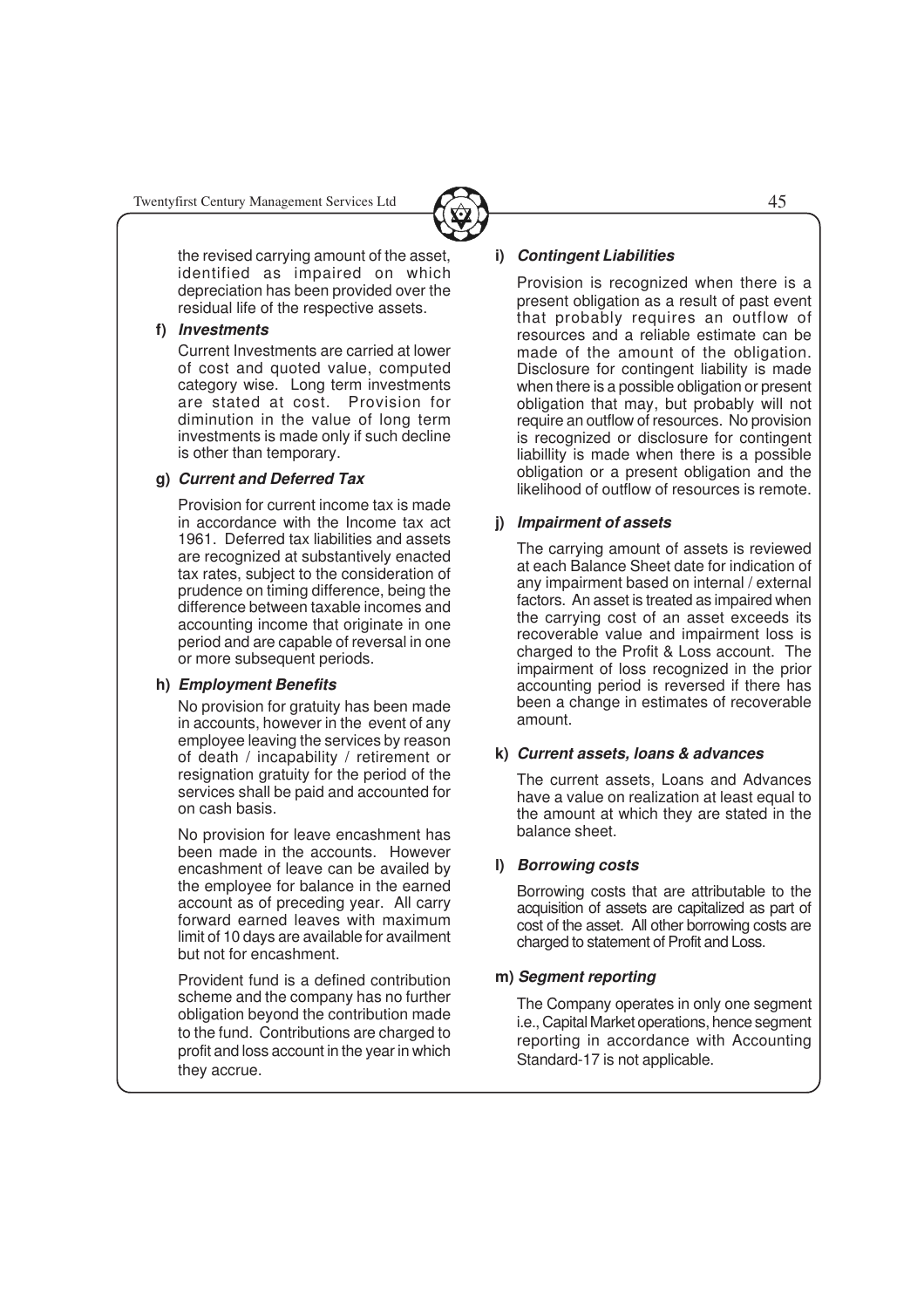| Twentyfirst Century Management Services Ltd                                                         |            |             |                      |            | 46                  |
|-----------------------------------------------------------------------------------------------------|------------|-------------|----------------------|------------|---------------------|
|                                                                                                     |            |             | (Rupees inThousands) |            |                     |
|                                                                                                     |            |             | As on<br>31.03.2013  |            | As on<br>31.03.2012 |
| $NOTE - 3$                                                                                          |            |             |                      |            |                     |
| <b>SHARE CAPITAL</b>                                                                                |            |             |                      |            |                     |
| <b>AUTHORISED CAPITAL</b>                                                                           |            |             |                      |            |                     |
| 2,00,00,000 Equity Shares of Rs.10/- each                                                           |            | 200000      |                      |            | 200000              |
| 10,00,000 12% Cumulative Redeemable Preference<br>Shares of Rs. 100/- each                          |            | 100000      |                      |            | 100000              |
|                                                                                                     |            | 300000      |                      |            | 300000              |
| <b>ISSUED, SUBSCRIBED AND PAID UP</b>                                                               |            |             |                      |            |                     |
| 1,05,00,000 Equity shares of Rs.10/-each                                                            |            | 105000      |                      |            | 105000              |
| Less: Calls in arrears                                                                              |            | 104786      | 214                  |            | 214<br>104786       |
| 7,50,000 12% Cumulative Redeemable Preference<br>Shares of Rs. 100/- each                           |            |             | 75000                |            | 75000               |
|                                                                                                     |            | 179786      |                      |            | 179786              |
| Disclosure:                                                                                         |            |             |                      |            |                     |
| 1. Reconciliation of the shares outstanding at the begining and at the end of the reporting period. |            |             |                      |            |                     |
| <b>Equity Shares</b>                                                                                | 31.03.2013 |             |                      | 31.03.2012 |                     |
|                                                                                                     | Qty        | Rs. In Lacs |                      | Qty        | Rs. In Lacs         |
|                                                                                                     |            |             |                      |            |                     |
| At the beginning of the period                                                                      | 10500000   | 1050.00     | 10500000             |            | 1050.00             |
| Issued during the period                                                                            | Nil        | Nil         |                      | Nil        | Nil                 |
| Outstanding at the end of the period                                                                | 10500000   | 1050.00     | 10500000             |            | 1050.00             |
| <b>Preference Shares</b>                                                                            | 31.03.2013 |             |                      | 31.03.2012 |                     |
|                                                                                                     | Qty        | Rs. In Lacs |                      | Qty        | Rs. In Lacs         |
| At the beginning of the period                                                                      | 750000     | 750.00      | 750000               |            | 750.00              |
| Issued during the period                                                                            | Nil        | Nil         |                      | Nil        | Nil                 |
| Outstanding at the end of the period                                                                | 750000     | 750.00      | 750000               |            | 750.00              |
| 2. Rights, preferences and restrictions attached to shares:                                         |            |             |                      |            |                     |

**Equity Shares:**

The company has one class of equity shares having face value of Rs. 10 per share. Every shareholder is entitled to one vote for every one share held. In the event of liquidation, the equity shareholders shall be entitled to receive remaining assets of the company after distribution of all dued in proportion to their share holdings.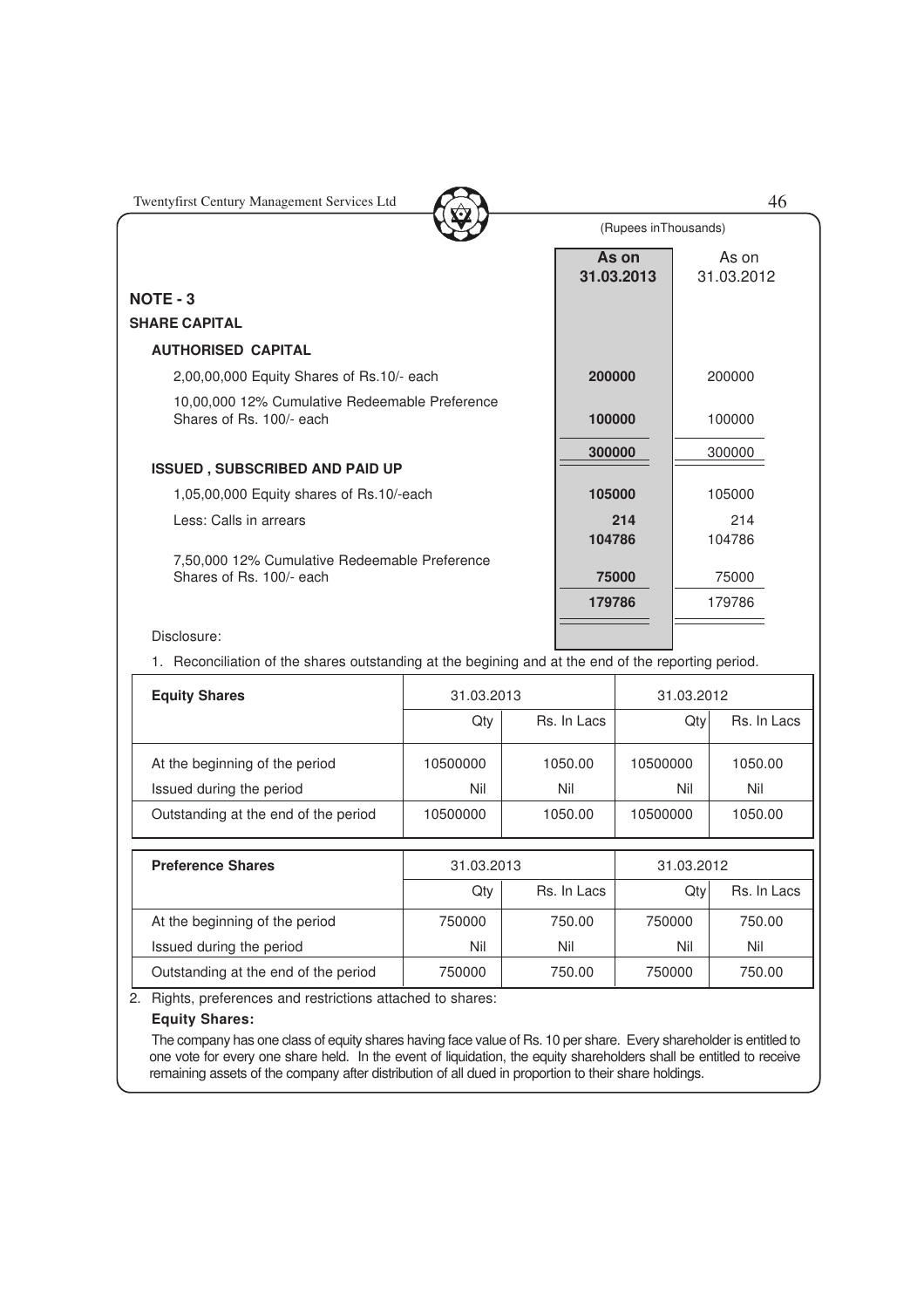

#### **Cumulative Redeemable Preference Share (CRPS) :**

The company has issued 7,50,000 12% CRPS of Rs. 100 each. Each CRPS will redeemable at par on 30th March 2015 together with arrears of dividend if any

3. Details of Shareholders holding more than 5% shares in the company.

#### **Equity shares of Rs.10/- each fully paid up**

|                 | 31.03.2013 |              | 31.03.2012 |              |  |
|-----------------|------------|--------------|------------|--------------|--|
| Name            | Qty        | % of holding | Qty        | % of holding |  |
| Mr. Sundar Iyer | 2739716    | 26.09        | 2739716    | 26.09        |  |

#### **Preference shares of Rs.100/- each fully paid up**

|                           | 31.03.2013 |              |        | 31.03.2012   |
|---------------------------|------------|--------------|--------|--------------|
| Name                      | Qty        | % of holding | Qty    | % of holding |
| Mr. Sundar Iyer           | 400000     | 53.33        | 400000 | 53.33        |
| Mrs. Vanaja Sundar Iyer   | 200000     | 26.67        | 200000 | 26.67        |
| Mr. Chandramouli          | 100000     | 13.33        | 100000 | 13.33        |
| Mrs. Shobana Chandramouli | 50000      | 6.67         | 50000  | 6.67         |

#### 4. Details of Unpaid Calls

|                                                               | 31.03.2013 |              | 31.03.2012 |                 |  |
|---------------------------------------------------------------|------------|--------------|------------|-----------------|--|
| <b>Particulars</b>                                            | Qty        | % of holding | Qty        | $\%$ of holding |  |
| Equity shares with voting rights<br>Aggregate of calls unpaid |            |              |            |                 |  |
| - by directors                                                | $\Omega$   | 0.00         | 0          | 0.00            |  |
| - by officers                                                 | 0          | 0.00         | 0          | 0.00            |  |
| - by others                                                   | 42700      | 2.14         | 42700      | 2.14            |  |

5. The Unpaid Calls are not forefited during the year.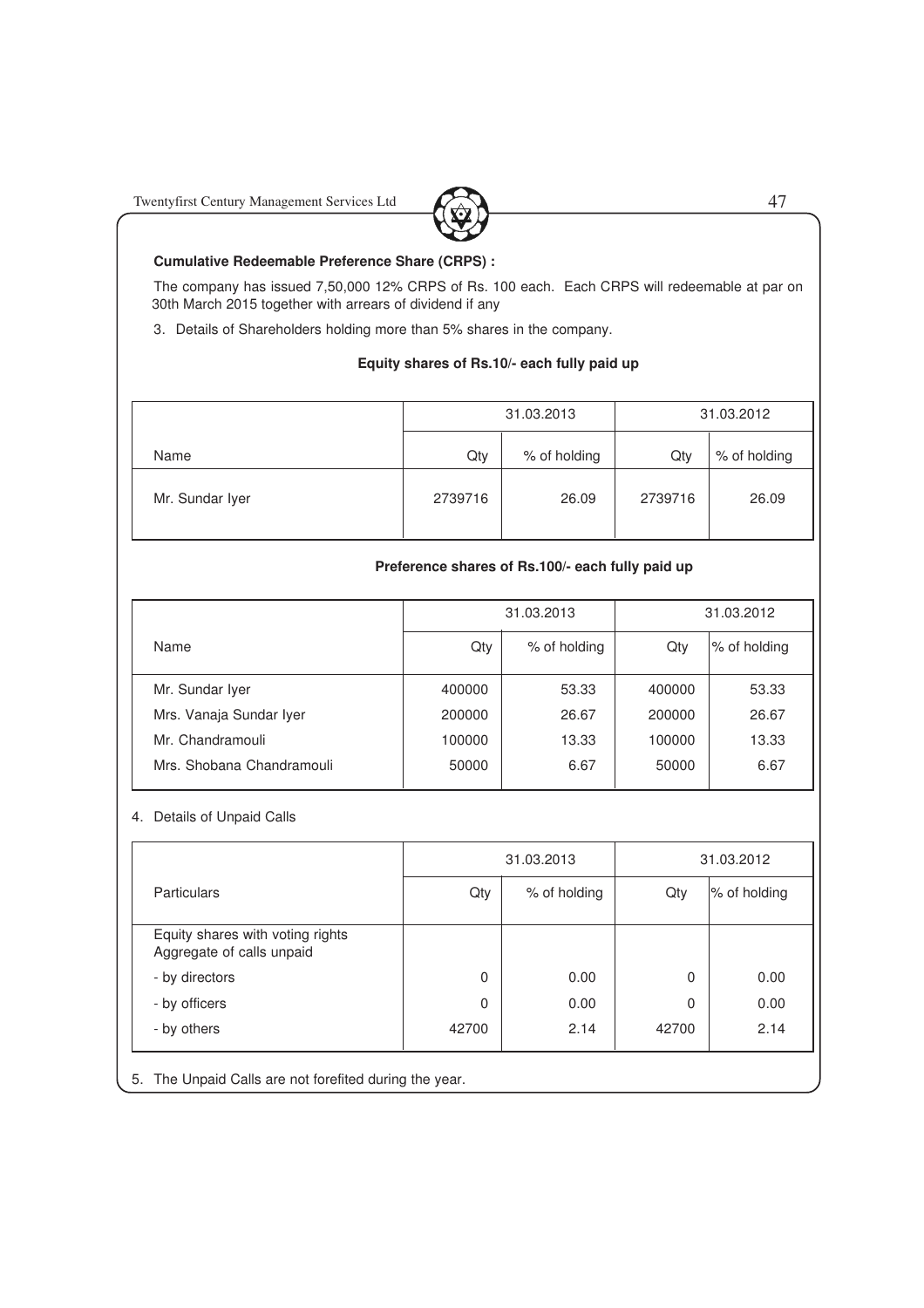Twentyfirst Century Management Services Ltd 48



|                                             | (Rupees in Thousands) |                  |
|---------------------------------------------|-----------------------|------------------|
|                                             | As on                 | As on            |
|                                             | 31.03.2013            | 31.03.2012       |
| NOTE - 4                                    |                       |                  |
| <b>RESERVES &amp; SURPLUS</b>               |                       |                  |
| Securities Premium Account                  | 335933                | 335933           |
| Capital reserve                             | 224                   | 224              |
| Revaluation reserve                         | 196                   | 196              |
| <b>General Reserve</b>                      | 9697                  | 41461            |
| Add: Transferred from profit & Loss Account | $\mathbf{0}$          | 0                |
|                                             | 9697                  | 41461            |
| Transferred to Profit & Loss Account        | $\mathbf{0}$          | 31764            |
|                                             | 9697                  | 9697             |
| Surplus/ (Deficit)                          |                       |                  |
| Balance brought forward from previous year  | (15013)               | 63122            |
| Profit / (Loss) for the period              | (57533)               | (109899)         |
| <b>Balance available for appropriations</b> | (72546)               | (46777)          |
| <b>Transferred from General Reserves</b>    | $\mathbf{0}$          | 31764            |
|                                             | (72546)               | (15013)          |
|                                             |                       |                  |
| Provision for preference dividend and       | 19940                 | $\boldsymbol{0}$ |
| tax thereon written back                    |                       |                  |
| Balance carried forward to next year        | (52606)               | (15013)          |
|                                             | 293444                | 331037           |
|                                             |                       |                  |
| NOTE - 5                                    |                       |                  |
| <b>SHORT TERM BORROWINGS</b>                |                       |                  |
| Loan repayable on demand                    |                       |                  |
| <b>From Banks (Secured)</b>                 |                       |                  |
| CITI Bank (Loan against shares)             | $\mathbf 0$           | 93694            |
| ICICI Bank (Loan against shares)            | 0                     | 96292            |
| Unsecured loans from company                | 550                   | 550              |
|                                             | 550                   | 190536           |
|                                             |                       |                  |
|                                             |                       |                  |
|                                             |                       |                  |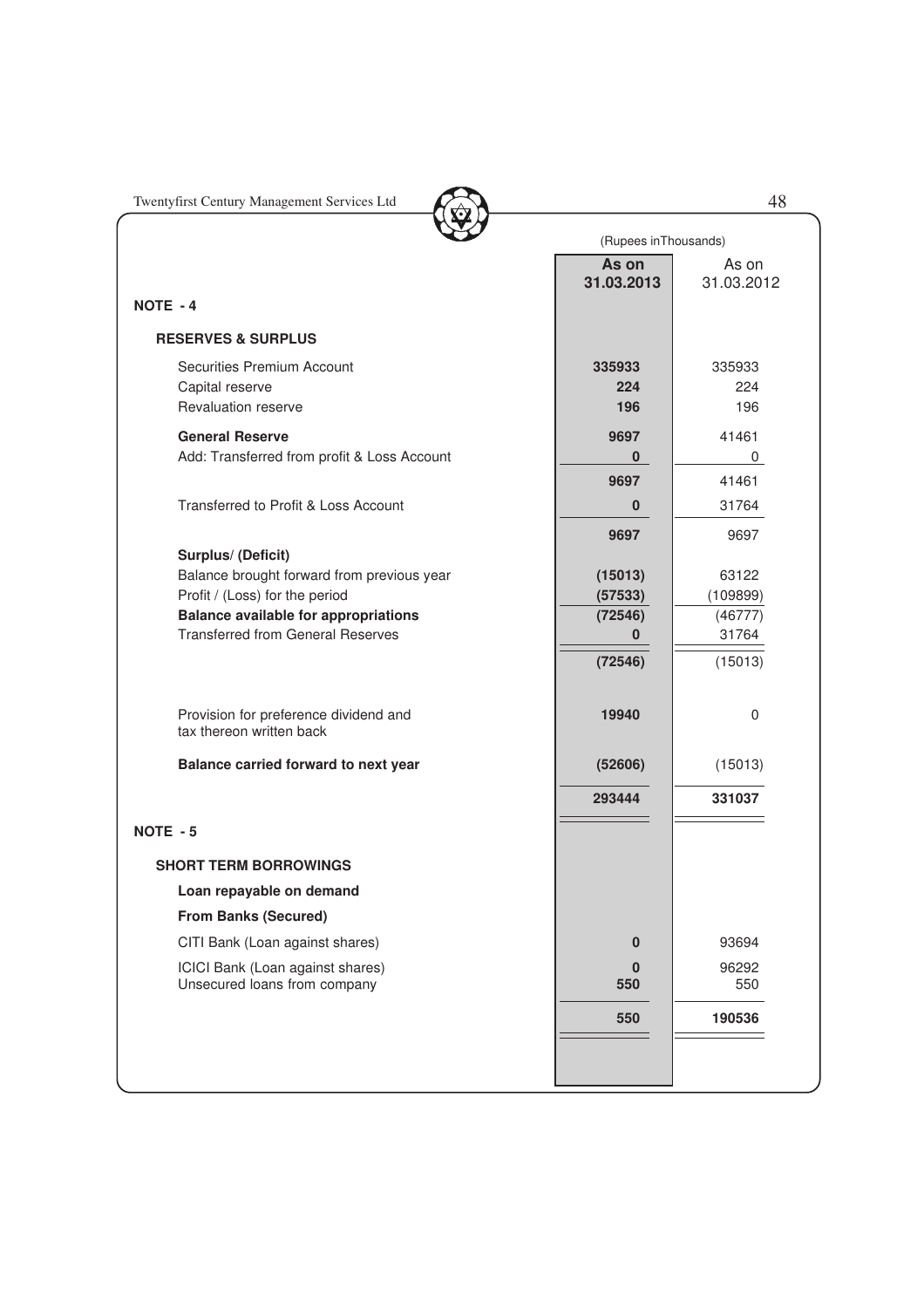Twentyfirst Century Management Services Ltd  $\sqrt{2\Delta}$  49



Disclosure:

1. Loan against shares secured by pledge of shares held by holding company and directors.

| <b>Particulars</b>                                                                                                             | Nature of the    | Rupees in lakhs |                    |
|--------------------------------------------------------------------------------------------------------------------------------|------------------|-----------------|--------------------|
|                                                                                                                                | Security         | 31/03/2013      | 31/03/2012         |
| Loan repayable on demand<br><b>From Banks (Secured)</b><br>CITI Bank (Loan against shares)<br>ICICI Bank (Loan against shares) | Shares<br>Shares | 0.00<br>0.00    | 2539.98<br>2226.03 |

2. The Company has not defaulted in repayment of loans and interest in respect the Short Term Borrowings.

# **NOTE - 6**

|                       | Rupees in Thousands |            |  |
|-----------------------|---------------------|------------|--|
| <b>TRADE PAYABLES</b> | 31/03/2013          | 31/03/2012 |  |
| Sundry creditors      | 212286              | 75921      |  |
|                       | 212286              | 75921      |  |

#### Disclosure:

Balance of trade payables are subject to confirmation by the parties.

# **NOTE - 7**

|                                                                   | Rupees in Thousands         |                           |  |
|-------------------------------------------------------------------|-----------------------------|---------------------------|--|
| <b>OTHER CURRENT LIABILITIES</b>                                  | 31/03/2013                  | 31/03/2012                |  |
| Unpaid dividend (2007-08)<br>Statutory remitance<br><b>Others</b> | 533<br>1492<br>2934<br>4959 | 533<br>881<br>736<br>2150 |  |

Disclosure:

Unpaid dividend figure does not include any amount due and outstanding to be credited to Investor Education & Protection Fund.

**NOTE - 8**

|                                     |            | Rupees in Thousands |  |  |
|-------------------------------------|------------|---------------------|--|--|
| <b>SHORT TERM PROVISIONS</b>        | 31/03/2013 | 31/03/2012          |  |  |
| Preference dividend<br>Dividend tax |            | 17100<br>2840       |  |  |
|                                     |            | 19940               |  |  |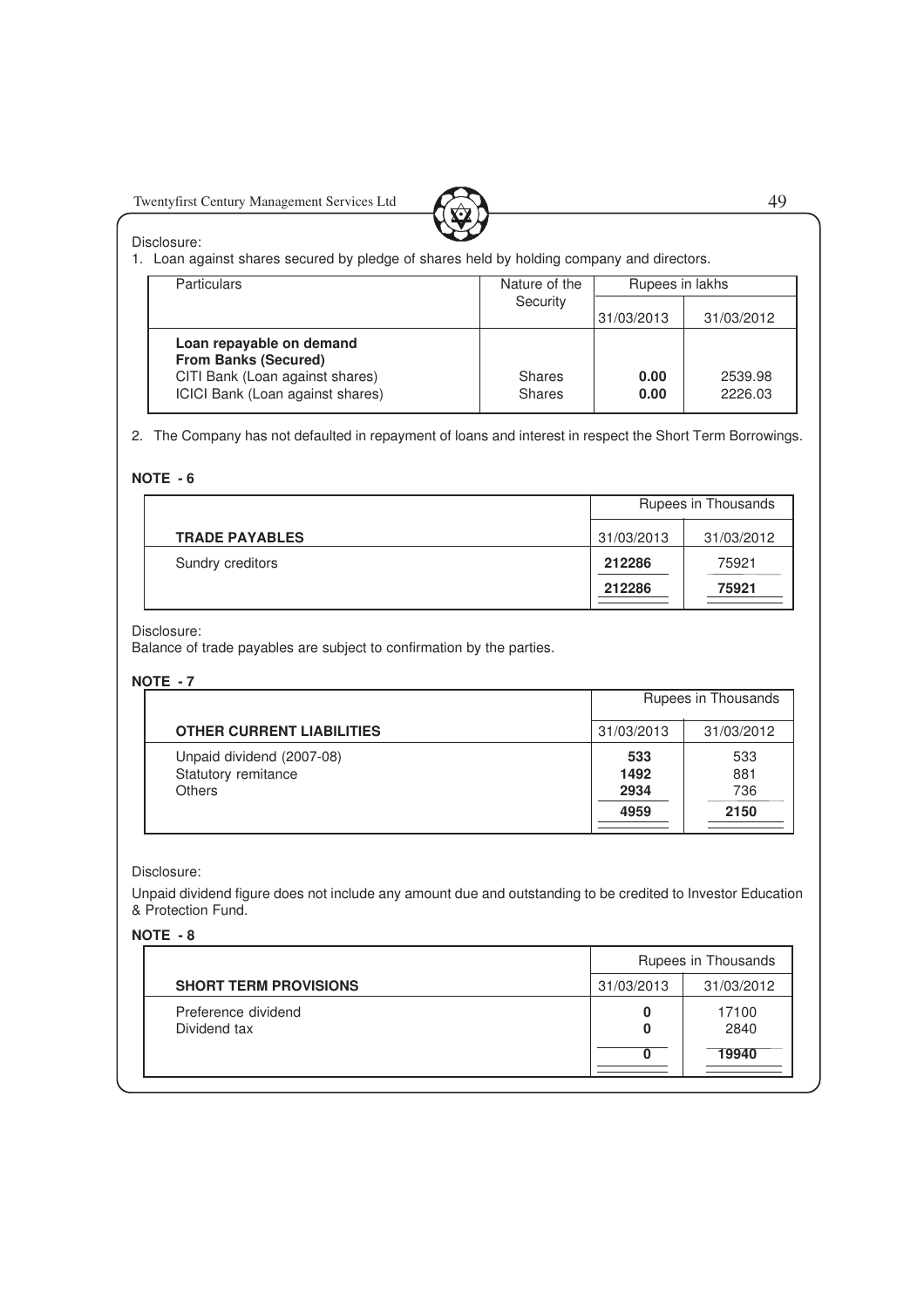

# **NOTE - 9**

# **TANGIBLE FIXED ASSETS & DEPRECIATION (Rupees in Thousands)**

|      | <b>PARTICULARS</b>   |                     |           | <b>GROSS BLOCK</b><br><b>DEPRECIATION</b> |                     |                     | <b>NET BLOCK</b> |                  |                     |                     |                     |
|------|----------------------|---------------------|-----------|-------------------------------------------|---------------------|---------------------|------------------|------------------|---------------------|---------------------|---------------------|
|      |                      | AS ON<br>31.03.2012 | ADDITIONS | <b>DELETIONS</b>                          | AS ON<br>31.03.2013 | AS ON<br>31.03.2012 | ADDITIONS        | <b>DELETIONS</b> | AS ON<br>31.03.2013 | AS ON<br>31.03.2013 | AS ON<br>31.03.2012 |
|      | <b>BUILDING</b>      | 11542               | 0         | 0                                         | 11542               | 3057                | 1661             | 0                | 4718                | 6824                | 8485                |
| II.  | <b>FURNITURE</b>     | 20257               | 0         | 0                                         | 20257               | 10808               | 294              | 0                | 11102               | 9155                | 9449                |
| III. | OFFICE EQUIPMENTS    | 9330                | 0         | 0                                         | 9330                | 7571                | 607              | 0                | 8178                | 1152                | 1759                |
| IV.  | <b>COMPUTER</b>      | 26251               | 5         | 0                                         | 26256               | 24732               | 418              | 0                | 25150               | 1106                | 1519                |
| V.   | <b>MOTOR CAR</b>     | 16280               | 0         | 0                                         | 16280               | 9207                | 1839             | 0                | 11046               | 5234                | 7073                |
| VI.  | AIR CONDITONER       | 1419                | 0         | 0                                         | 1419                | 1419                | 0                | 0                | 1419                | $\mathbf{0}$        | 0                   |
|      | <b>TOTAL</b>         | 85079               | 5         | 0                                         | 85084               | 56794               | 4819             | 0                | 61613               | 23471               | 28285               |
|      | <b>PREVIOUS YEAR</b> | 86935               | 1172      | 3028                                      | 85079               | 50345               | 8880             | 2431             | 56794               | 28285               |                     |

|                                                                                            | (Rupees inThousands) |                     |  |
|--------------------------------------------------------------------------------------------|----------------------|---------------------|--|
|                                                                                            | As on<br>31.03.2013  | As on<br>31.03.2012 |  |
| <b>NOTE - 10</b>                                                                           |                      |                     |  |
| <b>NON CURRENT INVESTMENTS</b>                                                             |                      |                     |  |
| Other Investments (At cost)<br><b>Investments in Equity Instruments of others (Quoted)</b> | 142536               | 317239              |  |
| <b>Investments in shares (Unquoted)</b>                                                    |                      |                     |  |
| Akshay Software Technologies Ltd (418000 shares)                                           | 12620                | 12620               |  |
|                                                                                            | 155156               | 329859              |  |
| Aggregate Market Value of Listed and Quoted Investments                                    | 63615                | 230822              |  |
|                                                                                            |                      |                     |  |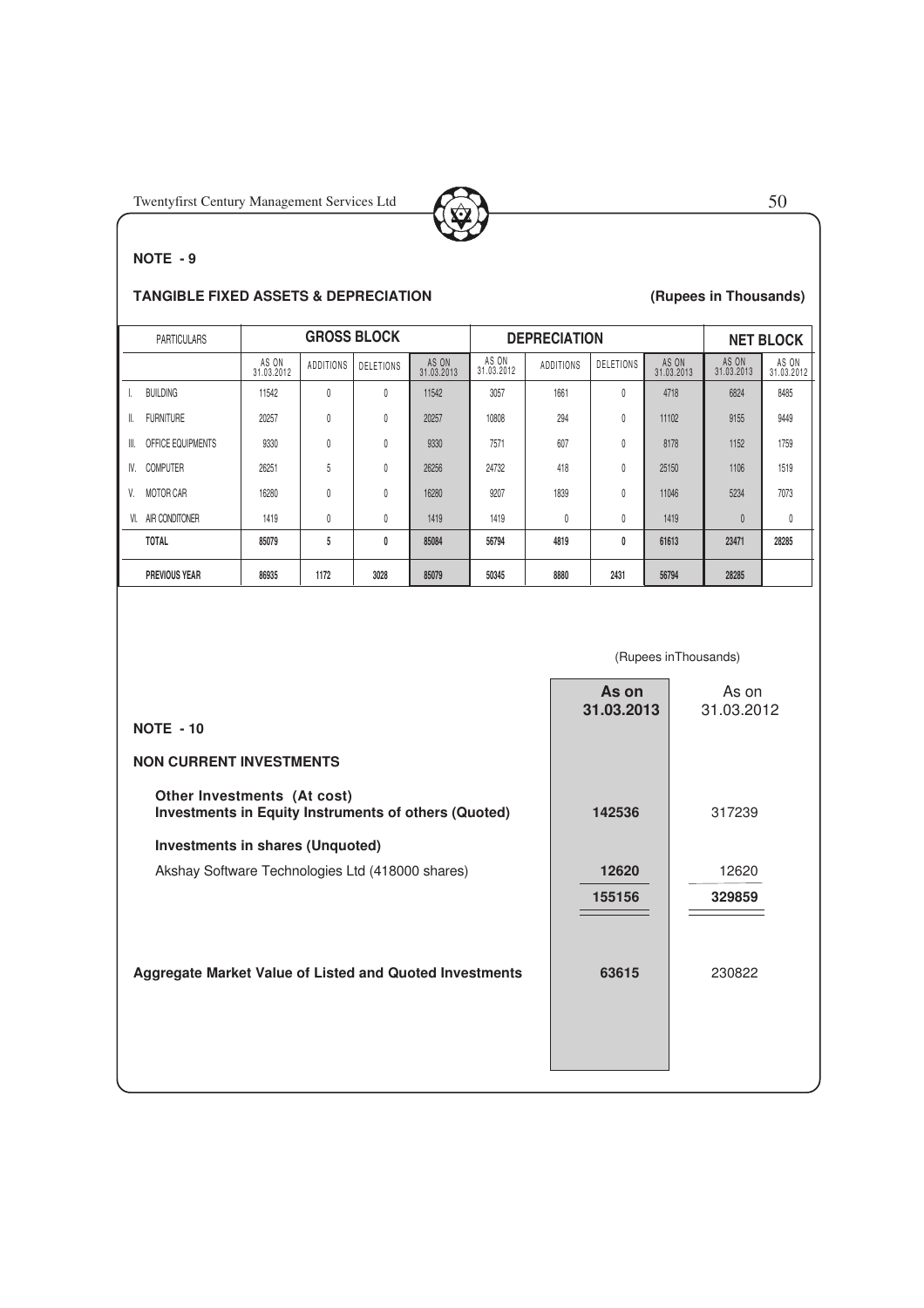

Disclosure:

**Details of Investments (Quoted)**

| <b>Scrip</b>         | Qty    | Cost    | <b>Mkt Value</b> |
|----------------------|--------|---------|------------------|
| D B Realty           | 250000 | 317.05  | 149.00           |
| Glodyne Technoserve  | 57663  | 148.73  | 6.34             |
| Jet Airways          | 60000  | 328.89  | 310.74           |
| <b>Puneet Resins</b> | 12500  | 1.73    | 2.57             |
| <b>Zylog Systems</b> | 383725 | 628.97  | 167.50           |
|                      |        |         |                  |
| Total                |        | 1425.37 | 636.15           |

|                                                                                                                                                                                                                                  | (Rupees in Thousands)                                  |                                                        |  |
|----------------------------------------------------------------------------------------------------------------------------------------------------------------------------------------------------------------------------------|--------------------------------------------------------|--------------------------------------------------------|--|
| <b>NOTE - 11</b>                                                                                                                                                                                                                 | As on<br>31.03.2013                                    | As on<br>31.03.2012                                    |  |
| <b>LONG TERM LOANS &amp; ADVANCES</b>                                                                                                                                                                                            |                                                        |                                                        |  |
| <b>Unsecured considered good</b><br>Security deposit with NSE<br>Security deposit with NSCCL<br>Loans and advances related parties<br>Advance payment of taxes (net of provisions)<br>Other Loans and advances<br>Other deposits | 15510<br>1900<br>1786<br>5809<br>2946<br>1015<br>28966 | 15510<br>1900<br>1786<br>5090<br>2946<br>1015<br>28247 |  |
| <b>NOTE - 12</b>                                                                                                                                                                                                                 |                                                        |                                                        |  |
| <b>TRADE RECEIVABLES</b>                                                                                                                                                                                                         |                                                        |                                                        |  |
| <b>Sundry debtors</b><br>Unsecured considered bad outstanding more than six months<br>Unsecured considered good outstanding less than six months                                                                                 | 343366<br>30026                                        | 230713<br>58236                                        |  |
|                                                                                                                                                                                                                                  | 373392                                                 | 288949                                                 |  |

Disclosure:

Balances of trade receivables are subject to confirmation by the parties amounting to Rs. 1846.23 excluding, from the realted parties amounting to Rs. 1887.69 Lacs.

The Unsecured Debt considered to be bad amounts to Rs. 3433.66 Lacs out of which Vasudhara Trading Pvt. Ltd, (Related Party) owes Rs. 1675.55 Lacs.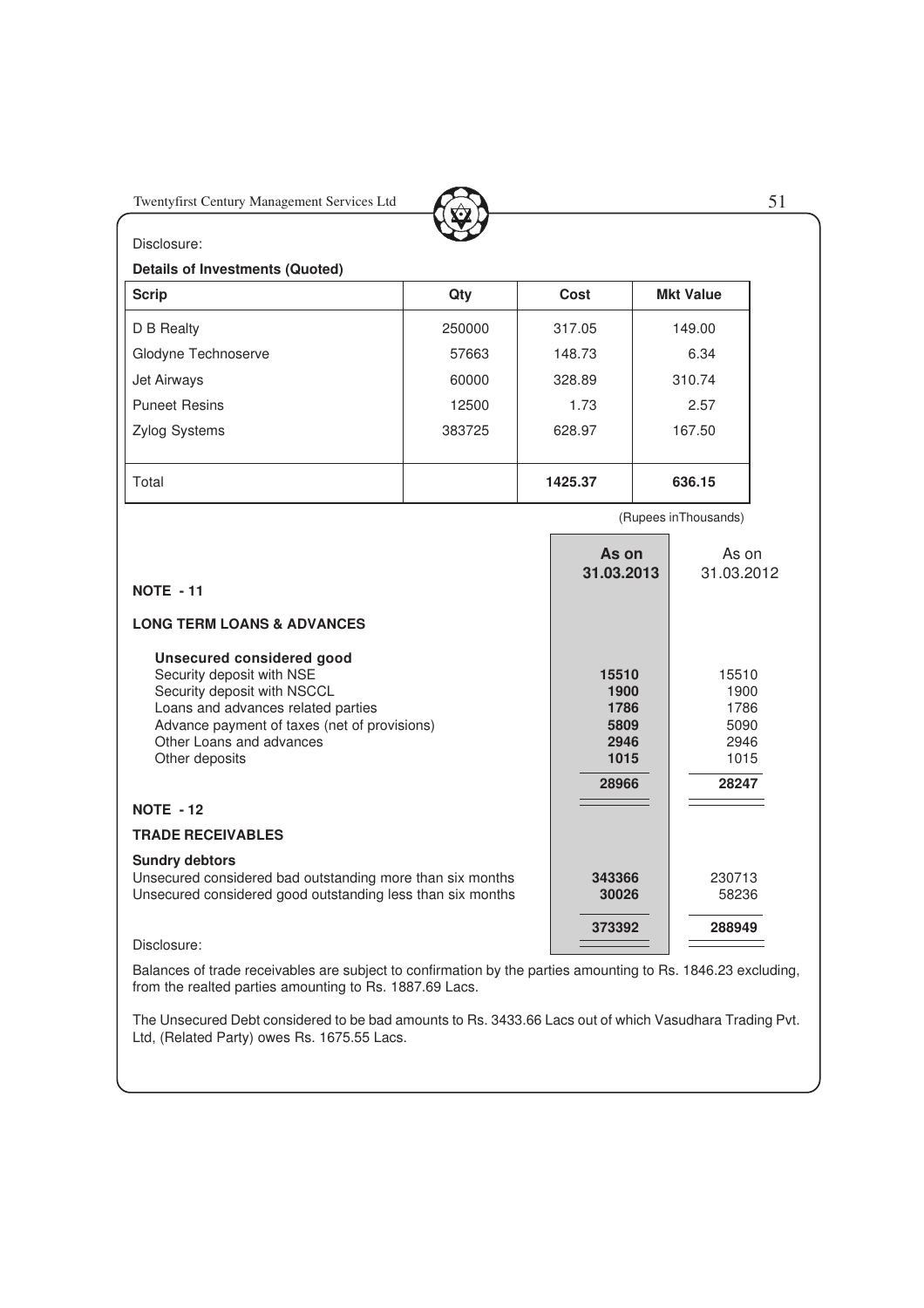Twentyfirst Century Management Services Ltd  $\sqrt{2\pi}$ 

|                                                                    |            | (Rupees in Thousands) |
|--------------------------------------------------------------------|------------|-----------------------|
|                                                                    | As on      | As on                 |
|                                                                    | 31.03.2013 | 31.03.2012            |
| <b>Particulars</b>                                                 |            |                       |
| <b>Directors</b>                                                   | 2125       | 0                     |
| <b>Relative of Directors</b>                                       | 792        | $\Omega$              |
| Private companies in which any director is a<br>director or member |            |                       |
| SI Investment & Broking Pvt. Ltd.                                  | 18293      | 0                     |
| Vasudhara Trading Pvt. Ltd.                                        | 167555     | $\Omega$              |
| Lubricants & Allied Products Mfg. Co. Ltd.                         | 4          | 0                     |
|                                                                    | 188769     | $\bf{0}$              |
|                                                                    |            |                       |
| <b>NOTE - 13</b>                                                   |            |                       |
| <b>CASH &amp; BANK BALANCES</b>                                    |            |                       |
| <b>Cash and cash Equivalents</b>                                   |            |                       |
| Cash on hand                                                       | 1343       | 3018                  |
| Balances in current accounts with scheduled banks                  | 12888      | 21788                 |
| Balances in earnmarked accounts for Unpaid Dividend (2007-08)      | 533        | 533                   |
| Balances in fixed deposit accounts with scheduled banks            | 74271      | 70058                 |
|                                                                    | 89035      | 95397                 |
| Disclosure:                                                        |            |                       |

1. Fixed deposits with banks includes deposits of Rs.7.21 lacs with maturity period of more than 12 months.

2. Fixed deposits includes Rs. 362.50 lacs given as collateral to ICICI Bank (Professional Clearing Member for Futures & Options segment) for Initial Margin requirement.

**NOTE - 14**

# **SHORT TERM LOANS & ADVANCES**

| Unsecured considered good          |       |       |
|------------------------------------|-------|-------|
| Advance against property           | 1000  | 0     |
| Loans and advances to employees    | 0     | 260   |
| Margin paid for derivative segment | 0     | 13234 |
| Additional base capital with NSE   | 11402 | 7500  |
| Service tax rebate c/f             | 38    | 0     |
| Prepaid Insurance                  | 90    | 341   |
| <b>Others</b>                      | 85    | 0     |
|                                    | 12615 | 21335 |
|                                    |       |       |
|                                    |       |       |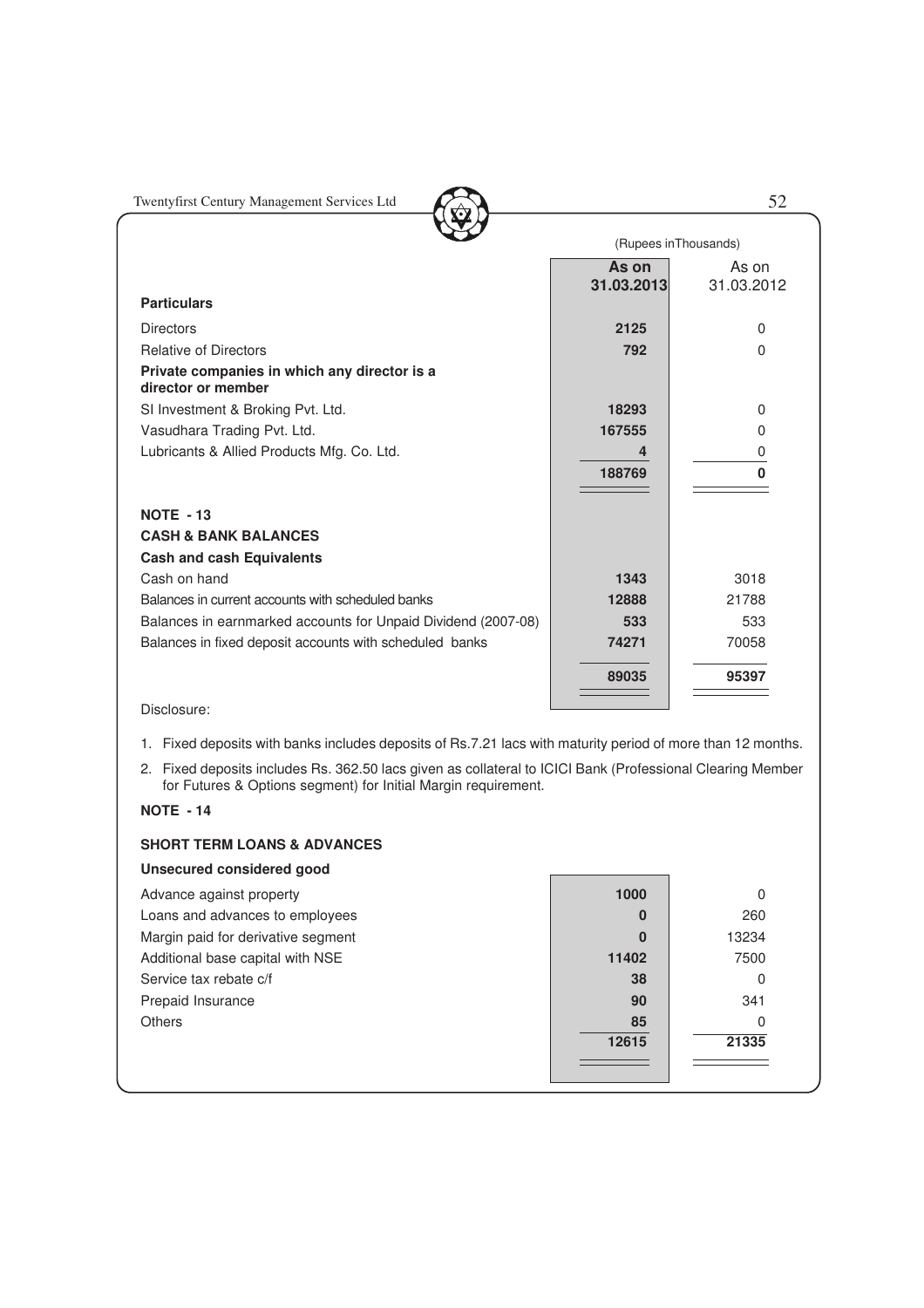| Twentyfirst Century Management Services Ltd                                                                                               |                     | 53                   |
|-------------------------------------------------------------------------------------------------------------------------------------------|---------------------|----------------------|
|                                                                                                                                           |                     | (Rupees inThousands) |
|                                                                                                                                           | As on<br>31.03.2013 | As on<br>31.03.2012  |
| <b>NOTE - 15</b>                                                                                                                          |                     |                      |
| <b>OTHER CURRENT ASSETS</b>                                                                                                               |                     |                      |
| Interest receivable on fixed deposits                                                                                                     | 1136                | 429                  |
| <b>Others</b>                                                                                                                             | 19                  | 0                    |
|                                                                                                                                           | 1155                | 429                  |
| <b>NOTE - 16</b>                                                                                                                          |                     |                      |
| <b>REVENUE FROM OPERATIONS</b>                                                                                                            |                     |                      |
| i. Income from capital market operations<br>Profit / (Loss) from cash segment<br>Profit from derivative segment                           | (125761)<br>126293  | (61213)<br>16414     |
|                                                                                                                                           | 532                 | (44799)              |
| ii.Brokerage received                                                                                                                     |                     |                      |
| From wholesale debt market                                                                                                                | 10081               | 12678                |
| From capital market                                                                                                                       | 26565<br>55         | 28479<br>173         |
| Mutual fund brokerage                                                                                                                     | 36701               | 41330                |
| iii. Depository charges received                                                                                                          | 187                 | 1313                 |
| iv. Profit / (Loss) on trading in Govt. securities                                                                                        | $\bf{0}$            | (326)                |
|                                                                                                                                           | 37420               | (2482)               |
|                                                                                                                                           |                     |                      |
| Disclosure:                                                                                                                               |                     |                      |
| The company is primarily engaged in investing activities, hence profit and loss from the activity is shown as<br>revenue from operations. |                     |                      |
|                                                                                                                                           | As on               | As on                |
|                                                                                                                                           | 31.03.2013          | 31.03.2012           |
| <b>NOTE - 17</b>                                                                                                                          |                     |                      |
| <b>OTHER INCOME</b><br>Dividend received                                                                                                  | 647                 | 2730                 |

**7612 9789**

 $\overline{a}$ 

Interest on fixed deposit **6738** 5478 (TDS: Rs. 5.53 lacs, Previous year Rs.5.30 lacs) Miscellaneous Income **227** 729 Miscellaneous written back **0** 840<br>Services charges 12 Services charges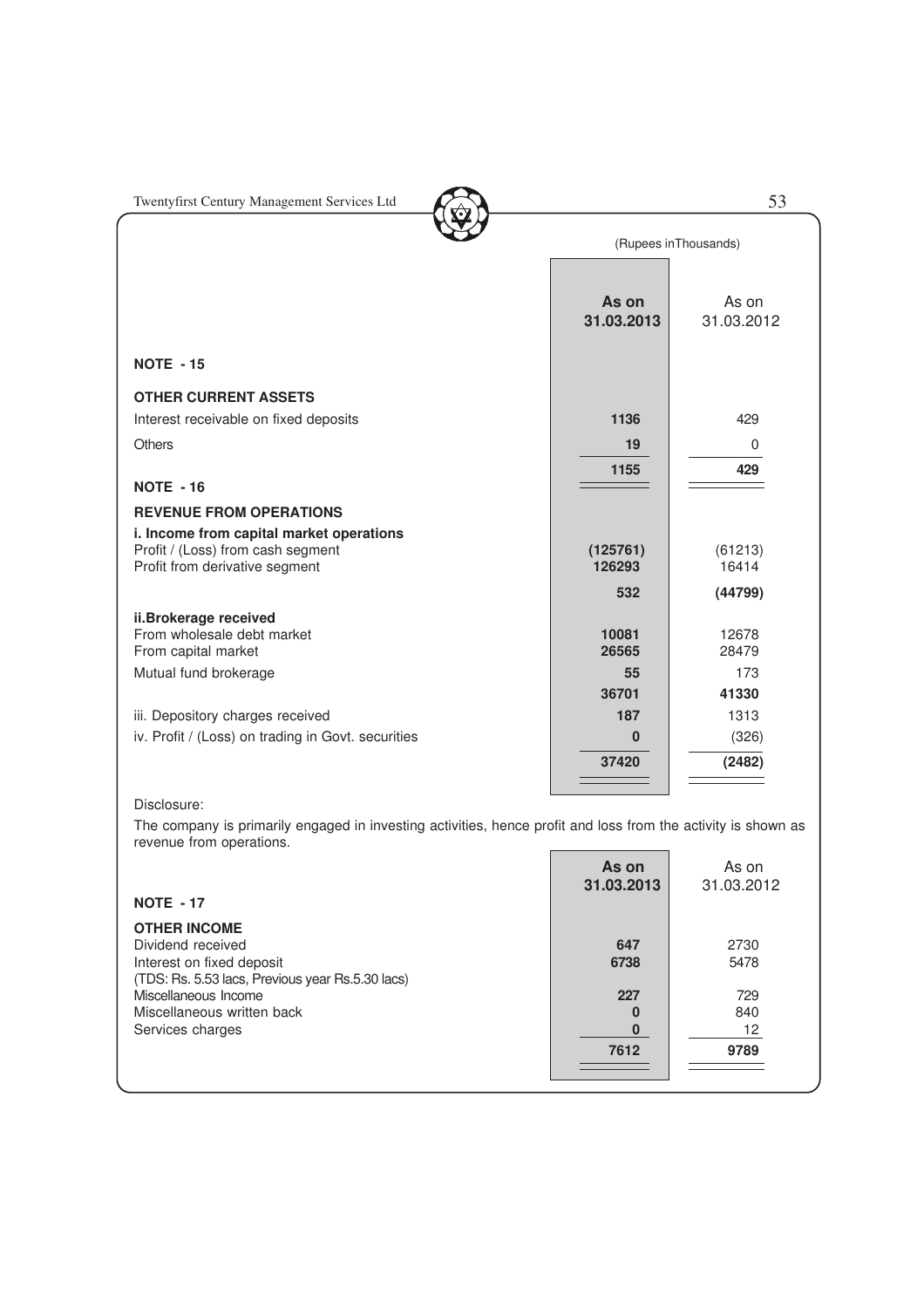| Twentyfirst Century Management Services Ltd                                                                                                                                                                                                                                                                                                                                                                                                                                                                                                                                                                                                                                                    |                                                                                                                                                                                                | 54                                                                                                                                                                                                     |
|------------------------------------------------------------------------------------------------------------------------------------------------------------------------------------------------------------------------------------------------------------------------------------------------------------------------------------------------------------------------------------------------------------------------------------------------------------------------------------------------------------------------------------------------------------------------------------------------------------------------------------------------------------------------------------------------|------------------------------------------------------------------------------------------------------------------------------------------------------------------------------------------------|--------------------------------------------------------------------------------------------------------------------------------------------------------------------------------------------------------|
|                                                                                                                                                                                                                                                                                                                                                                                                                                                                                                                                                                                                                                                                                                |                                                                                                                                                                                                | (Rupees inThousands)                                                                                                                                                                                   |
| <b>NOTE - 18</b>                                                                                                                                                                                                                                                                                                                                                                                                                                                                                                                                                                                                                                                                               | As on<br>31.03.2013                                                                                                                                                                            | As on<br>31.03.2012                                                                                                                                                                                    |
| <b>EMPLOYMENT COST</b>                                                                                                                                                                                                                                                                                                                                                                                                                                                                                                                                                                                                                                                                         |                                                                                                                                                                                                |                                                                                                                                                                                                        |
| Directors remuneration<br>Salaries & Bonus<br>Gratuity<br>Employer's contribution to Providend fund<br>Staff Welfare expenses                                                                                                                                                                                                                                                                                                                                                                                                                                                                                                                                                                  | 0<br>16776<br>413<br>912<br>113<br>18214                                                                                                                                                       | 2475<br>19034<br>161<br>1068<br>156<br>22894                                                                                                                                                           |
| <b>NOTE - 19</b>                                                                                                                                                                                                                                                                                                                                                                                                                                                                                                                                                                                                                                                                               |                                                                                                                                                                                                |                                                                                                                                                                                                        |
| <b>ADMINISTRATIVE &amp; OPERATIVE EXPENSES</b>                                                                                                                                                                                                                                                                                                                                                                                                                                                                                                                                                                                                                                                 |                                                                                                                                                                                                |                                                                                                                                                                                                        |
| Audit fees<br>Advances/Bad debts irrecoverable written off<br>Advisory charges paid - WDM<br>Bank guarantee charges<br>Bank processing charges<br>Business promotion expenses<br>Charges paid for institutional trade<br>Clearing member charges<br><b>Communication Expenses</b><br>Depository charges<br>Donations<br>Electricity charges<br>Insurance<br>Issuer charges<br>Legal fees<br>Listing fees<br>Membership fees<br>NSE annual subscription<br>NSE charges<br>Office expenses<br>Other expenses<br><b>Printing &amp; Stationery</b><br>Prior period depreciation on Building<br><b>Professional Fees</b><br>Rent<br>Repairs & Maintenance<br>SEBI turnover fees<br>Service tax paid | 218<br>0<br>493<br>871<br>0<br>13<br>474<br>1317<br>4283<br>657<br>0<br>1397<br>363<br>68<br>100<br>110<br>17<br>100<br>2146<br>123<br>1488<br>352<br>0<br>1142<br>1650<br>1917<br>207<br>1043 | 110<br>29729<br>0<br>960<br>276<br>420<br>594<br>1381<br>4377<br>559<br>110<br>1194<br>537<br>66<br>50<br>112<br>535<br>110<br>696<br>201<br>713<br>541<br>2611<br>2345<br>2721<br>2018<br>217<br>1101 |
| Stamp charges<br>Travel & Conveyance                                                                                                                                                                                                                                                                                                                                                                                                                                                                                                                                                                                                                                                           | 1008<br>257<br>21814                                                                                                                                                                           | 950<br>1070<br>56304                                                                                                                                                                                   |
|                                                                                                                                                                                                                                                                                                                                                                                                                                                                                                                                                                                                                                                                                                |                                                                                                                                                                                                |                                                                                                                                                                                                        |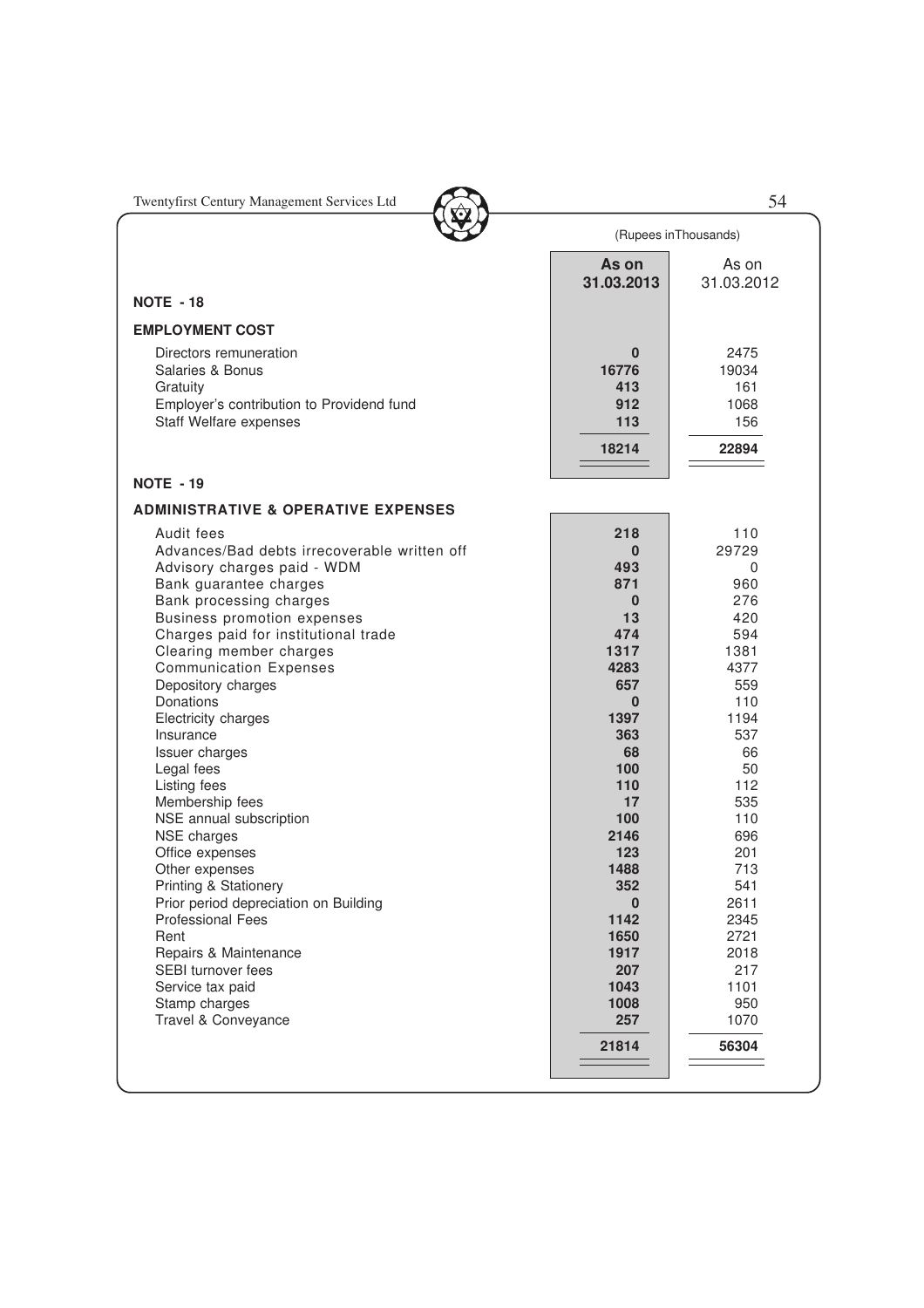#### Twentyfirst Century Management Services Ltd  $\sqrt{2\Delta}$  55



20. No deferred tax asset has been created on carried forward losses as per income tax, as there is no reasonable certainty of reversal of the same in one or more subsequent year.

Deferred tax asset of Rs. 3.66 lacs has been created for difference in written down value of fixed assets between books and tax accounts, detailed as under:

| Particulars                                              | 31.03.2013 | 31.03.2012 |
|----------------------------------------------------------|------------|------------|
| On timing differences on<br>depreciation on fixed assets | (11.82)    | (16.21)    |
| Deferred tax thereon                                     | (3.66)     | (5.01)     |

#### 21. Earning Per Share

| Particulars                                                |          | 31.03.13 31.03.12 |
|------------------------------------------------------------|----------|-------------------|
| Net Profit/(Loss) After Tax (Rs. in Lacs)                  | (575.33) | (1098.99)         |
| Weighted average number of<br>outstanding shares (In Lacs) | 105      | 105               |
| Basic/Diluted EPS (in Rs.)<br>(Face Value of Rs.10 each)   | (5.49)   | (10.49)           |

- 22. The company operates in only one segment i.e., Capital Market operations, hence segment reporting in accordance with Accounting Standard-17 is not applicable.
- 23. There was no employee, getting salary in excess of Rs. 5 lacs per month or more throughout or part of the financial year under review.
- 24. Related party disclosures as required under AS - 18 (Related Party Disclosures).

# **Wholly owned subsidiary**

Twentyfirst Century Shares & Securities **Limited** 

# **Key Management personnel**

- Mr. Sundar Iyer Mr. Chandramouli
- Mr. A. V. M. Sundaram
- 

# **Related party and their relationship**

| Related party                                        | Relationship                                 |
|------------------------------------------------------|----------------------------------------------|
| Mr. Sundar Iyer                                      | Director                                     |
| Mr. Chandramouli                                     | Director                                     |
| Mr. A. V. M. Sundaram                                | Company Secretary /<br><b>Director</b>       |
| Vasudhara Trading Pvt. Ltd.                          | Company owned by<br>relative of director     |
| SI Family Trust                                      | Entity owned by<br>relative of director      |
| SI Investment & Broking Pvt. Ltd.                    | Company owned by<br>relative of director     |
| Mrs. Vanaja Sundar Iyer                              | Relative of a director                       |
| Mr.Siddharth Iyer                                    | Director                                     |
| Mrs. Vimala Sundaram                                 | Relative of a director                       |
| Palani Andavar and Holdings<br>Pvt. Ltd.             | Company in which<br>directors are interested |
| <b>Twentyfirst Century Realty Limited</b>            | Company in which<br>directors are interested |
| Lubricants and Allied Products<br>Mfg. Co. Pvt. Ltd. | Company in which<br>directors are interested |
| Mrs.Shobana Chandramouli                             | Relative of a director                       |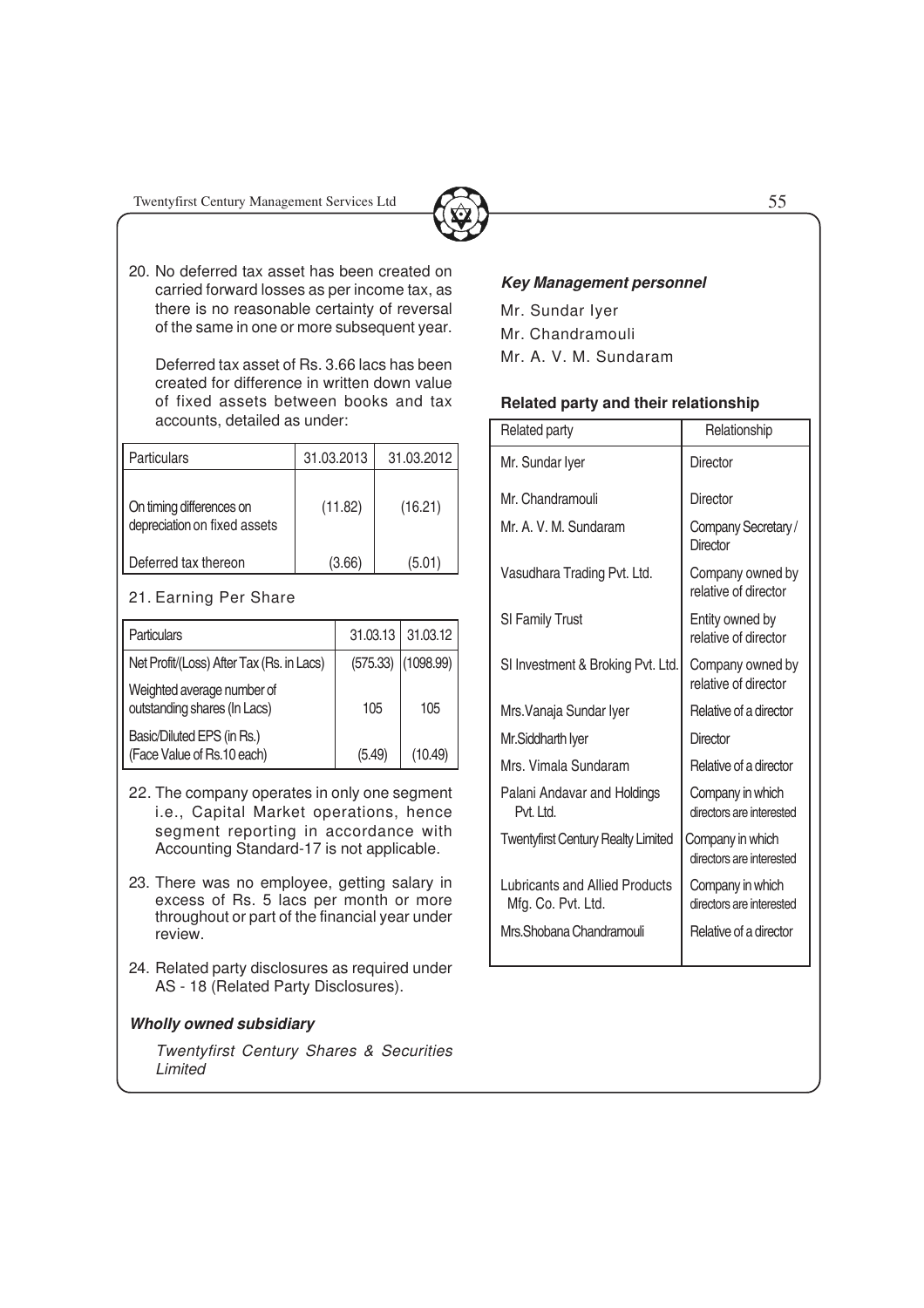

#### a. Transactions with the related parties for trading activity

|                                  |                          |         |           | Rs. in Lacs              |                                 |
|----------------------------------|--------------------------|---------|-----------|--------------------------|---------------------------------|
| Name of the party                | <b>Debtors/Creditors</b> |         | Turnover  | <b>Brokerage</b><br>recd | <b>Considered</b><br>Good / Bad |
| Vasudhara Trading Pvt. Ltd.      | <b>Debtors</b>           | 1675.54 | 0.01      | 0.00                     | Bad                             |
| Sundar Iver                      | Creditors                | 1495.65 | 2367.63   | 1.65                     | Good                            |
| SI Family Trust                  | NA                       | 0.00    | 3000.36   | 3.08                     | Good                            |
| Palani Andavar Holdings Pvt Ltd  | NA.                      | 0.00    | 25592.23  | 6.72                     | Good                            |
| Siddharth Iver                   | <b>Creditors</b>         | 55.86   | 194987.84 | 40.16                    | Good                            |
| Vanaja Sundar Iyer               | Creditors                | 489.37  | 7952.68   | 8.28                     | Good                            |
| SI Investments & Broking Pvt Ltd | <b>Debtors</b>           | 182.93  | 209137.16 | 50.85                    | Good                            |

b. Rentpaid to Lubricants and Allied Products Mfg. Co. Pvt. Ltd. - 10.50 Lacs.

c. The company has the balance Loans and Advances to Twentyfirst Century Realty amounting to Rs. 17.86 Lacs.

- 25. In view of loss during the year under review preference dividend of Rs.90 lacs has not been provided in the accounts.
- 26. Also Company has not provided income tax liability of Rs. 1410.80 Lacs that may arise in respect of income tax matters pending in appeal. It is not practicable to estimate the timing of cash outflows in respect of this matter. However, the company has been advised that it has fair chance of winning the appeal.
- 27. Under the Micro, Small and Medium Enterprises Development Act, 2006 which came into force from October, 2 2006 certain disclosure are required to be made relating to Micro, Small & Medium Enterprises. There have been no reported cases of delays in payments to Micro and Small Enterprises or of interest payments due to delays in such payments.

28. Previous year figures have been rearranged and regrouped wherever necessary to facilitate the comparison.

As per our Report of even Date

For and on behalf of Board

For M. B. Ladha & Company Chartered Accountants (Firm Registration No.105503W)

Mukesh Ladha (M.No.35544) Sundar Iyer Proprietor Chairman

Krishnan Muthukumar **Director** 

Place: Mumbai **A.V.M.** Sundaram Date: 30.05.2013 Company Secretary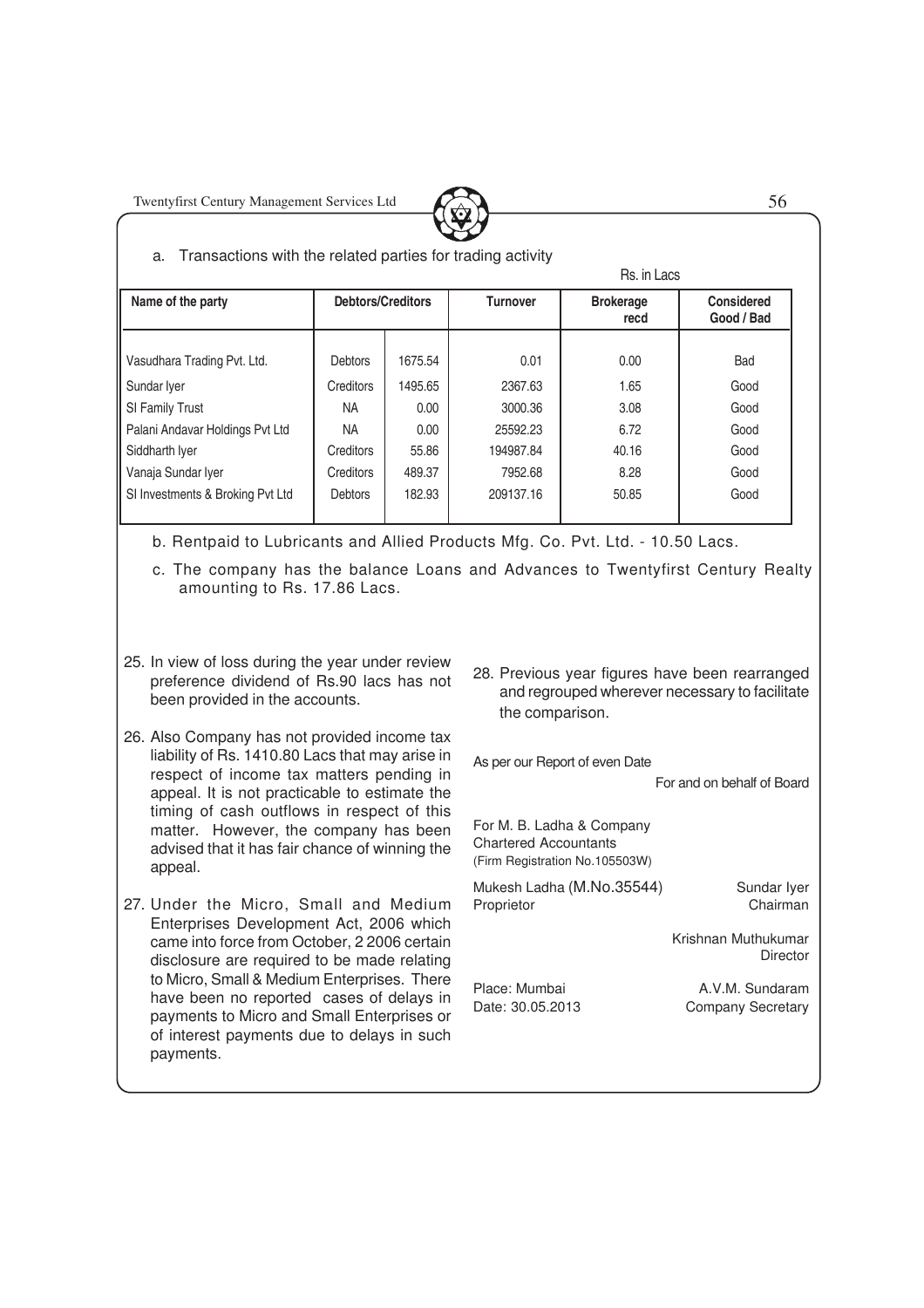Twentyfirst Century Management Services Ltd  $\sqrt{2\Delta}$  57



# **CONSOLIDATED CASH FLOW STATEMENT FOR THE YEAR ENDED 31st MARCH, 2013 TWENTYFIRST CENTURY MANAGEMENT SERVICES LTD**

 31.03.2013 31.03.2012 **CASH FLOW FROM OPERATING ACTIVITIES Net Profit before tax** (41399) (95387) Add : Depreciation **Add** : Depreciation **1990** 8880 Bad debts written off 0 0 Profit on sale of motor car 0 (355) 1985 Interest paid<br>
Interest Received<br>
17582<br>
(6738)<br>
200738) Interest Received Dividend received (647) 5368 (2730) 17899 **Operating Profit before working capital changes** (36031) (36031) (77488) Trade and other receivables (85168) 132713<br>Trade payables and other liabilities (22361) 132713 Trade payables and other liabilities<br>
Loans & advances<br>
139174 (2726) Loans & advances 8720 62726 22633 132985 Cash generated from operations 26695 55497 Direct Taxes Paid (17219) (22679) **Net cash flow from operating activities (A) 1 1 9476 1 9476 1 32818 CASH FLOW FROM INVESTING ACTIVITIES** Bank deposits and the set of the set of the set of the set of the set of the set of the set of the set of the s Investments 174703 (28639) Purchase of fixed assets (5) (1172)<br>Disposal of fixed assets (5) (1172) (1172) Disposal of fixed assets and the control of the control of the control of the control of the control of the control of the control of the control of the control of the control of the control of the control of the control o Interest received Dividend received 2730 **Net cash flow from investing activities (B)** 177870 **127870 127870 12876 CASH FLOW FROM FINANCING ACTIVITIES** Loan against shares (189986) (10071) Unsecured Loans (54450)<br>
Interest paid (54450)<br>
(17582) Interest paid **Net cash flow from financing activities (C) (197921) (82103)** Net increase/(decrease) in cash & cash equivalents (A+B+C) (10575) (10575) (55361) (55361) (35361) (35361) Cash & cash equivalents - Opening Balance 25339 25339 80700 25339 80700 25339 80700 Cash & cash equivalents - Closing Balance PER OUR REPORT ATTACHED FOR AND ON BEHALF OF THE BOARD<br>for M. B. LADHA & COMPANY FOR AND ON BEHALF OF THE BOARD for M. B. LADHA & COMPANY<br>CHARTERED ACCOUNTANTS (Firm Registration No.105503W) CHARTERED ACCOUNTANTS (Firm Registration No.105503W) CHARTERED ACCOUNTANTS (Firm Registration No.105503W) MUKESH LADHA (M.No.35544) A.V.M. SUNDARAM KRISHNAN MUTHUKUMAR COMPANY SECRETARY Place : Mumbai Date : 30.05.2013 (Rupees in Thousands)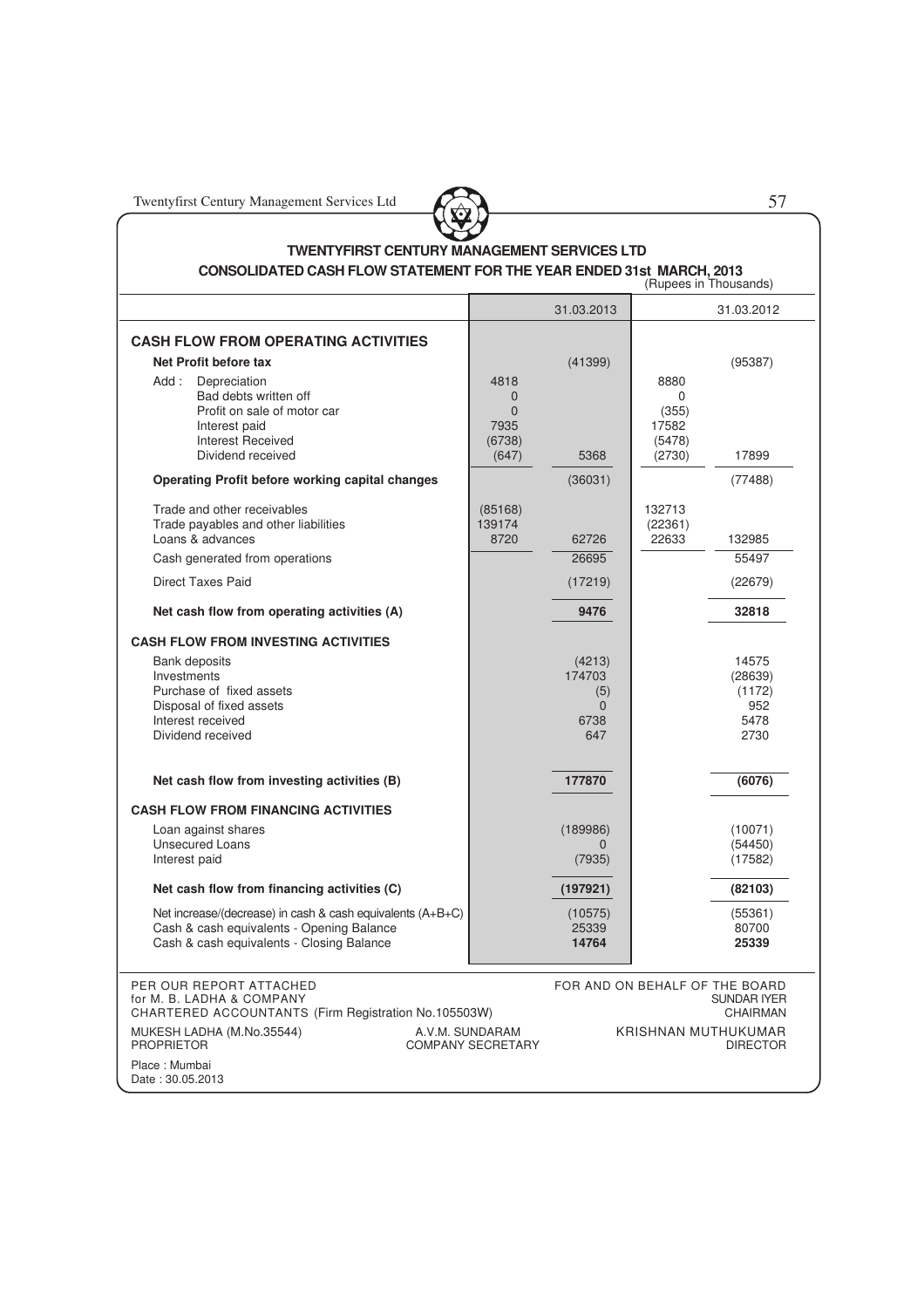|                              | JENTYFIRST OENTURY MANAGEMENT SERVICES LTD<br>Regd. & Admn. Office : No. 158, 1st Floor, Eldams Road, Alwarpet, Chennai - 600 018.                                                 |                                                     |
|------------------------------|------------------------------------------------------------------------------------------------------------------------------------------------------------------------------------|-----------------------------------------------------|
|                              | <b>ATTENDANCE SLIP</b>                                                                                                                                                             |                                                     |
| Name of the Attending Member |                                                                                                                                                                                    |                                                     |
| * Folio No.                  |                                                                                                                                                                                    |                                                     |
| DP ID No.                    |                                                                                                                                                                                    |                                                     |
| Client ID No.                |                                                                                                                                                                                    |                                                     |
| No. of Shares held           |                                                                                                                                                                                    |                                                     |
| Name of Proxy                |                                                                                                                                                                                    |                                                     |
|                              | I, hereby record my presence at the Annual General Meeting of the Company at Asha Nivas, No.9, Rutland Gate, 5th Street,<br>Chennai - 600 006 on 30th December, 2013 at 11.30 a.m. |                                                     |
| at the entrance duly signed. | Notes: 1. Shareholder/Proxy holder desiring to attend the meeting must bring the Attendance Slip to the meeting and hand over                                                      |                                                     |
|                              | 2. Shareholder /Proxy holder desiring to attend the meeting should bring his copy of the notice for reference at the meeting.                                                      |                                                     |
|                              |                                                                                                                                                                                    | Signature of the Member/Proxy                       |
|                              |                                                                                                                                                                                    |                                                     |
|                              | <b>TWENTYFIRST CENTURY MANAGEMENT SERVICES ITD</b>                                                                                                                                 |                                                     |
|                              | Regd. & Admn. Office: No. 158, 1st Floor, Eldams Road, Alwarpet, Chennai - 600 018.                                                                                                |                                                     |
|                              | <b>FORM OF PROXY</b>                                                                                                                                                               |                                                     |
|                              | $Dp$ $ID$ :                                                                                                                                                                        |                                                     |
|                              | Client ID:                                                                                                                                                                         |                                                     |
|                              | No. of Shares                                                                                                                                                                      |                                                     |
|                              |                                                                                                                                                                                    |                                                     |
|                              | Regd. Folio No.:<br>(in case of shares held in Physical Form)                                                                                                                      |                                                     |
|                              |                                                                                                                                                                                    |                                                     |
|                              |                                                                                                                                                                                    |                                                     |
|                              |                                                                                                                                                                                    |                                                     |
|                              |                                                                                                                                                                                    |                                                     |
|                              |                                                                                                                                                                                    |                                                     |
|                              |                                                                                                                                                                                    |                                                     |
|                              | Annual General Meeting of the Company to be held at Asha nivas, No.9, Rutland Gate, 5th Street, Chennai - 600 006<br>on 30th December 2013 and at any adjournment thereof.         |                                                     |
|                              |                                                                                                                                                                                    | Affix One<br>Rupee<br>Revenue<br>Stamp<br>Signature |